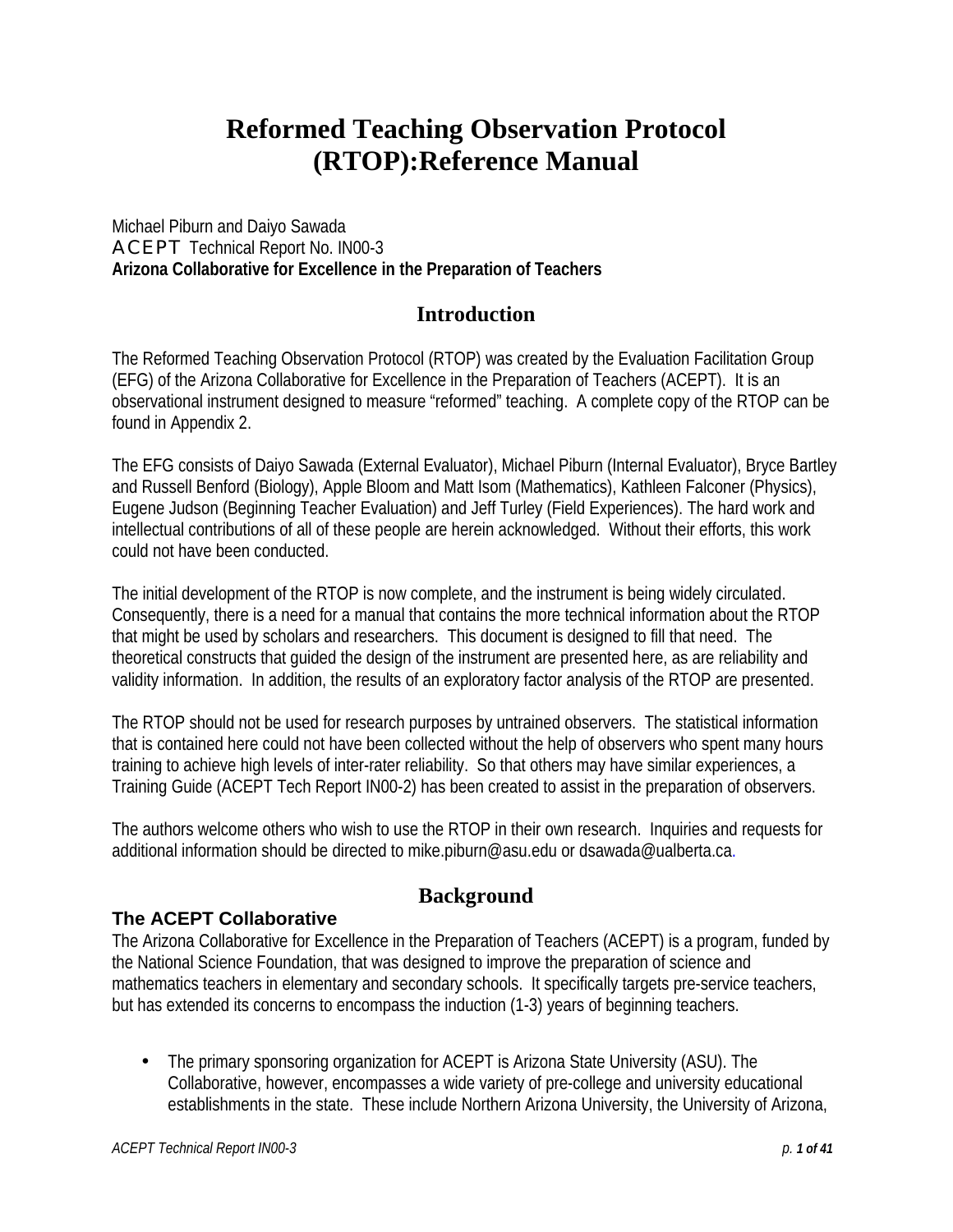all of the Community Colleges, Diné College (Navajo Community College), the Phoenix Urban Systemic Initiative, and Local Systemic Initiatives in Gilbert and Mesa.

At ASU, the collaborators come from departments in three Colleges. Biology, Chemistry, Geology, Mathematics and Physics were represented from the College of Liberal Arts and Sciences. Both Science and Mathematics education are represented in the College of Education. The College of Engineering is the third college represented in the Collaborative.

The most basic goal of ACEPT, and of all of the NSF funded Collaboratives for Excellence in Teacher Preparation (CETP's), was the *reform* of teacher education. Funding by the NSF had for many years been directed separately to academic departments and colleges of education, and the preparation of teachers had suffered from this artificial dichotomy. One of the important goals of ACEPT was to bring faculties in science and mathematics, engineering and education together in a joint effort. The desired end was that the preparation of teachers would be "seamless", eliminating the many boundaries and barriers between content and the teaching of that content.

University and community college faculty who become involved in ACEPT through collaborative curriculum development efforts and workshops develop new understandings of their role of teachers, as well as of how students learn. ACEPT prepared faculty and students also teach in a more reformed way than those who have not had the ACEPT experience.

There is a very substantial research literature about the induction of teachers into the profession, and the path that they then follow to expertise. We know that ACEPT prepared teachers are different than others who graduate from our institutions, but there is much that is not known, and the unfinished business of ACEPT includes trying to understand and improve that process.

## **The Reform Movement**

Mathematics and science educators are engaged today in a substantial effort of reform. This is evidenced, in part, by the many recommendations being made by professional organizations for standards in mathematics and science and the teaching of those subjects. The ACEPT project is driven by this reform agenda.

There have been many reform movements in education. The most memorable one in mathematics and science education began in 1957, and continued into the 1970's. That period was characterized primarily by a concern for the structure of the disciplines and for engaging students in authentic inquiry. While those concerns remain, the new reform movement has extended its boundaries well beyond the narrower confines of the science and mathematics curriculum revision efforts of that time.

The RTOP was designed to capture the current reform movement, and especially those characteristics that define "reformed teaching." To do that, the authors of the RTOP relied heavily upon research in mathematics and science education and on the new national standards.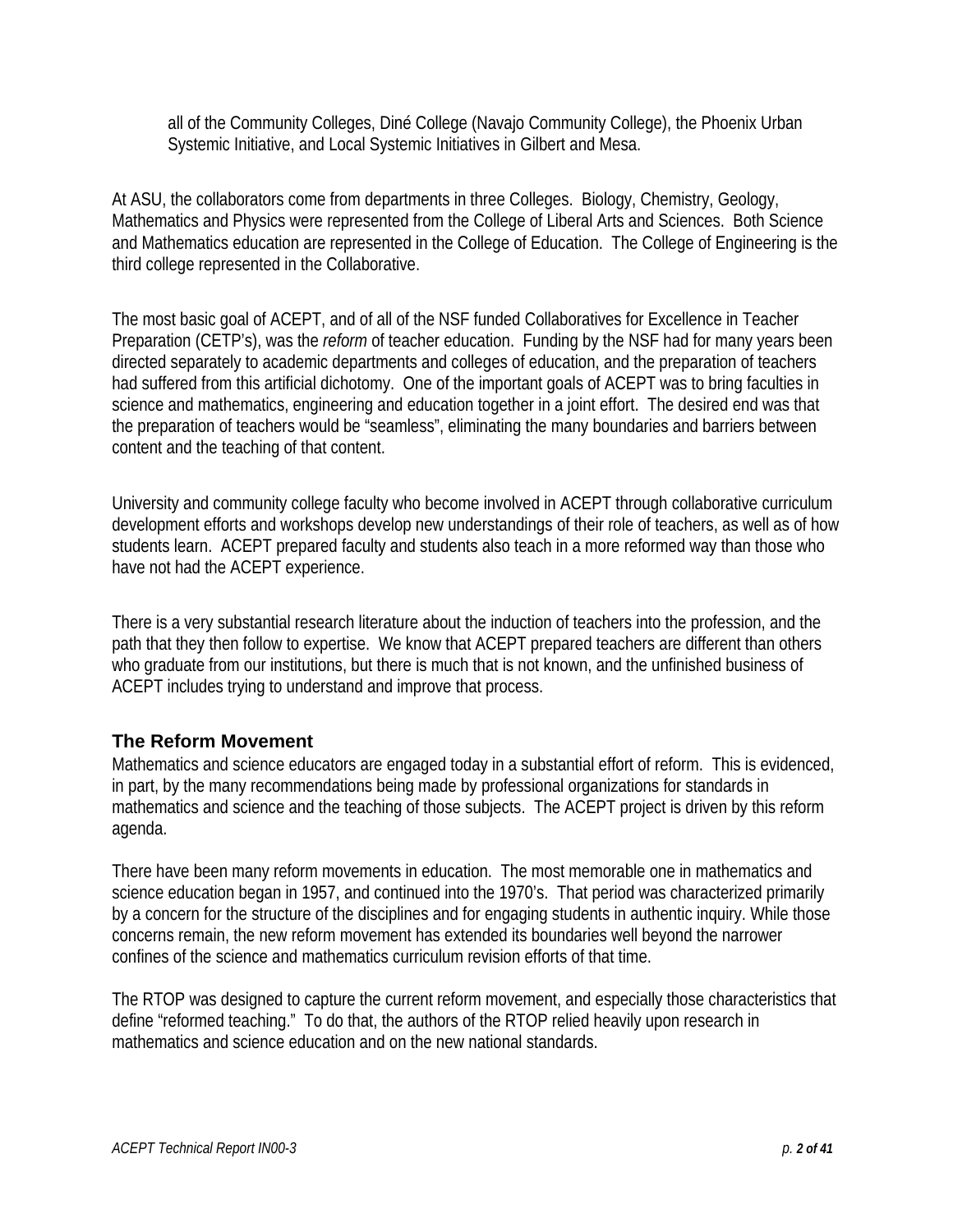## **Constructivism**

The philosophical and theoretical rationale that underlies the modern reform movement in education is called "constructivism" (von Glasersfeld, 1989). This is characterized by an assumption that "knowledge is not transmitted directly from one knower to another, but is actively built up by the learner" (Driver, et al., 1994, pg. 5).

To many educators, the benchmark work on this topic was that of Jean Piaget, who is often spoken of as the "first constructivist" (von Glasersfeld, 1989, pg. 125). In the Piagetian framework, the maturing individual moves through a series of stages in logical reasoning, from those of the youngster to those of the mature adult. This was the underlying construct for much research and curriculum development in both mathematics and science education between the 1960's and the present. Piaget referred to this focus on stages and movement (acceleration) of students through them as the "American question".

In Piagetian theory, learners could engage in new experiences in two contrasting ways. They might *assimilate* new experiences to what they already know, or they could *accommodate* their ideas to incorporate new information. Curricula constructed with these processes in mind often attempted to induce dissonance, or disequilibrium, that was designed to create conceptual conflict and then to help the student resolve that conflict. An example of such a curriculum design might be the well-known "learning cycle" (Lawson, Abraham & Renner, 1989).

Another view of constructivism has been built upon the work of L.S. Vygotsky. His idea that learning is primarily a *socio-linguistic* phenomenon has been hotly disputed among mathematics and science educators but more openly welcomed by language and reading educators. Regardless of their acceptability, his ideas provide the primary rationale for those who propose to invite and listen to new "voices" in the classroom. Vygotskians are interested in curricula that revolve around active student participation in the negotiation and resolution of meaning. Consequently, classroom discourse becomes a major focus of attention in this model.

Going beyond the socio-linguistic, Cobern (1993) argued that "constructivism is an avenue of research that departed from the neo-Piagetian mainstream 20 years ago and has continued on a distinct path of development." He would direct our attention to the role of *culture* in the learning process. Students come to our classrooms with a variety of world-views and preconceptions that they have acquired as much from socio-cultural contexts as from previous mathematics or science classes. The preferred instructional design for socio-cultural constructivists would be one that acknowledges, indeed values, a variety of alternative ideologies.

This synopsis makes one point clear: there are a wide variety of epistemological and ontological stances at play within current conceptions of constructivism. Acknowledging this variety, perhaps a beginning definition of a constructivist classroom would be one in which people are working together to learn. This has been called a "knowledge-building community" (Bereiter & Scardamalia, 1993, pg. 210-216). Such a community would be characterized by many of the elements of constructivism that have already been mentioned. It would be a place where inquiry was conducted. Discourse would be the primary mode by which participants engaged in negotiations of meaning. Cognitive, social and cultural differences among participants would be honored and alternative world-views respected. A high level of rigor, and an accompanying demand for evidence and argument, would be a hallmark of such a community. Conventions would be established for negotiating meaning but only as they facilitated the knowledgebuilding priorities already honored within the community.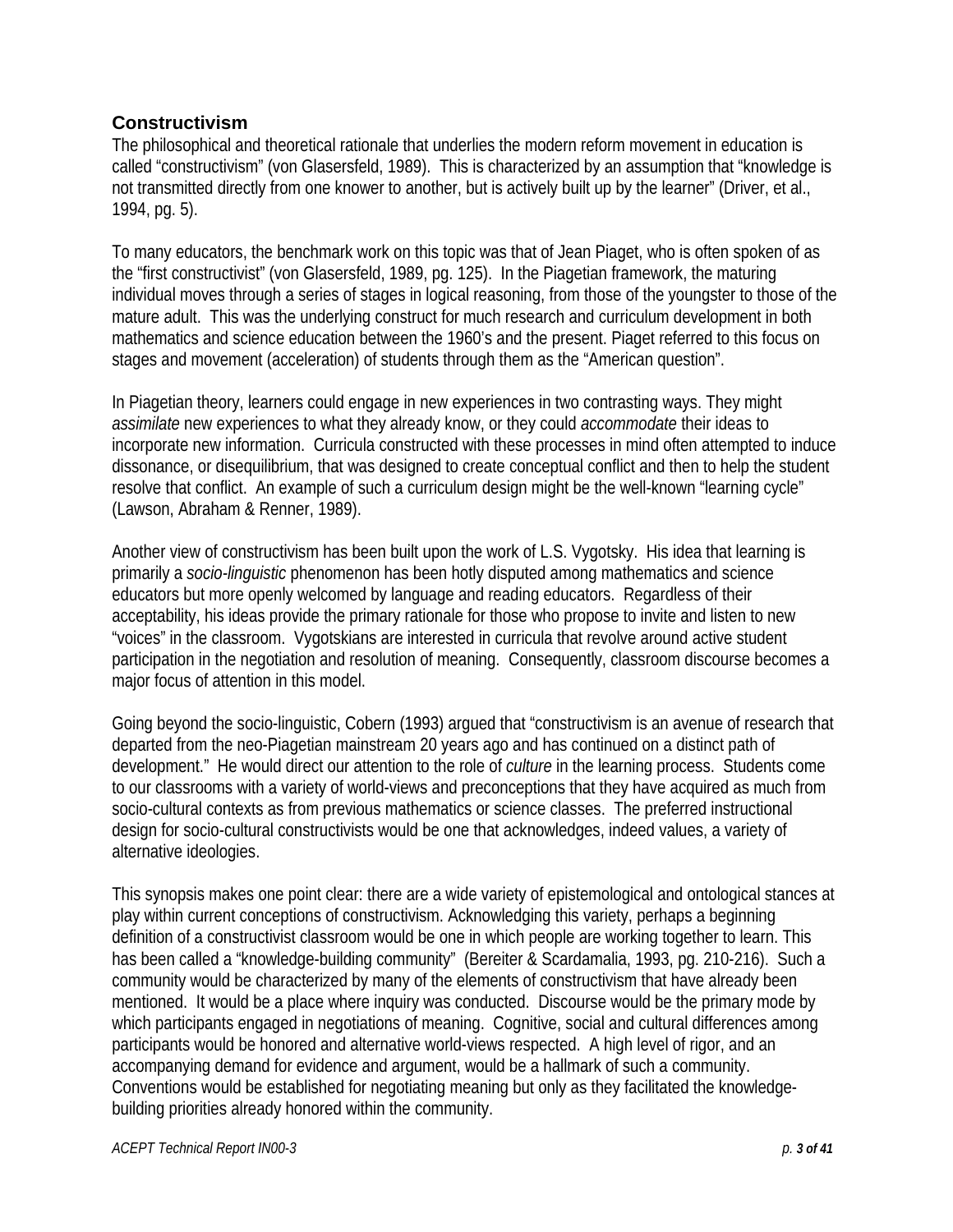While there is no common agreement among educators about definitions of constructivism, there is a growing unanimity regarding some of the basic elements of reformed teaching. This unanimity is well documented in the latest editions of the mathematics and science standards released by NCTM (2000) and the National Academy of Sciences (1995, 2000).

## **Science Education**

Today's reform movement in science education can be dated approximately to the publication of Project 2061: Science for All Americans (AAAS, 1989). That document was based on recommendations of the National Council on Science and Technology Education, and was the work of Project 2061of the American Association for the Advancement of Science. This was later followed by the publication of the National Science Education Standards (NAS, 1996), prepared by the National Research Council of the National Academy of Sciences.

While many reform documents have been published, those two remain the referents to which others are compared. Across the country, state and local science education syllabi have been created to mirror these standards. More recently, as high-stakes testing has become common at the state level, the standards have increasingly become the criteria against which student performance is judged. Although it is sometimes overlooked, the standards also outlined recommendations for the teaching of science and for the preparation of science teachers.

There is an over-arching demand in the standards that "teaching should be consistent with the nature of scientific inquiry" (AAAS, 1989, p. 147). Good science teaching would (NRC, 1996, pg. 30):

- Start with questions about nature.
- Engage students actively.
- Concentrate on the collection and use of evidence.
- Not separate knowing from finding out.

A considerable body of literature indicates that it is important that science lessons take into consideration the preconceptions that students bring to the classroom. We know that "what students learn is influenced by their existing ideas" (AAAS, 1989, pg. 145). A reformed science lesson would honor students' prior knowledge, and be constructed in such a way as to challenge their ideas. The national standards require that a teacher must "select science content and adapt and design curricula to meet the interests, knowledge, understanding, abilities and experiences of students" (NRC, 1996, pg. 30).

Another principle of reform is that the "progression of learning is usually from the concrete to the abstract" (AAAS, 1989, p. 146). This suggests that a lesson should begin with the active manipulation of physical objects or data before structured abstractions are introduced. This might take the form of laboratory experimentation, or it might involve the use of existing evidence of data sets. Whichever is the case, science teaching should emphasize active student engagement, and allow generalizations to emerge from that engagement.

The authors of the standards recognized that learning does not occur in isolation. In fact, "in successful science classrooms, teachers and students collaborate in the pursuit of ideas, and students quite often initiate new activities relevant to an inquiry" (NRC, 1996, pg. 33). The notion of collaboration, not only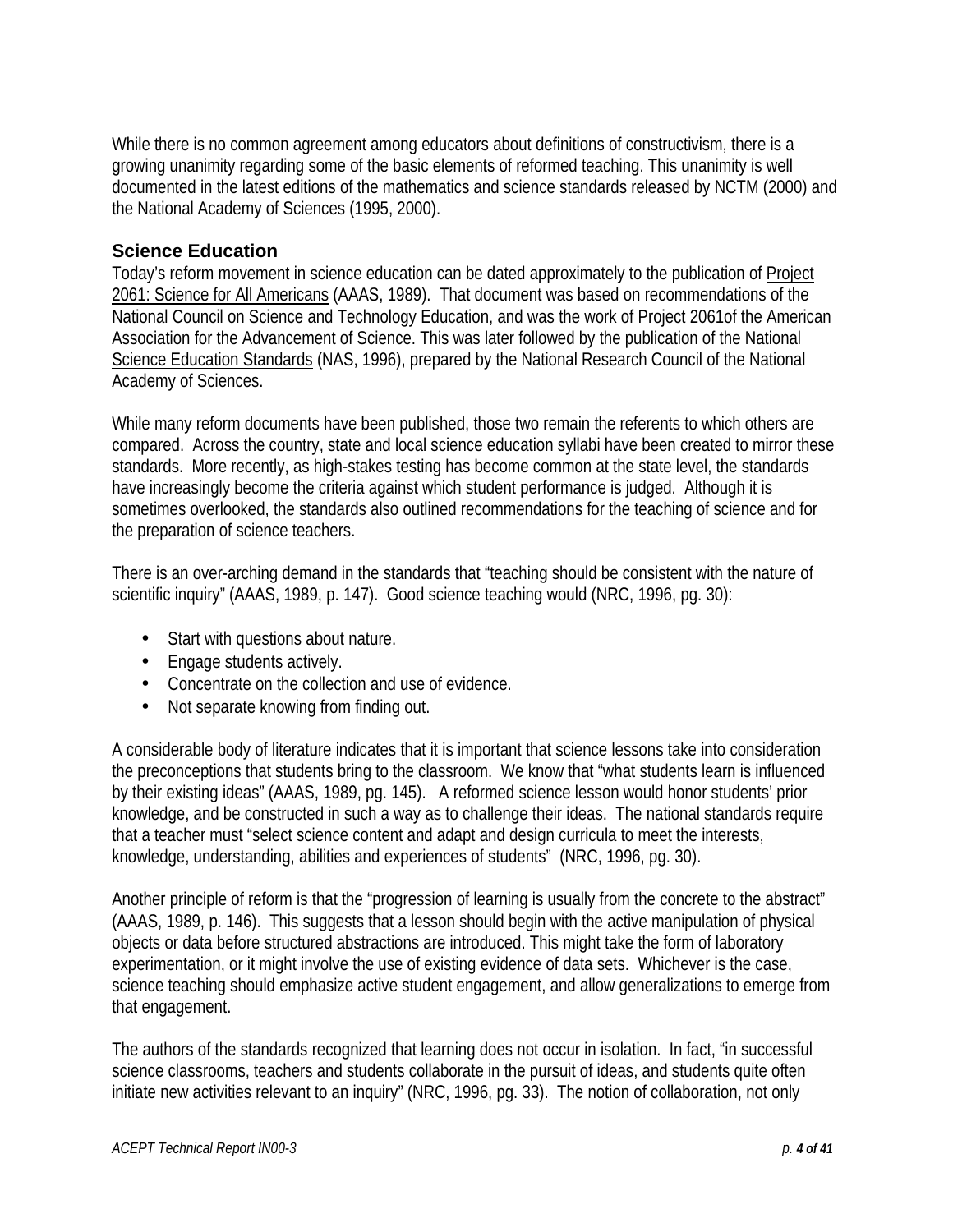between teacher and students, but also among students, is a crucial underpinning of reform. The national standards demand that teachers "select teaching and assessment strategies that support the development of student understanding and nurture a community of science learners" (NRC, 1996, pg. 31).

Project 2061 made it clear that "scientists and engineers work mostly in groups and less often as isolated investigators", and recommended that since learning how to work in groups is an important outcome of science education, "students should gain experience sharing responsibility for learning with each other"(AAAS, 1989, pg. 148). The national standards make essentially the same point, by insisting that "using a collaborative group structure, teachers encourage interdependency among group members, assisting students to work together in small groups…." (NRC, 1996, pg. 36).

A final imperative for reformed teaching is that students engage in activities that call for them to reflect on their own work. In reformed classrooms "students explain and justify their work to themselves and to one another" (NRC, 1995, pg. 33). They "assess the efficacy of their efforts—they evaluate the data they have collected, re-examining or collecting more if necessary, and making statements about the generalizability of their findings. They plan and make presentations to the rest of the class about their work and accept and react to the constructive criticism of others (NRC, 1996, p. 33).

It is almost impossible in a brief statement like this one to do full justice to the recommendations of Project 2061 and the national standards. However, teaching Standard B of the *National Science Education Standards* provides as good a single summary as can be found of the reform recommendations for science teaching. A teacher should (NRC, 1996, p. 32):

- Focus and support inquiries while interacting with students.
- Orchestrate discourse among students about scientific ideas.
- Challenge students to accept and share responsibility for their own learning.
- Recognize and respond to student diversity and encourage all students to participate fully in science learning.
- Encourage and model the skills of scientific inquiry as well as the curiosity, openness to new ideas and data, and skepticism that characterize science.

# **Mathematics Education**

The New Math movement of the 1960's, despite its many significant priorities and practices, left mathematics education in a state of ambivalence. Amid the confusion, piecemeal pedagogical trajectories were established during the seventies and eighties around calls to return to the problem solving agenda first articulated by Polya in the 1940's. Indeed, the 1980 Yearbook of the NCTM was titled, "Let Problem Solving be the Focus of the Eighties". Toward the end of the eighties, the problem-solving thrust received new direction with the publication of NCTM's Curriculum and Evaluation Standards (1989). Professional Standards (1991) and Assessment Standards (1995) followed this in quick succession. Thus began the current standards-based reform movement in mathematics education. These three volumes have been synopsized and synthesized in a single volume titled Principles and Standards for School Mathematics (NCTM, 2000).

More than two years in its gestation, "Standards 2000" as it was called, received widespread input and critique from the mathematics education community the world over. Significant in acknowledging the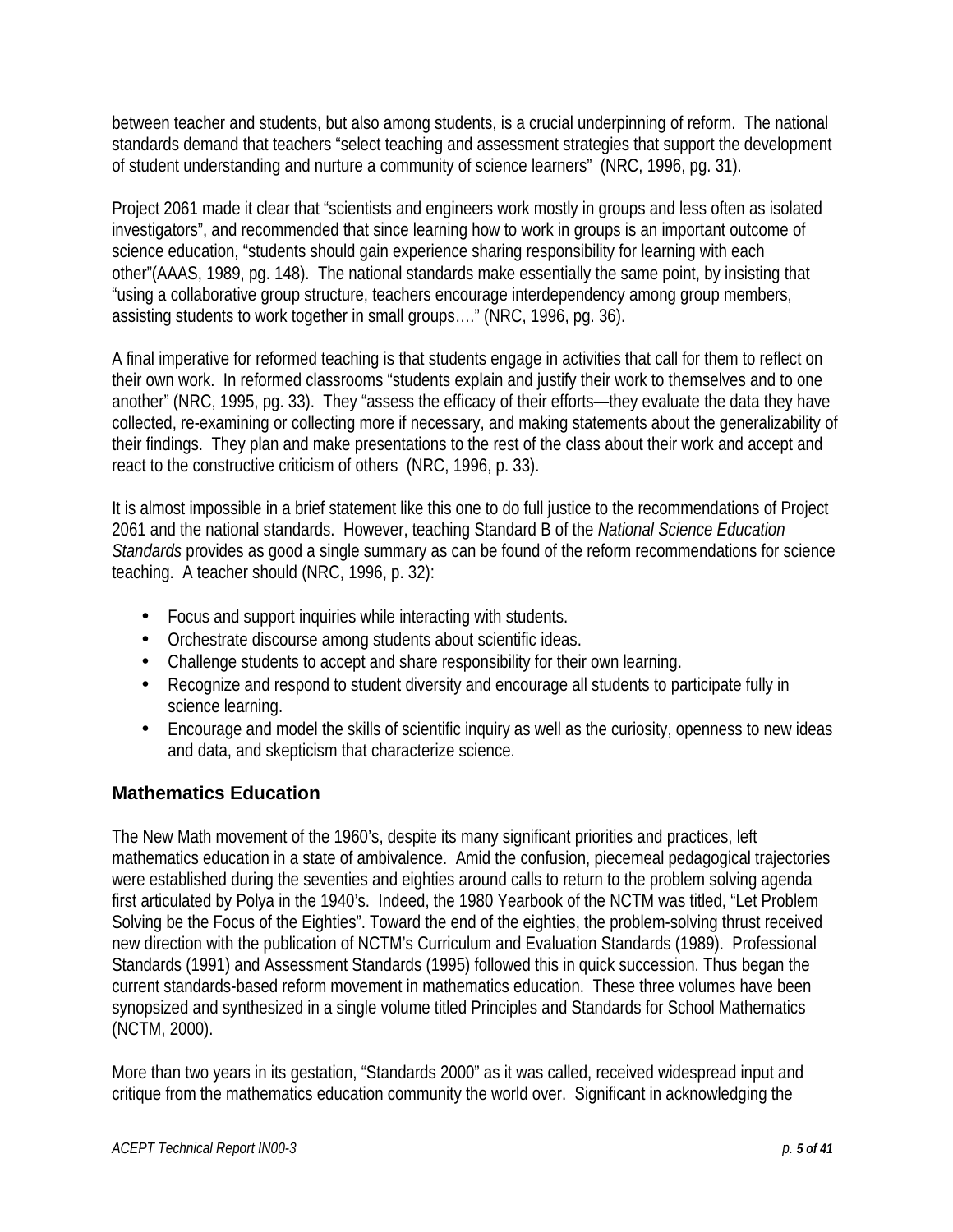evolving priorities fomenting in recent years, the synopsis began using the concept of "principles" as well as standards. Thus, the title itself, Principles and Standards for School Mathematics, is a definite indication of reaching beyond "standards" as a way of articulating and guiding reform.

There are six principles, five generic standards, and several specific content standards. The six principles articulate a strongly coherent picture of mathematics reform.

# *Principles*

*The Equity Principle:* "Excellence in mathematics education requires equity – high expectations and strong support for all students" (p. 12). Equity acknowledges and honors the vast array of culturally, socially, ethnically, racially, and cognitively diverse experience which students necessarily bring with them wherever they go. These differences are not simply tolerated; they are a valuable resource that powers and empowers the reformed teacher and student.

*The Curriculum Principle:* "A curriculum is more than a collection of activities: it must be coherent, focused on important mathematics, and well articulated across the grades" (p. 14). As well, the curriculum effectively integrates fundamental mathematical concepts so that the student can build and extend ideas through establishing connections with other mathematical ideas as well as interpretations that draw upon concepts from science and other domains including the richness and nuance of everyday phenomena.

*The Teaching Principle*: "Effective mathematics teaching requires understanding what students know and need to learn and then challenging and supporting them to learn it well" (p. 16). This includes understanding big mathematical ideas in different representational modes, sensing when student thinking might be tapping alternate modes, and taking the risk of pursuing such possibilities as part of a teaching strategy. "The teacher is responsible for creating an intellectual environment where serious mathematical thinking is the norm" (p. 18).

*The Learning Principle:* "Students must learn mathematics with understanding, actively building new knowledge from experience and prior knowledge" (p.20). As confirmed by Bransford, Brown, and Cocking (1999, p. 21) all students have a "knowledge base on which to build, including ideas developed in prior school instruction and those acquired through everyday experience." Furthermore, learning with understanding can be enhanced through classroom discourse in which students propose mathematical ideas and conjectures, evaluate their own thinking as well as that of others, and revise or refine their thoughts.

*The Assessment Principle*: "Assessment should support the learning of important mathematics and furnish useful information to both teachers and students" (p. 22). In order to do this, assessment must be integrated into instructional and learning experiences, oftentimes becoming indistinguishable from them. Such integration happens most productively when it occurs as a self-reflective process engaged in by students as a natural critique and verification of their own thinking done alone or in the setting of other students engaged in similar reflection.

*The Technology Principle:* "Technology is essential in teaching and learning mathematics; it influences the mathematics that is taught and enhances students' learning" (p. 24). Current research strongly supports the view that students can learn mathematics more deeply when technology is used appropriately. Proper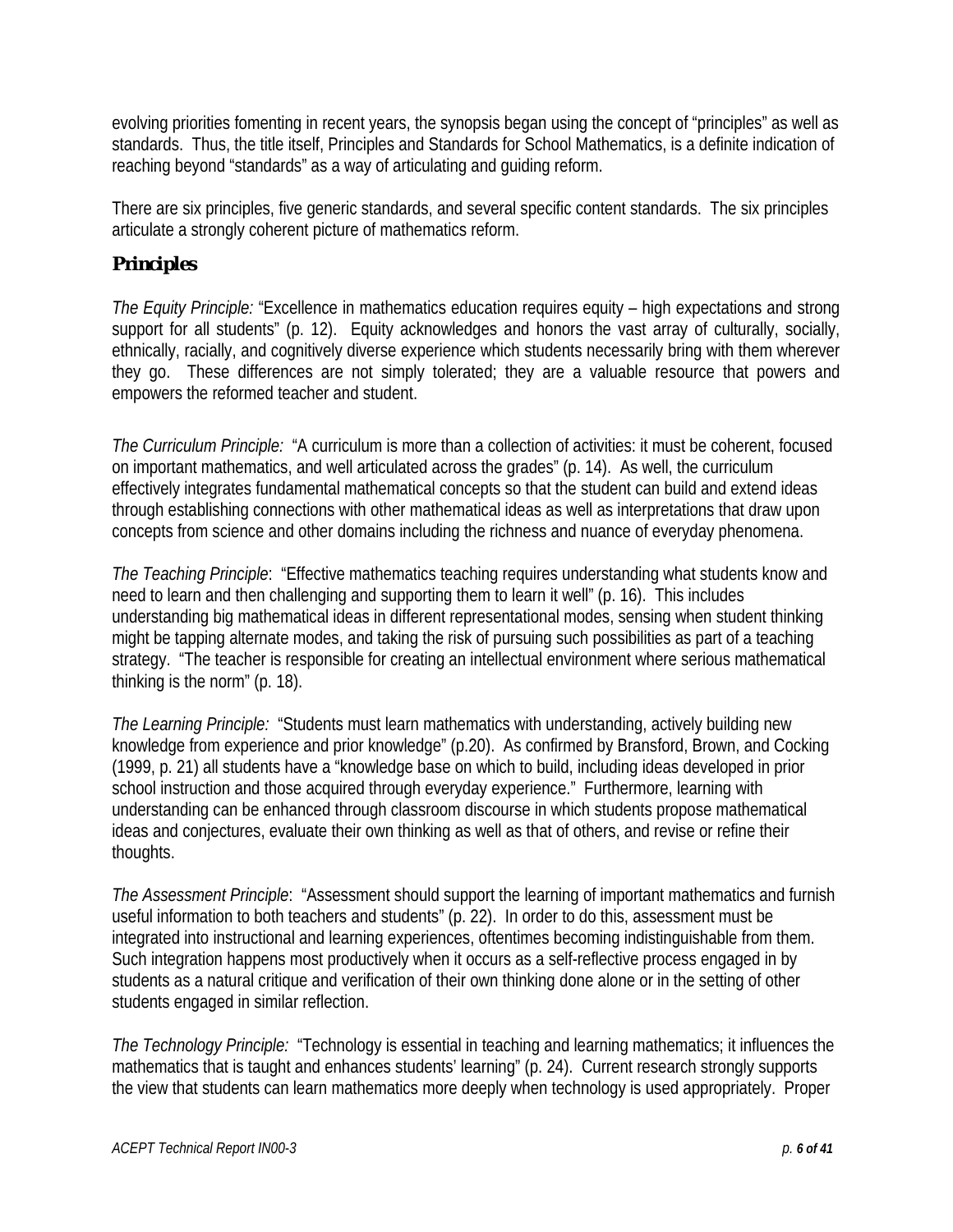use includes enriching "the range and quality of investigations by providing a means of viewing mathematical ideas from multiple perspectives" (p. 25).

In addition to the six principles, Principles and Standards articulate five generic standards. These are very similar to the generic standards proposed in the Curriculum and Evaluation Standards (1989).

## *Generic Standards*

*Problem Solving:* "Teachers play an important role in the development of students' problem-solving dispositions by creating and maintaining classroom environments, from prekindergarten on, in which students are encouraged to explore, take risks, share failures and successes, and question one another" (p. 53). Principles and Standards go on to say that, "In such supportive environments, students develop confidence in their abilities and a willingness to engage in and explore problems, and they will be more likely to pose problems and to persist with challenging problems" (p. 53).

*Reasoning and Proof:* "By developing ideas, exploring phenomena, justifying results, and using mathematical conjectures in all content areas and – with different expectations of sophistication – at all grade levels, students should use and expect that mathematics makes sense" (p. 56).

*Communication:* "Listening to others' explanations gives students opportunities to develop their own understanding. Conversations in which mathematical ideas are explored from multiple perspectives help the participants sharpen their thinking and make connections" (p. 60). Teachers must be aware that in supporting and encouraging student participation in mathematical discourse, it is important to avoid a premature and oftentimes heavy-handed rush to impose formal mathematical language. Patience to allow students to frame the ideas in their mode of thinking is paramount.

*Connections:* "When students can connect mathematical ideas, their understanding is deeper and more lasting. They can see mathematical connections in the rich interplay among mathematical topics, in contexts that relate mathematics to other subjects, and in their own interests and experience" (p. 64).

*Representation:* "The importance of using multiple representations should be emphasized throughout students' mathematical education . . . As students become mathematically sophisticated, they develop an increasingly large repertoire of mathematical representations as well as a knowledge of how to use them productively" (p. 69). Significant in the use of multiple representations is the move toward abstraction that brings out the powerful role of mathematics in revealing and operationalizing pattern.

*Principles and Standards for School Mathematics* begins with a vision of a classroom. It is presented here as a summary: " . . . imagine a classroom . . . Students confidently engage in complex mathematical tasks chosen carefully by teachers. They draw on knowledge from a wide variety of mathematical topics, sometimes approaching the same problem from different mathematical perspectives or representing the mathematics in different ways until they find methods that enable them to make progress. Teachers help students make, refine, and explore conjectures on the basis of evidence and use a variety of reasoning and proof techniques to confirm or disprove those conjectures. . . . Alone or in groups and with access to technology, they work productively and reflectively . . . Orally and in writing, students communicate their ideas and results effectively". (p. 3)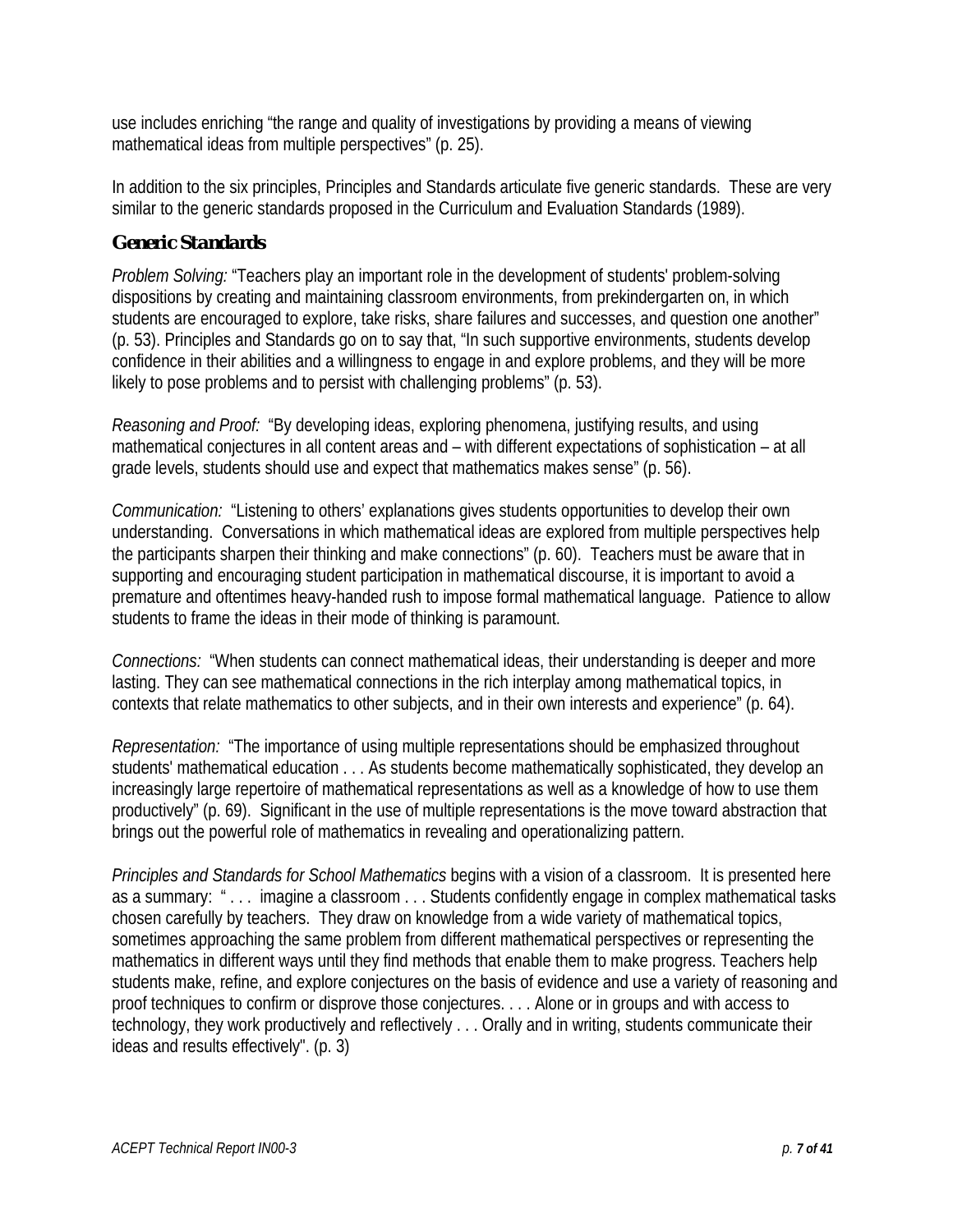# **Test Development**

Evaluation during the first two years of the ACEPT project was sub-contracted to a group from another state. At the end of the third year, a national search was undertaken for a person to fill a full-time position as ACEPT Project Evaluator. A mathematics educator from another university was identified and hired.

While the search was underway, a small team began an internal evaluation. An ASU faculty member was identified as Internal Evaluator, and two other members of the ACEPT staff were assigned to this group. It met throughout the fall semester, and was engaged in this activity when the new External Evaluator arrived at ASU. The evaluation group was then expanded by assigning graduate assistants to it who were also working with ACEPT collaborators. The term Evaluation Facilitation Group (EFG) was coined by the External Evaluator to name and describe the team that had been created.

Shortly after his arrival, the External Evaluator and other members of his team attended a meeting in Washington in December 1998, sponsored by the National Science Foundation, of CETP evaluators. One of the most salient topics of that meeting seemed to be the question of how to identify "reformed" mathematics and science classes. This question became an important agenda item for subsequent EFG meetings.

A decision was made to develop an observational instrument that would allow the EFG to characterize any classroom on a quantitative scale of reform. Among the many instruments examined was one developed by the Horizon Research Corporation that had been highly recommended at the December 1998 NSF meeting for the consideration of CETP evaluators. Another was a check-sheet contained in a text authored by an ACEPT collaborator (Lawson, 1995). A number of other instruments were also reviewed. None of these focused exclusively on the reformed nature of the classroom – all had other components reflective of "good" teaching more generally such as "lesson closure" or adequate "wait time".

 A first draft the Reformed Teaching Observation Protocol (RTOP) was written in 1998. Because the language of the items in the first draft was particularly referenced toward science teaching, the RTOP was presented to mathematicians in the ACEPT project for review. Major critique and suggestions for revision included suggestions for additional items reflecting mathematical modes of thinking, and an unequivocal request to overhaul the science-dominated language. A member of EFG who was a mathematics educator incorporated the feedback from the mathematicians, devising new items reflecting the mathematics standards as well as the inquiry-based priorities of ACEPT. Additionally, he rewrote each item to be more inclusive of mathematical modes of expression and thinking. Thus began the journey of revision that eventually resulted in an observation instrument with very special qualities.

However, the original structure of the RTOP did not changed. It still consists of 25 items divided into three subsets: *Lesson Design and Implementation (5), Content (10),* and *Classroom Culture (10*). The second and third subsets are each divided into two smaller groups of five items. The first subset, was designed to capture what had become the ACEPT model for reformed teaching. It describes a lesson that begins with recognition of students' prior knowledge and preconceptions, that attempts to engage students as members of a learning community, that values a variety of solutions to problems, and that often takes its direction from ideas generated by students. The second subset was directed at content, and was divided into two parts. The first assessed the quality of the content of the lesson, and the second attempted to capture the ACEPT understanding of the process of inquiry. The final subset, consisting of ten items, was directed at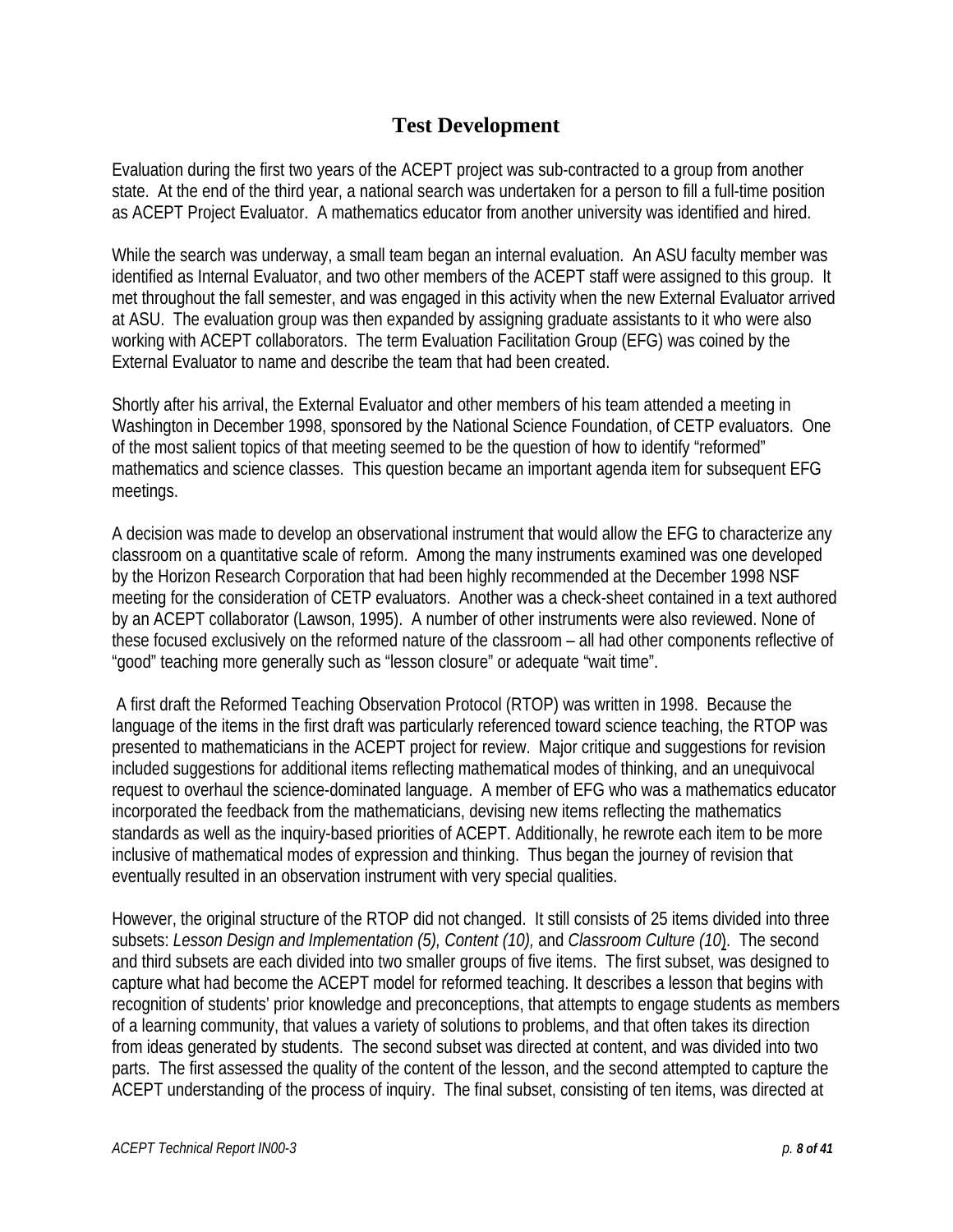the climate of the classroom. It was the authors' intention to capture the full range of ACEPT reformed teaching with these 25 items.

As part of its effort to stimulate interest among undergraduates, an ACEPT competition was created for student teachers. Awards were given for the best teaching of mathematics and/or science at the elementary and secondary levels. Part of the competition required the teaching of videotaped lessons for evaluation. These tapes were used by the EFG for the first formal evaluation of the RTOP.

All members of the evaluation group met together and reviewed tapes using the RTOP. After viewing the tapes, inter-rater reliabilities were computed and the judgments of the reviewers were discussed. This process was continued for three semesters, with new videotaped lessons, and the RTOP items were continuously revised. As this was happening, the External Evaluator began writing a Training Manual that could be used to convey the developing interpretive consensus underlying the increasing reliability estimates.

During the spring of 1999, members of the EFG began visiting university classrooms to make further observations designed to improve the RTOP. Teams of at least two, and often many more, completed RTOP observations of the same class and met immediately afterwards to discuss and critique. This process continued through the summer when plans for a summative evaluation were put in place for the Fall Semester. The July 1999 version of the RTOP marked the end of the developmental process. The items in later versions are identical to those in the July 1999 version.

As ACEPT approached its final year, the EFG designed a set of more formal studies that would contribute to the final evaluation report. These included a new set of quasi-experimental comparisons of traditional vs. reformed teaching. A new component to these studies was a very detailed and time-consuming analysis, using the RTOP, of the teaching employed in all of these classes. The sample consisted of mathematics and science classes in middle school, high school, community colleges and universities. A group of nine observers completed 287 RTOP forms over a sample of 153 classrooms. This is the data set upon which this report is based.

# **Psychometric Properties**

# **Reliability**

# *Data Set 1*

The RTOP was used on all courses included in the Fall 1999 evaluation of ACEPT. Each of the courses was to be observed three times, once toward the beginning of the course, again during the middle, and a third observation toward the close of the course. In order to get an early reading of inter-rater reliability, observers agreed to work in pairs for some of the initial observations.

As part of this plan, two members of the EFG paired up to do a subset of observations on the same classes. The first 16 such pairs (a total of 32 independent observations) were used to calculate estimates of reliability. Two items of technical significance should be noted: (1) 17 pairs were available for analysis but one of the lessons was so strikingly unique it prompted discussion between the two observers. The ratings could no longer be considered "independent" and the observations were excluded from the reliability data; and (2) for three of the paired observations, the instructor was the same but the paired observation was of a lesson taught on a different day but with the same class. These three "non-paired" data points were still included in the analysis but variability introduced by this circumstance may produce an underestimate of reliability.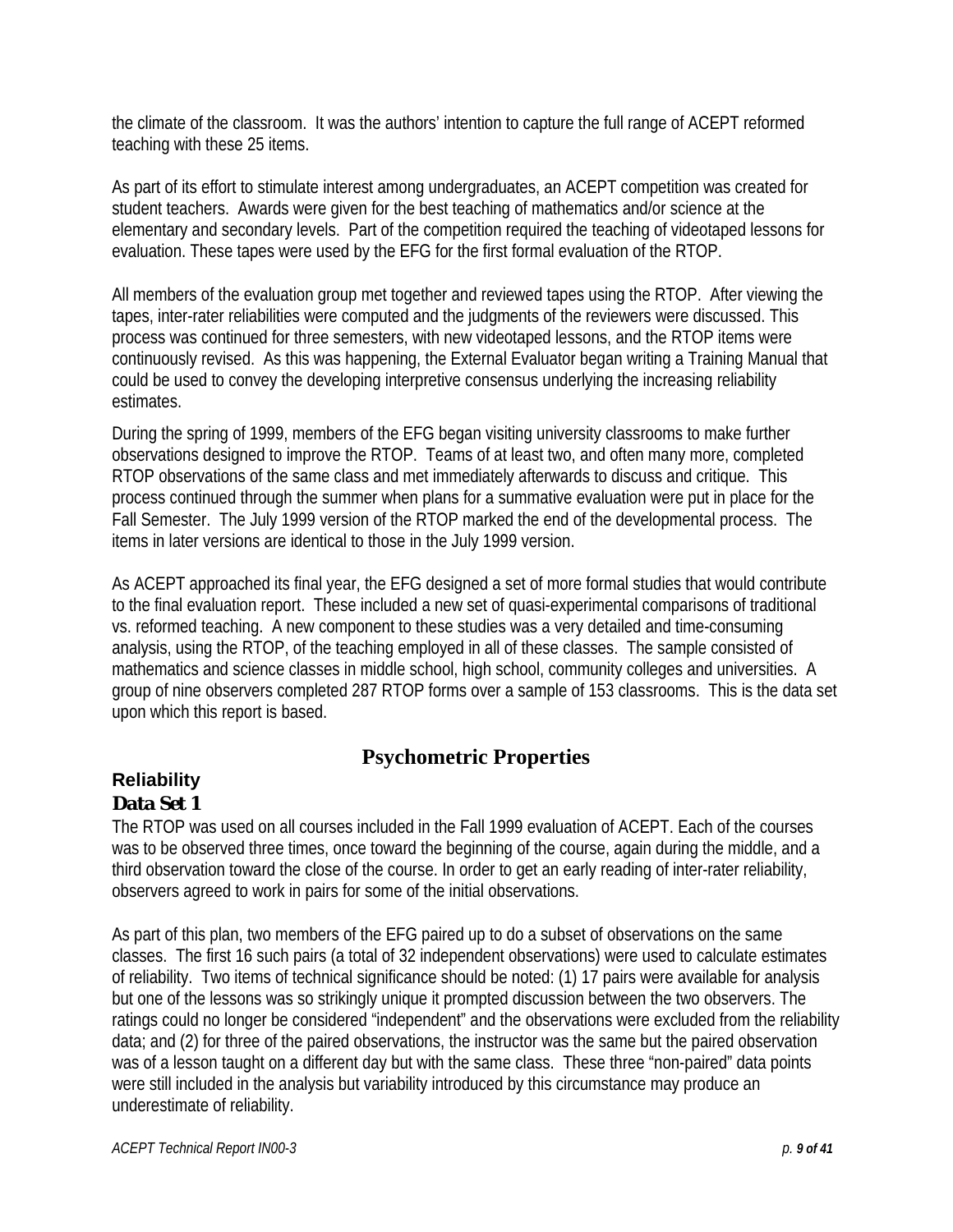Estimates of reliability were obtained by doing a best-fit linear regression of one set of observations on the other. Figure 1 shows a scatter plot of the 32 data points (some data points fall on each other). The equation for the best fitting line and the proportion of variance accounted for by that line ( $R^2 = 0.954$ ) are shown. This estimate of reliability, 0.954, is exceptionally high for an instrument of this type.



# Figure 1. Reliability estimate of RTOP based on Physics/Math observations

In a similar manner, reliabilities were also estimated for the five subscales that constitute RTOP. Because each subscale consists of only 5 items, it was anticipated that the reliabilities for the subscales would be substantially lower than for the total score. While this was true for Subscale Two, it was not true for the other subscales as shown in Table 1.

| <b>Reliability Estimates of RTOP Subscales</b> | Table 1. |  |  |  |  |
|------------------------------------------------|----------|--|--|--|--|
|------------------------------------------------|----------|--|--|--|--|

| Name of Subscale                                              | R-Squared |
|---------------------------------------------------------------|-----------|
| Subscale 1: Lesson Design and Implementation                  | 0.915     |
| Subscale 2: Content - Propositional Pedagogic Knowledge       | 0.670     |
| Subscale 3: Content - Procedural Pedagogic Knowledge          | 0.946     |
| Subscale 4: Classroom Culture – Communicative Interactions    | 0.907     |
| Subscale 5: Classroom Culture – Student/Teacher Relationships | 0.872     |

One of the subscales, Subcale 3 ( $R^2$  = 0.946) had almost as high a reliability estimate as did the total score (0.954).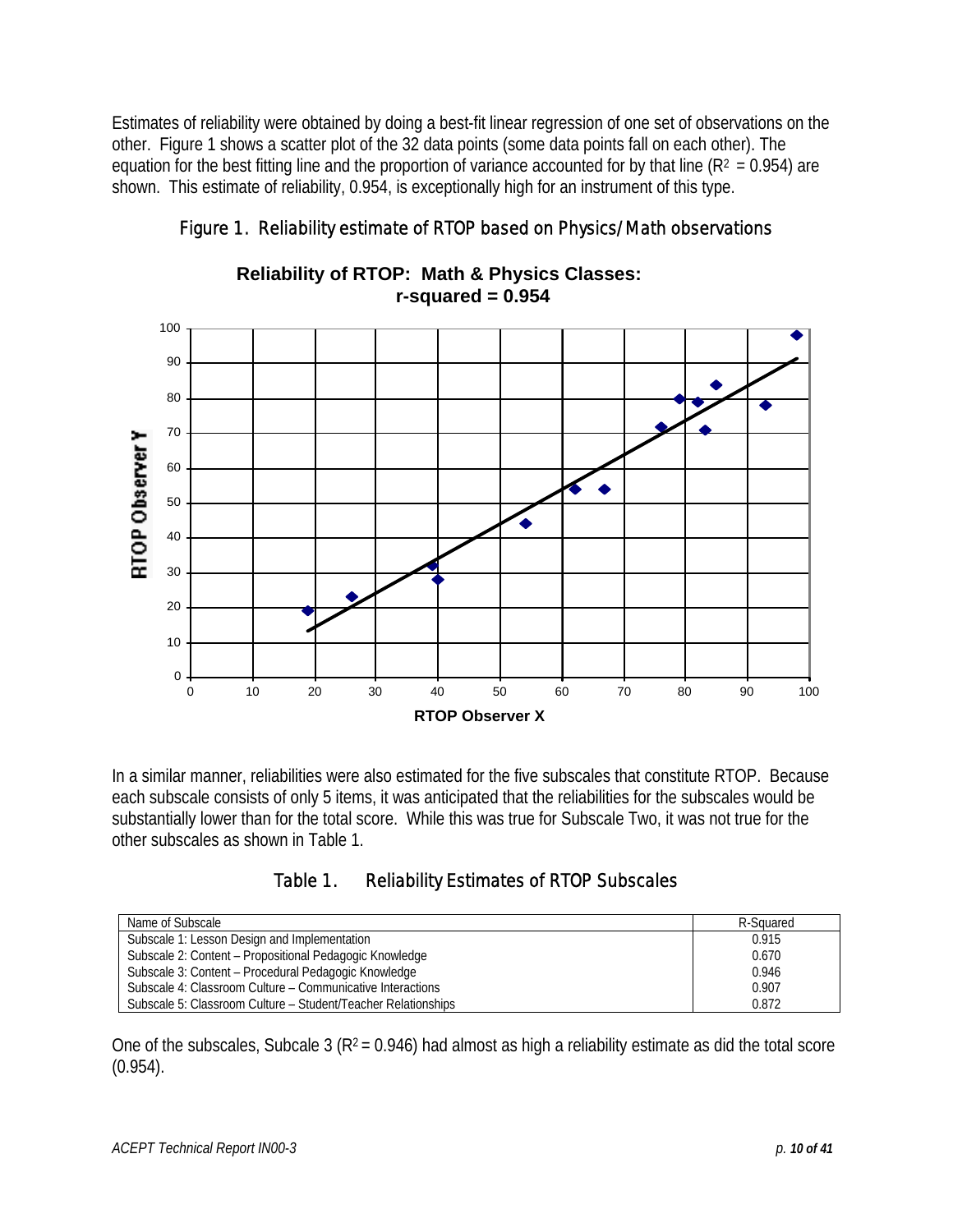# *Data Set 2*

Further data suitable for estimating reliability became available in the fall of 1999 when as part of the Biology evaluation, two members of EFG different from those participating in Data Set 1, gathered RTOP observations on eight biology instructors. While the number of paired observations is not high the correlation coefficient was 0.90. The graph below shows the scatter plot of the observations and the bestfitting line (Figure 2).





This second data set appears to confirm the very high reliabilities that paired observers who have received training are able to obtain with the RTOP.

# **Validity**

# *Face Validity*

The Face Validity of RTOP draws on three major sources:

- National Council Teachers of Mathematics. Curriculum and Evaluation Standards (1989), Professional Teaching Standards (1991), Assessment Standards (1995), and Principles and Standards (2000).
- National Academy of Science, National Research Council. National Science Education Standards (1995) and Inquiry and the National Science Education Standards (2000).
- American Association for the Advancement of Science, Project 2061*. Science for All Americans* (1990) *Benchmarks for Scientific Literacy* (1993).

While face validity is a helpful characteristic, it is by no means sufficient. Indeed, it can sometimes be misleading as was revealed during factor analytic studies of the instrument (see below). Construct validity is the critical kind of validity an instrument such as RTOP must possess. Without high construct validity, high reliabilities can be meaningless as well as misleading.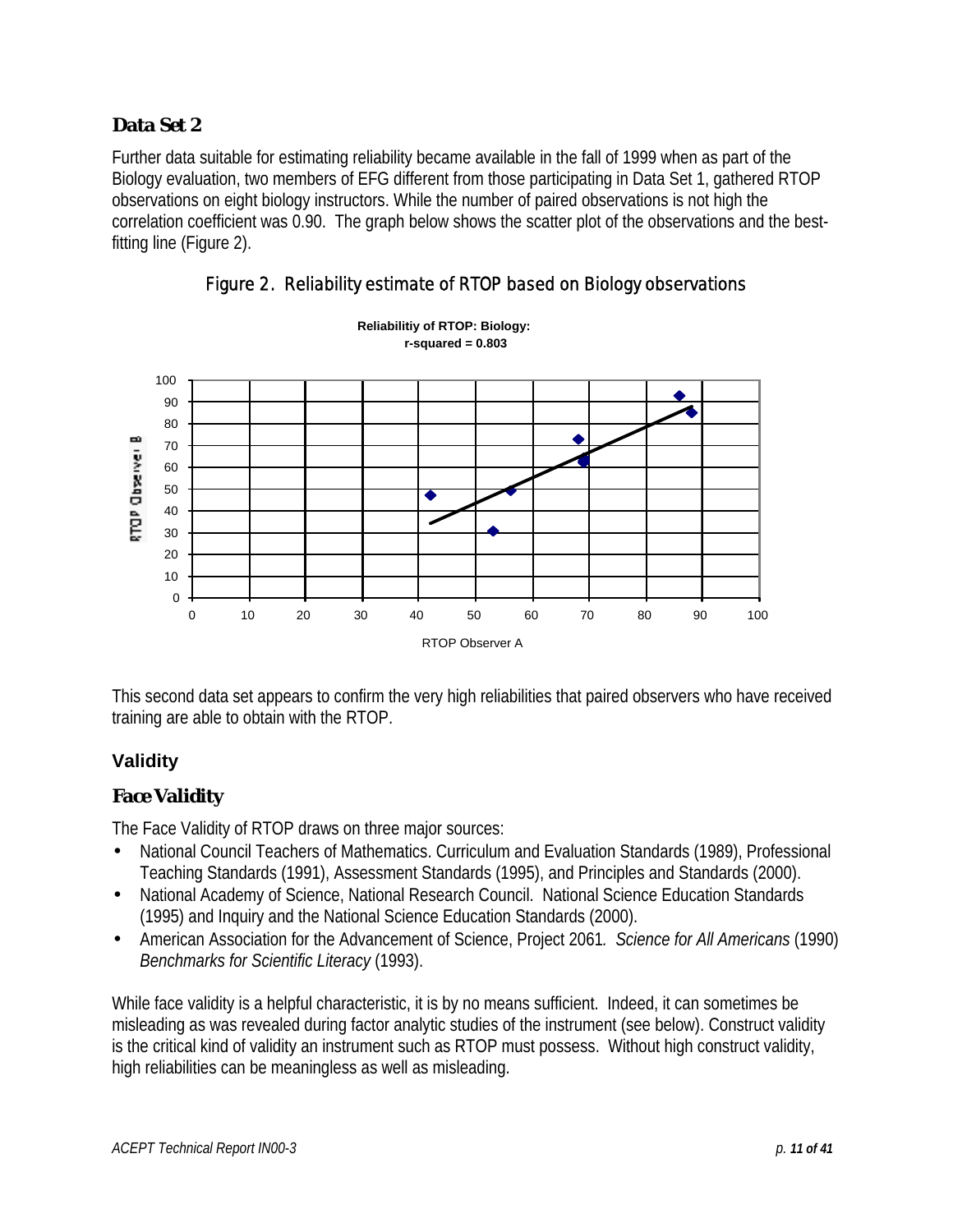# *Construct Validity*

Construct validity refers to the theoretical integrity of an instrument. The inter-relationships among the contructs in the instrument should give rise to empirical correlations that mirror those theoretical coherences. Because RTOP is a quantitative measure of the degree to which a classroom is in accord with science and mathematics reforms as embodied in the ACEPT project, the theoretical relationships of interest are those underlying ACEPT reform.

The first principles of ACEPT reform are two in number.

- 1. Inquiry-based, and
- 2. Standards-based.

These two principles are somewhat different in the way they are usually represented. On the one hand, the standards are diverse, with well over 100 individual content specifications in science and mathematics. On the other hand, "Inquiry-Orientation" is a much more singular notion providing a coherent approach to all subject matter. Inquiry orientation is always said in the singular; standards are always said in the plural.

Thus it would be expected that the RTOP would span several standards but that underlying all these would be a single dimension of "inquiry-orientation". If each of the 25 items in RTOP were independently accessing a different standard, then there could be as many as 25 factors underlying RTOP. However, the RTOP was not designed to represent 25 different standards. It was designed to span a range of standards within the breadth of its five subscales, all the while acknowledging the priority of "inquiry-orientation".

To test the hypothesis that "Inquiry-Orientation" is a powerful integrating force in the structure of RTOP, a correlational analysis was performed on the five subscales. Each subscale was used to predict the total score. High R-squares would support the hypothesis. Low R-squares would serve to reject it. Support for the hypothesis is support for the construct validity of RTOP.

Table 2 provides the R-squares for each subscale as a predictor of the total score. As can be seen, the Rsquares approach the reliabilities of each subscale. This offers very strong support for the construct validity of RTOP.

| Predictor  | R-squared as Predictor of Total |
|------------|---------------------------------|
| Subscale 1 | 0.956                           |
| Subscale 2 | 0.769                           |
| Subscale 3 | 0971                            |
| Subscale 4 | 0967                            |
| Subscale 5 | 0.941                           |

# Table 2. Subscales as Predictors of the RTOP Total Score

Because Subscale 3 has the highest R-squared as a predictor of the Total RTOP score, a scatter plot of the prediction is shown in Figure 3 to provide a visual feel for the coherence (Inquiry-orientation) underlying the relationship between Subscales (Standards-based) and the total (ACEPT-based reforms).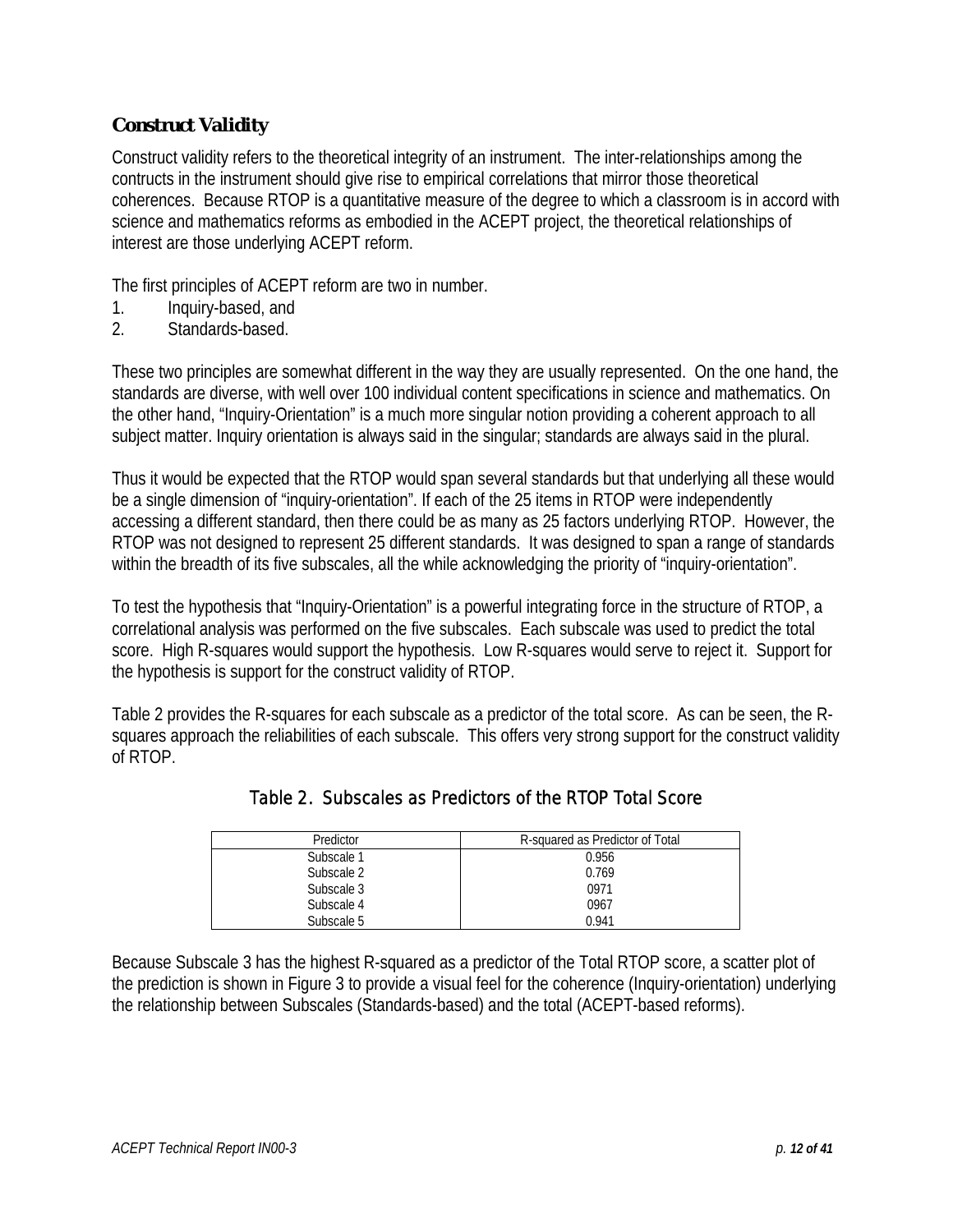



**Subscale 3 Predicting Total**

It is safe to say that four of the five subscales are very good if not excellent predictors of the total score. The other subscale is a good predictor. The construct "Inquiry-Orientation" produces a strong integrative coherence across the many standards. This analysis is presented in support of the construct validity of RTOP.

# *Predictive Validity*

A great deal of evidence has been collected confirming the predictive validity of RTOP in four different instructional settings on Community College and University campuses. In the evaluation of introductory biology, mathematics, physical science and physics courses the RTOP was administered to instructors who had attended ACEPT workshops (experimental instructors) and to instructors who had not (control instructors). As well, content pre and posttests were given in math, physical science, and physics and a scientific reasoning test was given in biology.

# *Predicting Gains in Content Achievement*

In mathematics, physical science, and physics, multiple instructors were involved. Each instructor was observed a minimum of two times during the fall semester 1999. There were 6 instructors in mathematics, 6 in physical science and 4 in physics. The mean RTOP for each instructor was used as the RTOP score for that class. Normalized gain scores (often called the "Hake Factor" after physicist Richard Hake) were also calculated for each class. This score is used in preference to simple gain scores (post minus pre) because it takes into account initial differences on the pretest. Formulaically, Normalized Gain = (Post –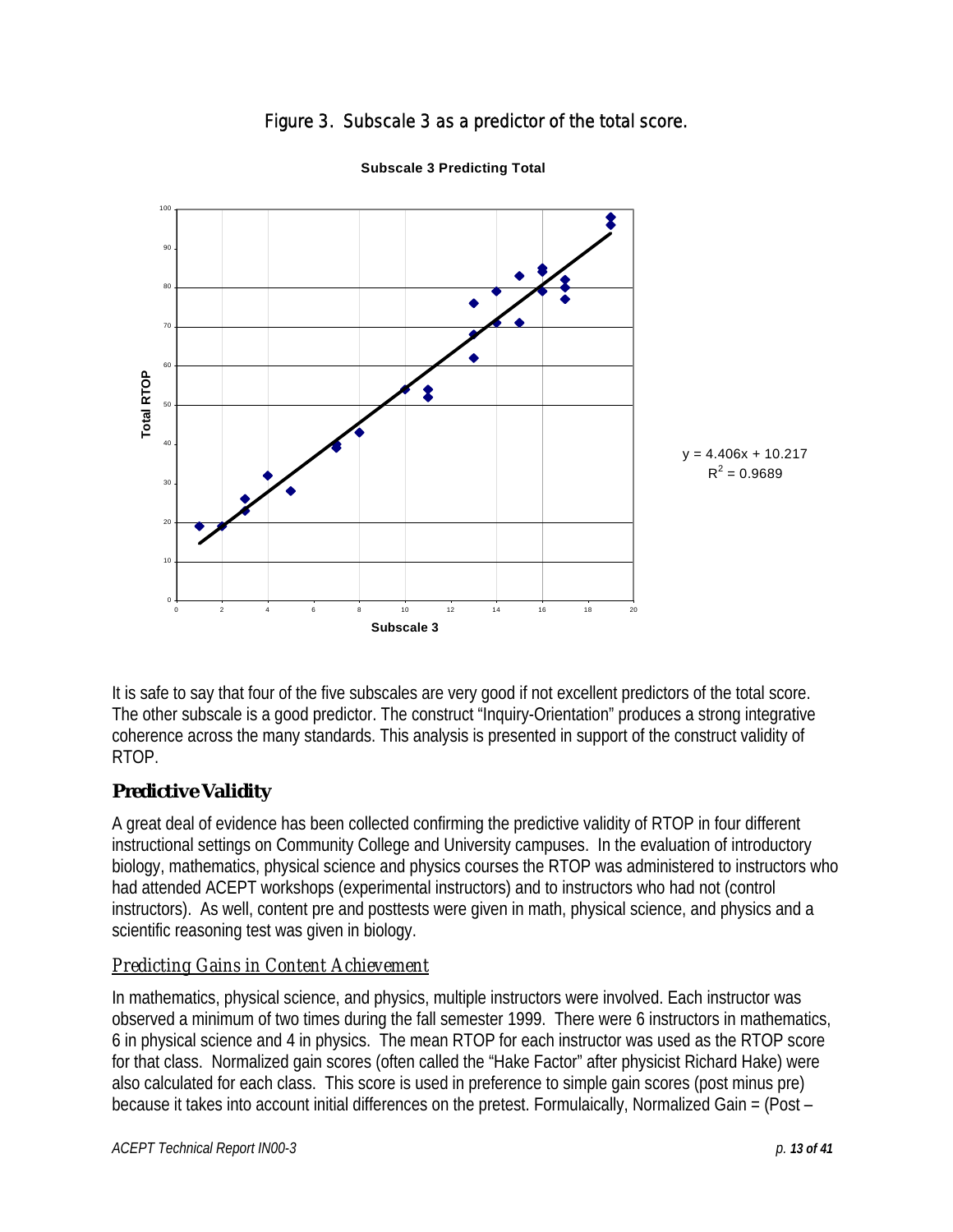Pre)/(Total – Pre). Conceptually, the normalized gain is the gain as a proportion of the potential gain. It is a score without a unit.

As an example, the RTOP and normalized gain scores for Physical Sciences 110 are presented in Figure 4. It can be seen that the normalized gain falls or increases very much in the same manner as the RTOP score of the instructor of the class.





Normalized Gain vs. Avg RT OP on PCS PHS 110 Fall 1999

The correlation between RTOP scores and normalized gain scores for these 6 classrooms was 0.88. Despite small sample size a correlation of this magnitude is significant at the 0.01 level. Similar graphs and correlations were obtained in mathematics and physics as shown in Table 3.

# Table 3. Correlation Between RTOP and Normalized Gains in Three Subject Areas

| Content Area                     | Correlation or RTOP with Normalized Gain |
|----------------------------------|------------------------------------------|
|                                  |                                          |
| Mathematics $(n = 6)$            |                                          |
| <b>Conceptual Understanding</b>  | 0.94                                     |
| Number Sense                     | 0.92                                     |
| Physical Science 110 ( $n = 6$ ) | 0.88                                     |
| Physics 121 $(n = 4)$            | 0.97                                     |

The  $\infty$  rrelation co efficient betw een Normalized Gain and RTOP is 0.88.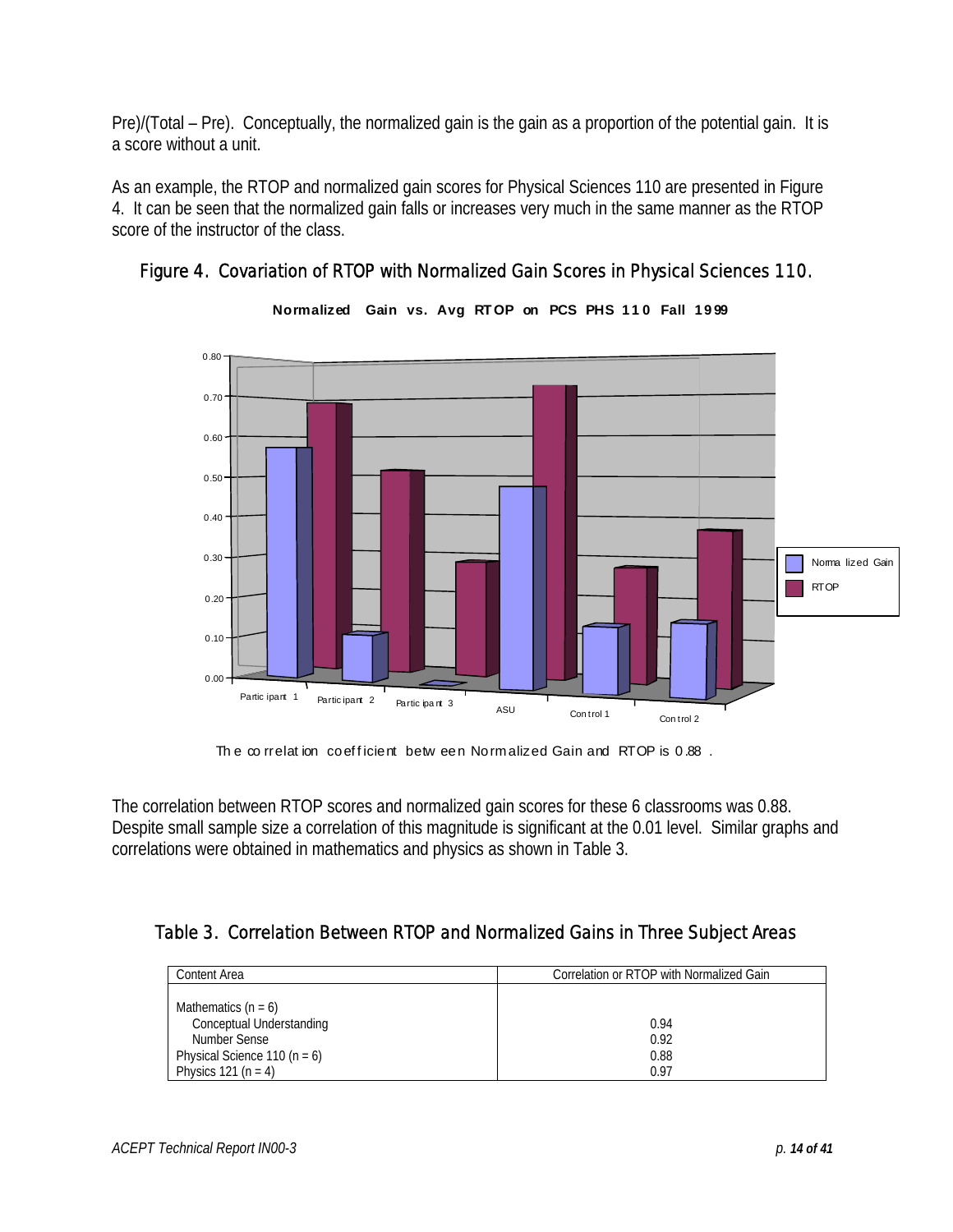# **Exploratory Factor Analysis**

The 25 item RTOP protocol was analyzed using a database containing observations from 153 classrooms. The principal components extraction method and the principal axes extraction method were both performed resulting in very similar analyses (to be expected given the very high reliability estimates). Because the sample size was adequate, the principal components analysis followed by a Varimax rotation is reported here.

The reliability studies done earlier indicated that the number of components was likely to be small. Solutions asking for two, three, and four principle components to be extracted were run on SPSS resulting in two strong factors and a borderline third factor as shown in Table 4.

|  |  | Table 4. Principal Components - Variance Distribution for Unrotated and Rotated Solutions |
|--|--|-------------------------------------------------------------------------------------------|
|--|--|-------------------------------------------------------------------------------------------|

|           | Unrotated Solution<br>Varimax Rotation |                             |              |                             |              |
|-----------|----------------------------------------|-----------------------------|--------------|-----------------------------|--------------|
| Component | Eigenvalue                             | % of Variance Accounted For | Cumulative % | % of Variance Accounted For | Cumulative % |
|           | 14.72                                  | 58.89                       | 58.89        | 42.39                       | 42.39        |
|           | 2.08                                   | 8.31                        | 67.70        | 15.38                       | 57.76        |
|           | .18                                    | $\overline{\phantom{a}}$    | 71.92        | 14.16                       | 71.92        |

To confirm whether the third factor with eigenvalue 1.18 was a "legitimate" component, a Scree test was also performed (see Figure 5). It shows that the third component is definitely located in the curvilinear region thus justifying it as a legitimate component. Three factors were therefore retained and interpreted.



# Figure 5. Scree Plot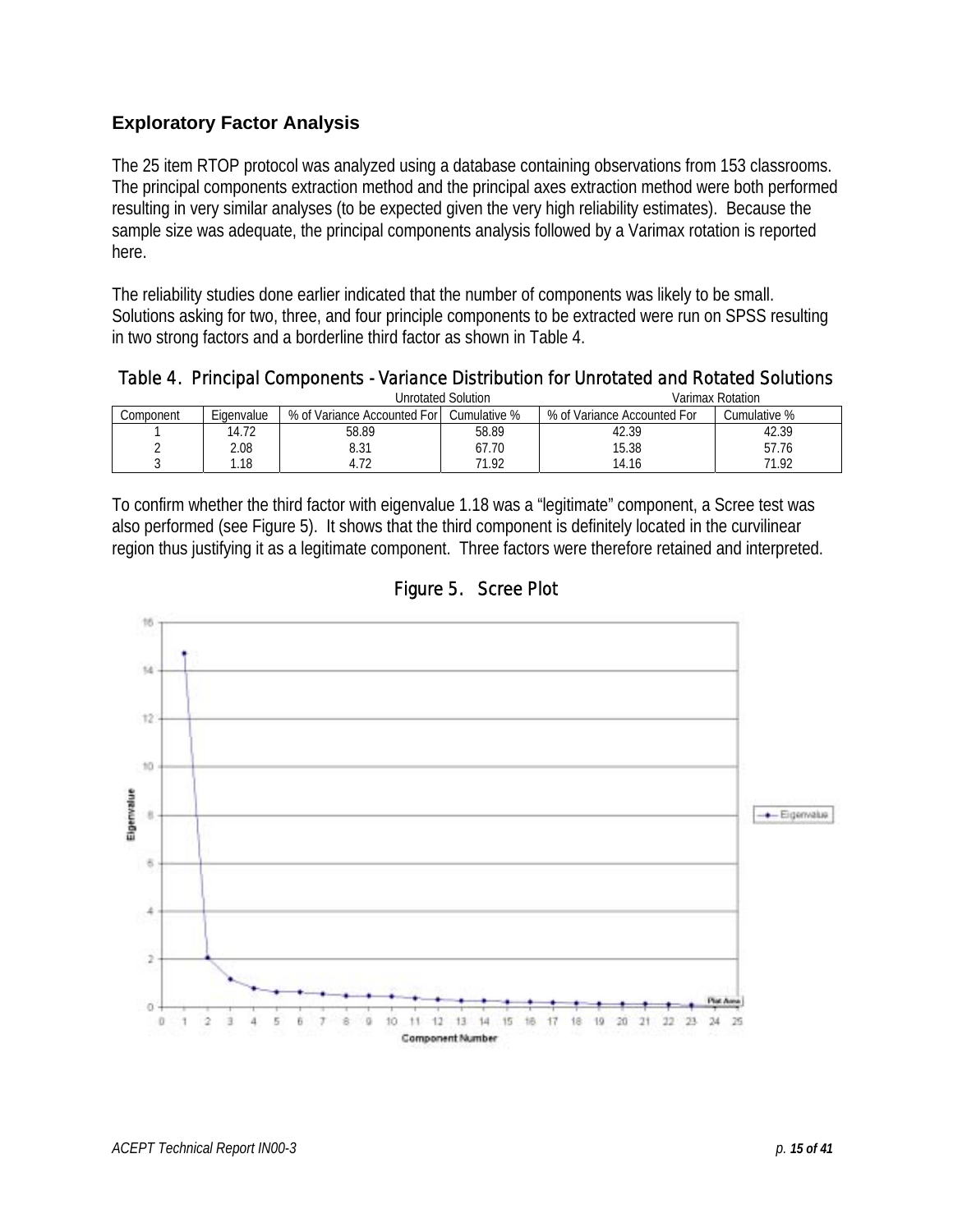# **A First Level "Simple Structure" Analysis of the Factor Pattern**

To visually and numerically simplify the factor pattern a simple iconic coding was imposed on the coefficients in factor pattern (see Appendix I for the coefficients). Using strings of asterisks to signify the magnitude of a coefficient, a visually more parsimonious pattern is revealed in Table 5. The coding scheme, which only included coefficients equal to or greater than 0.50, is indicated at the bottom of the Table. Given the high magnitude of many of the coefficients, such a high cut-off seemed warranted. The high cut-off also allowed a visual "simple structure" to emerge.

# Table 5. Level One Interpretation of the Factor Pattern

| RTOP Item                                                                                                                   | Item No.       | Factor 1  | Factor 2 | Factor 3 |
|-----------------------------------------------------------------------------------------------------------------------------|----------------|-----------|----------|----------|
| The instructional strategies and activities respected students' prior knowledge and the<br>preconceptions inherent therein. |                | $**$      |          |          |
| The lesson was designed to engage students as members of a learning community.                                              | 2              | ****      |          |          |
| In this lesson, student exploration preceded formal presentation.                                                           | 3              | ****      |          |          |
| This lesson encouraged students to seek and value alternative modes of investigation or of problem                          | $\overline{4}$ | ****      |          |          |
| solving.                                                                                                                    |                | ***       |          |          |
| The focus and direction of the lesson was often determined by ideas originating with students.                              | 5              |           |          |          |
| The lesson involved fundamental concepts of the subject.                                                                    | 6              |           | ****     |          |
| The lesson promoted strongly coherent conceptual understanding.                                                             | 7              |           |          |          |
| The teacher had a solid grasp of the subject matter content inherent in the lesson.                                         | 8              |           | $*$      |          |
| Elements of abstraction (i.e., symbolic representations, theory building) were encouraged when it                           | 9              |           |          |          |
| was important to do so.                                                                                                     |                |           |          |          |
| Connections with other content disciplines and/or real world phenomena were explored and valued.                            | 10             |           | $**$     |          |
| Students used a variety of means (models, drawings, graphs, concrete materials, manipulatives,                              |                | $**$      |          |          |
| etc.) to represent phenomena.                                                                                               | 11             |           |          |          |
| Students made predictions, estimations and/or hypotheses and devised means for testing them.                                | 12             | ****      |          |          |
| Students were actively engaged in thought-provoking activity that often involved the critical                               |                |           |          |          |
| assessment of procedures.                                                                                                   | 13             | ***       |          |          |
| Students were reflective about their learning.                                                                              |                |           |          |          |
| Intellectual rigor, constructive criticism, and the challenging of ideas were valued.                                       | 14             | ***       |          |          |
| Students were involved in the communication of their ideas to others using a variety of means and                           | 15             | $***$     |          |          |
| media.                                                                                                                      | 16             | ***       |          |          |
| The teacher's questions triggered divergent modes of thinking.                                                              | 17             | $**$      |          |          |
| There was a high proportion of student talk and a significant amount of it occurred between and                             | 18             | $***$     |          |          |
| among students.                                                                                                             |                |           |          |          |
| Student questions and comments often determined the focus and direction of classroom discourse.                             |                | $*$       |          |          |
| There was a climate of respect for what others had to say.                                                                  | 19             |           |          |          |
| Active participation of students was encouraged and valued.                                                                 | 20             |           |          | $**$     |
| Students were encouraged to generate conjectures, alternative solution strategies, and ways of                              | 21             | $*$       |          |          |
| interpreting evidence.                                                                                                      | 22             | $*$       |          |          |
| In general the teacher was patient with students.                                                                           | 23             |           |          | ****     |
| The teacher acted as a resource person, working to support and enhance student investigations.                              | 24             | $+ + + +$ |          |          |
| The metaphor "teacher as listener" was very characteristic of this classroom.                                               | 25             | ***       |          |          |
|                                                                                                                             |                |           |          |          |

 $*(0.5 - 0.59),$  \*\*  $(0.60 - 0.69),$  \*\*\*  $(0.70 - 0.79),$  \*\*\*\*  $(0.80 - 0.99)$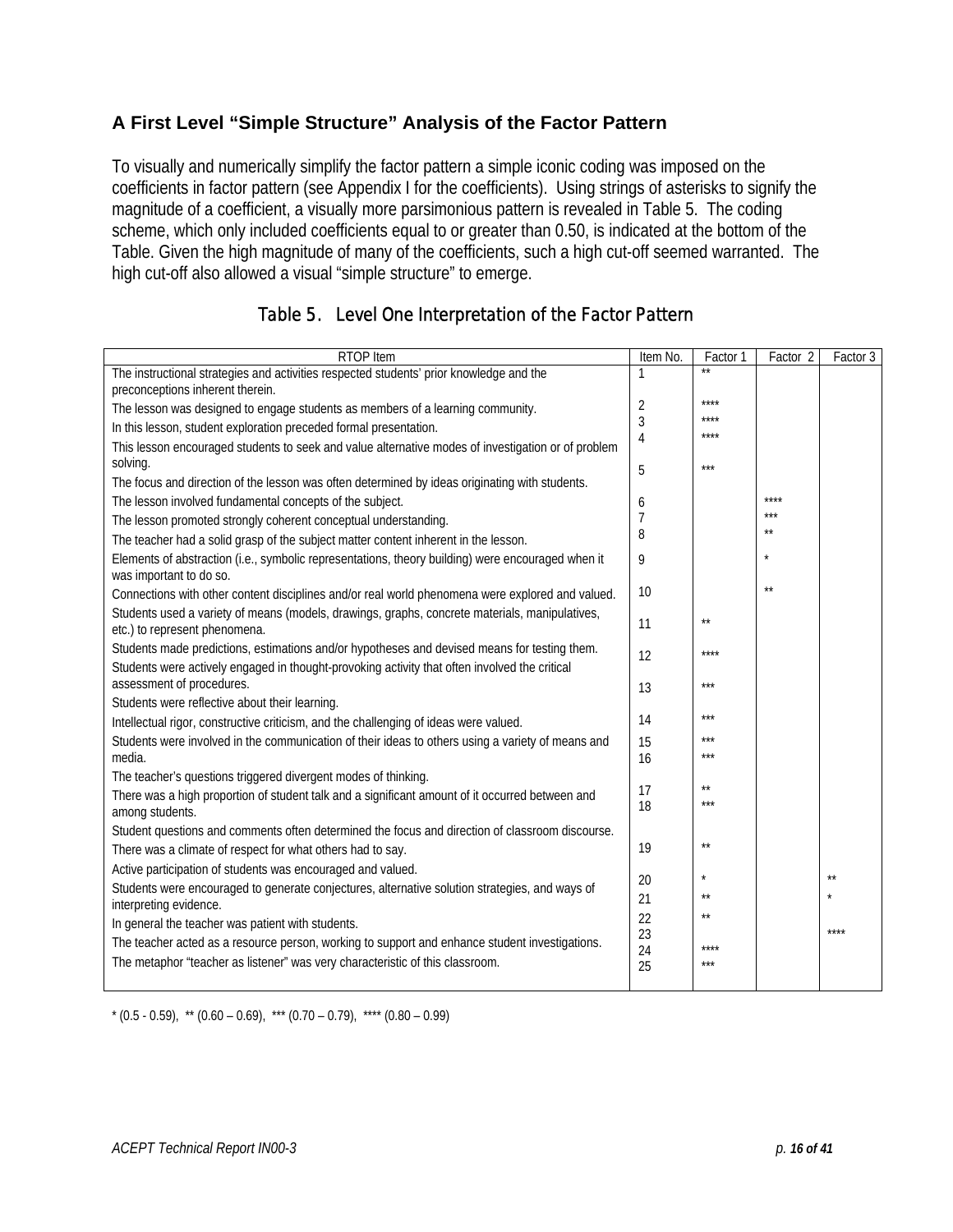# *Factor 1*

The first factor draws heavily on all subscales except subscale 2. As mentioned in the construct validity section of this manual, this general factor represents the overall thrust of the instrument. As such, the most appropriate name for this factor seems to be "inquiry orientation."

## *Factor 2*

Factor 2, on the other hand, draws exclusively on subscale 2, a subscale that in the instrument is labeled "content propositional knowledge". Because all five items of the subscale load on this factor, the same label seems appropriate for this factor.

## *Factor 3*

The first two factors were expected in that they reflect the face validity of the items. The third factor was not anticipated. While accounting for less than 5% of the original variance, it met both the eigenvalue and scree criterion for inclusion. However, its occurrence forced a closer look at the instrument.

The three items loading most heavily on Factor 3 come from the last section of the "classroom culture" portion of the instrument. That section was labeled, "Student/teacher relationship". However, not all of the items in that section loaded on the third factor.

Factor 3 is interpreted here as embodying a concern for "fairness" or "justice" or "democratic rights" or "equity" in the classroom. The student's voice is recognized as a legitimate source; the student has a role in "agenda-setting". It is a way of acknowledging value in the preconceptions that students bring with them. If one word had to be used to name Factor 3, it might be "collaboration".

# **A Second Level "Finer Structure" Analysis of the Factor Pattern**

Initial examination of the RTOP revealed three factors that characterize that instrument. For many purposes, such as interpretation of individual results or computing factor scores for multivariate studies, this level of analysis is adequate.

However, as is usually the case, many items are not uniquely identified with a single factor. It is often useful, after the initial interpretation, to examine the finer structure of the instrument by grouping items into subsets on the basis of factor loadings. This yields smaller groups of items that, although not uniquely identified with a single factor, do add to the interpretive power of the instrument.

The objective of such an analysis is to create groups of items that are similar in the way that their loadings distribute across factors. That is, a group might load most heavily on only one factor, or relatively equally on two factors, or relatively the same on all three factors. Such patterns are ignored when simple structure is the goal. However, just as factors can be identified, characterized and named, so can groupings of items.

A decision-rule for such groupings generally involves a comparison of loadings on separate factors to see if they are similar or different. Although a statistical test for differences between factor loadings is possible, that approach is cumbersome, and was not used here.

Instead, a decision-rule was adopted for this analysis that accepts as meaningful any factor loading greater than 0.30. (Recall that the cut-off for the simple structure analysis was 0.50). A coefficient of 0.30 reflects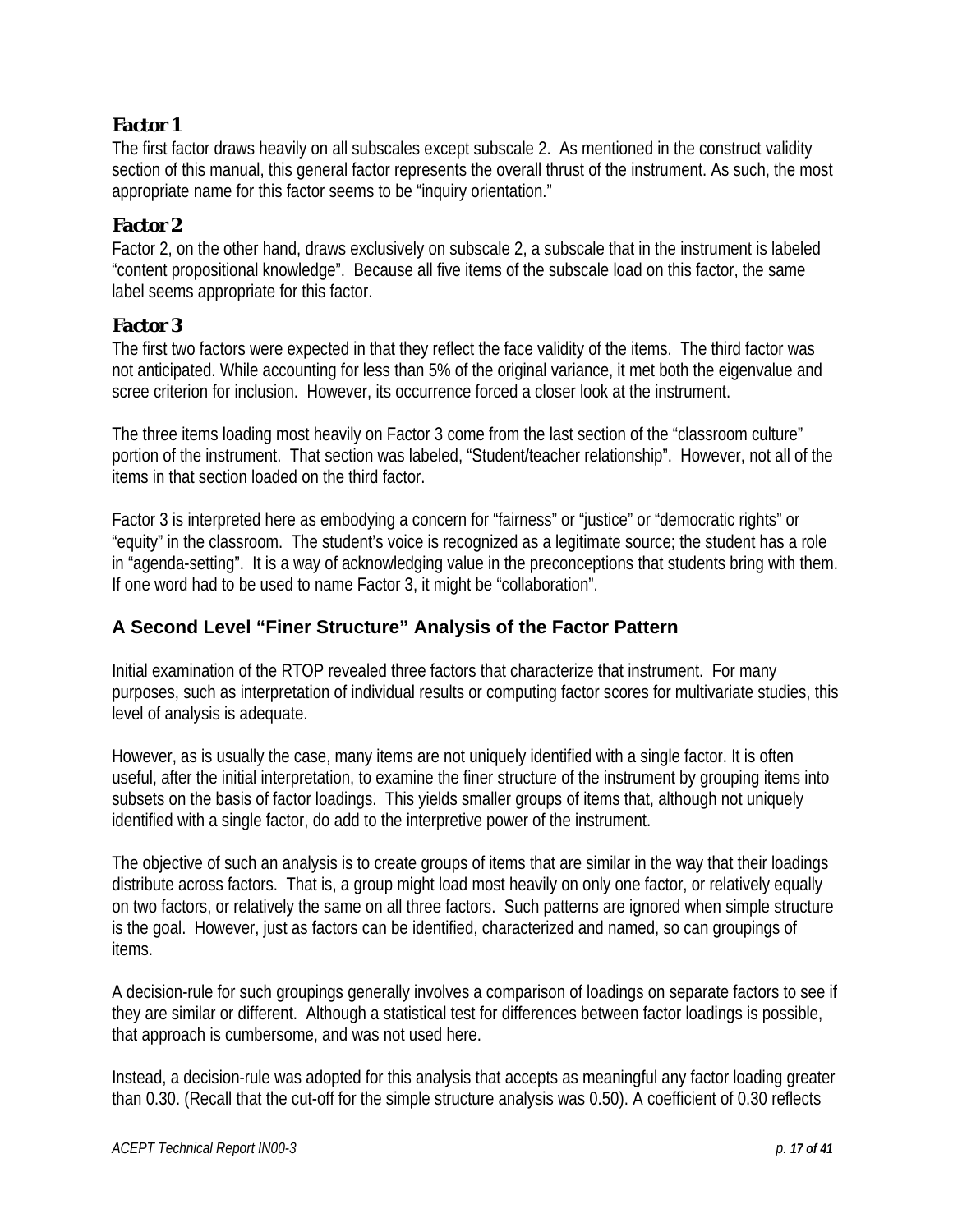an amount of variance shared between item and factor of approximately 10%. That is the same level that is often used as a "rule-of-thumb" criterion for deciding whether a correlation coefficient is meaningful. A third kind of decision-rule, in which the variances shared between item and factor are compared across factors, was also used. Although the procedure did not produce a substantially different grouping of items than the simpler one that has just been described, it does provide additional information about the strength of a grouping. Thus, in this section, the difference between loadings of items on separate factors is described in terms of multiples of variance shared with each factor. For example, if an item loading on one factor is 0.60 and on another is 0.40, then the variance shared with the former (36%) is about 2 1/2 times the variance shared with the latter (14%). This kind of a comparison reveals the degree to which a particular item should be interpreted as belonging to more than one factor.

Using the above procedures, the most factorially distinct group contains seven items, all with loadings greater than 0.68 on Factor 1, and less than 0.30 on Factors 2 or 3 (Table 6). The smallest amount of variance that any of these items share with Factor 1 (>45%) is more than five times as great as the largest amount of variance that any of them shares with any other factor (8%). Such differences are very large, and the items should be interpreted as strongly uni-factorial.

| <b>FACTOR</b>                                                                                                                       |     |     |     |
|-------------------------------------------------------------------------------------------------------------------------------------|-----|-----|-----|
| 3. In this lesson, student exploration preceded formal presentation.                                                                | .86 | .13 | .09 |
| This lesson encouraged students to seek and value alternative modes of investigation<br>4.<br>or of problem solving.                | .84 | .19 | .16 |
| 11. Students used a variety of means (models, drawings, graphs, concrete materials,<br>manipulatives, etc.) to represent phenomena. | .68 | .16 | .19 |
| 12. Students made predictions, estimations and/or<br>hypotheses and devised means of testing them.                                  | .83 | .27 | .03 |
| Students were actively engaged in thought-provoking activity that often involved the<br>13.<br>critical assessment of procedures.   | .78 | .29 | .27 |
| 14. Students were reflective about their learning.                                                                                  | .78 | .25 | .20 |
| 16. Students were involved in the communication of their ideas to others using a variety of<br>means and methods.                   | .75 | .22 | .27 |

# Table 6. Group 1: Items loading only on Factor 1

These items are not from a single subscale of the RTOP. Two (3, 4) come from *Lesson Design and Implementation,* four (11-14) come from *procedural knowledge,* and one (16) comes *from Classroom Culture.* All of them characterize activities of individual students or characteristics of the lesson that typify inquiry in its purest form. Students used "a variety of means to represent phenomena", were engaged in " making predictions, estimations or hypotheses" and " thought-provoking activities," communicated their ideas to others, and were "reflective about their learning." In the lesson, "exploration preceded formal presentation," and students were encouraged to "seek and value alternative modes of investigation or of problem-solving. This group of items is strongly suggestive of a pedagogy of inquiry.

The next set of items consists of three with loadings of 0.64 or greater on Factor 2, and loadings of 0.25 or less on Factors 1 or 3 (Table 7). These items are also factorially distinct. The smallest amount of variance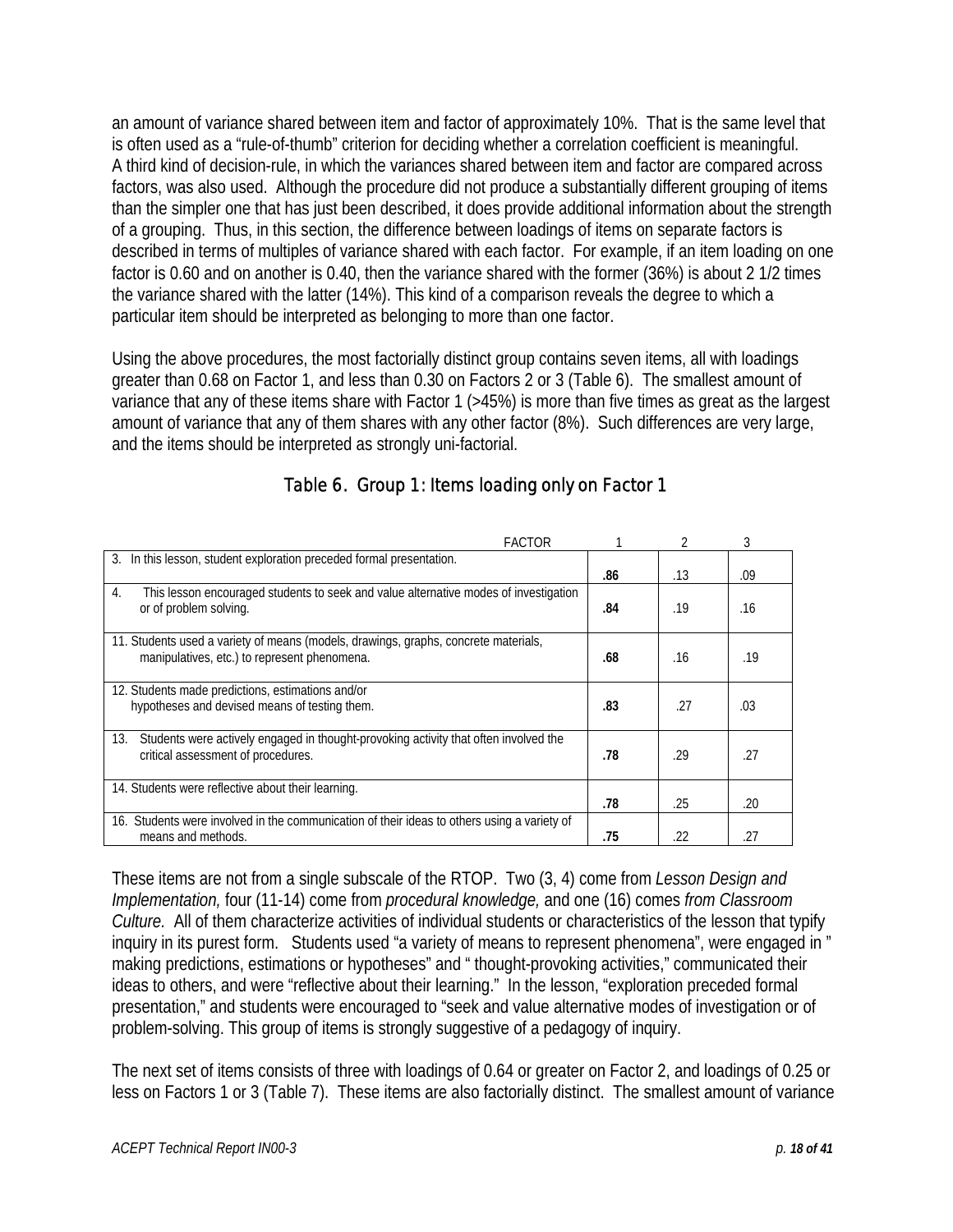that any shares with Factor 2 (>40%) is more than six times the greatest amount of variance shared with Factors 1 or 3.

|                                                                                                         | <b>FACTOR</b> |     |     |       |
|---------------------------------------------------------------------------------------------------------|---------------|-----|-----|-------|
| The lesson involved fundamental concepts of the discipline.                                             |               |     |     |       |
|                                                                                                         |               | .06 | .82 | $-17$ |
| 7. The lesson promoted strongly coherent conceptual<br>understanding.                                   |               | .19 | .76 | .12   |
| 10. Connections with other content disciplines and/or<br>real world phenomena were explored and valued. |               |     | .64 |       |

# Table 7. Group 2: Items loading only on Factor 2

All three items (6, 7 and 10) are from the *propositional knowledge* portion of the RTOP. They seem to tap the lesson's attention to "fundamental concepts", "conceptual understanding," and "connections" with other contexts. Taken together, this group supports the definition of Factor 2 as predominantly one concerned with the scientific knowledge base contained in the lesson.

A group of four items load on both Factors 1 and 2, although always more heavily on Factor 1 (Table 8). Two of these (1 and 5) came originally from *Lesson Design and Implementation*, one (15) from *Procedural Knowledge,* and one (22) came from *Student/Teacher Relationships.* In this group, the difference between the variance shared between the items and factors 1 and 2 is much smaller, ranging from two-and-one-half to four times.

| <b>FACTOR</b>                                                                                                                   |     |     |     |
|---------------------------------------------------------------------------------------------------------------------------------|-----|-----|-----|
| The instructional strategies and activities respected students' prior knowledge and the<br>preconceptions inherent therein.     | .60 | .37 | .29 |
| 5. The focus and direction of the lesson was often determined by ideas originating with the<br>students.                        | .72 | .38 | .29 |
| 15. Intellectual rigor, constructive criticism, and the<br>challenging of ideas were valued.                                    | .79 | .37 | .28 |
| 22. Students were encouraged to generate<br>conjectures, alternative solution strategies, and<br>ways of interpreting evidence. | .69 | .43 | .24 |

# Table 8. Group 3: Items loading on both Factors 1 and 2

There seem to be two unifying themes among the items. The first involves a respect for "students' prior knowledge" and the "ideas originating with the students." The second embodies the extent to which the lesson stimulates "criticism and the challenging of ideas," and encouraged students to "generate conjectures, alternative solution strategies, and ways of interpreting evidence. This set of items is best interpreted as representing the intersection between Factors 1 and 2. The implications of this will be discussed further in the summary of this section of the report.

A very strongly related set of six items loads moderately to very heavily both on Factors 1 and 3 (Table 9). This consists of item 3 from *Lesson Design and Implementation* and items 18-25 from *Classroom Culture.* Two of the items (3 and 24) have loadings on Factor 1 of almost seven times those on Factor 3, and so could as reasonably be included in the cluster of items associated with Factor 1 alone. However, the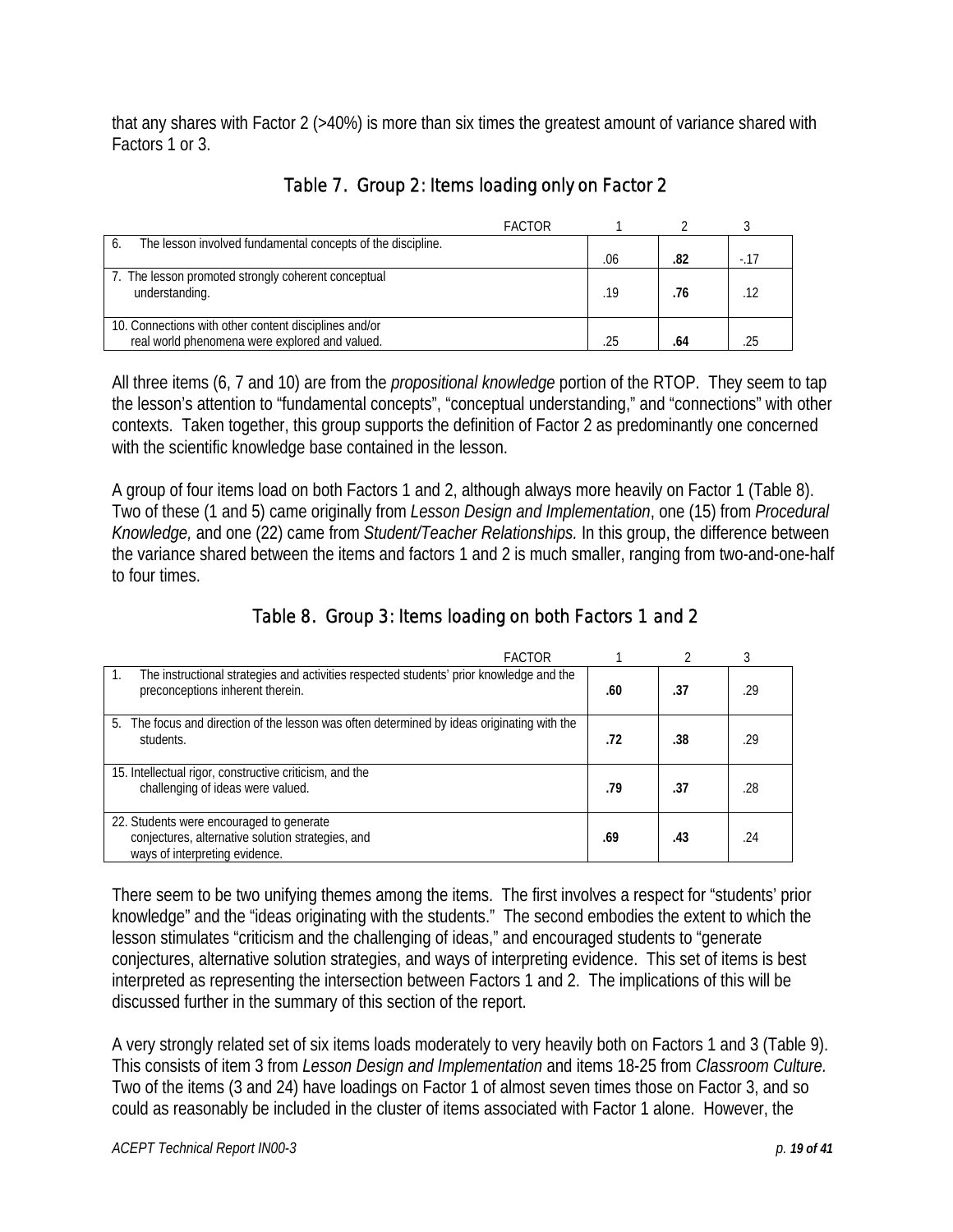remainder (18, 20, 21 and 25) have loadings that are within one-and-one-half and three times each other. Because all but one of the items come from the same sub-test of the RTOP, they are included together here.

|                                                                                                                           | <b>FACTOR</b> |     | $\mathfrak{p}$ | 3    |
|---------------------------------------------------------------------------------------------------------------------------|---------------|-----|----------------|------|
| 2. The lesson was designed to engage students as<br>members of a learning community.                                      |               | .83 | .08            | .30  |
| 18. There was a high proportion of student talk and<br>a significant amount of it occurred between and<br>among students. |               | .76 | .02            | . 46 |
| 20. There was a climate of respect for what others had<br>to say.                                                         |               | .50 | .16            | .69  |
| 21.<br>Active participation of students was encouraged and valued.                                                        |               | .66 | .24            | .57  |
| 24. The teacher acted as a resource person, working<br>to support and enhance student investigations.                     |               | .82 | .02            | .32  |
| 25. The metaphor "teacher as listener" was very<br>characteristic of this classroom.                                      |               | .73 | .12            | .48  |

## Table 9. Group 4: Items loading on both Factors 1 and 3

All of these items reflect the central notion of a classroom as a place where students work together to learn. This is distinct from the content of a lesson, and goes beyond a more simplistic notion of inquiry. In such a classroom, students are encouraged to participate, to talk among themselves, and to respect what others say. The role of the teacher is to act as a "resource person" and to serve as a "listener."

A final set of four items is very similar to those just mentioned, except that in this case there is a strong tendency for the items to load at very similar weightings across all Factors (Table 10). Two of these items (8 and 9) came from *Content* and two (17 and 19) came from *Classroom Culture.* The largest difference for any single item for variance shared with any two factors is only twice (# 19).

## Table 10. Group 5: Items loading on all three Factors

| <b>FACTOR</b>                                                                                                                      |     |     |     |
|------------------------------------------------------------------------------------------------------------------------------------|-----|-----|-----|
| Elements of abstraction (i.e., symbolic representations, theory building) were<br>9.<br>encouraged when it was important to do so. | .38 | .56 | .41 |
| 17. The teacher's questions triggered divergent modes<br>of thinking.                                                              | .60 | .46 | .43 |
| Student questions and comments often determined the focus and direction of<br>19.<br>classroom discourse.                          | .65 | .40 | .42 |

These items are similar to one-another in describing a divergence of thinking that is triggered by teachers and uses student comments to re-focus the direction of a lesson, while always encouraging elements of abstraction that might maintain some central focus to the lesson.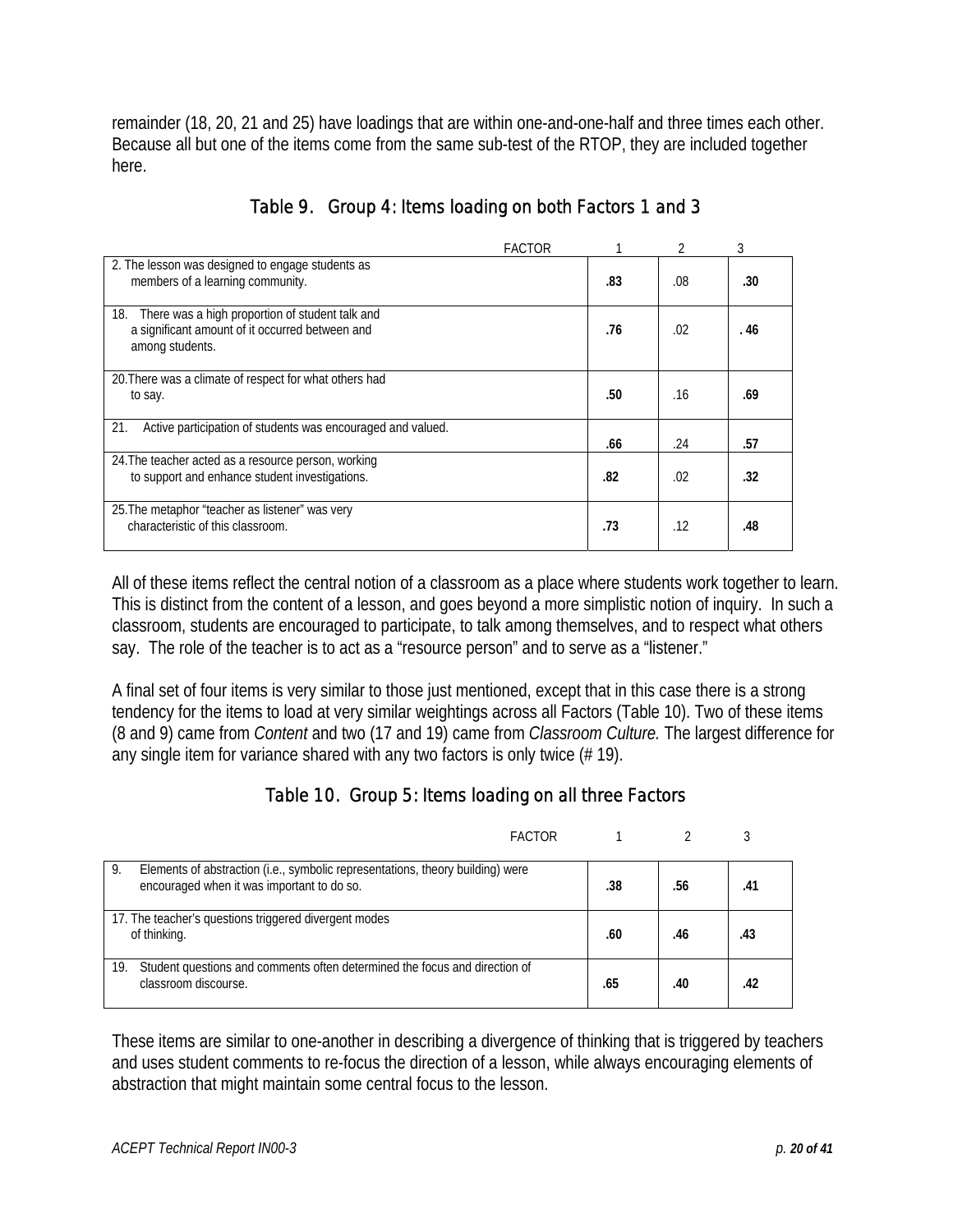To this point in the analysis, two items remain ungrouped (Table 11). Because they stand alone, they do not constitute a group together. Both are difficult to interpret. One (#25 from *Classroom Culture)* loads uniquely on Factor 3. It refers only to the "patience" of the teacher. Another (#8 from *Content*) loads on Factors 2 and 3.

Alternatively, if groups with only 1 item are entertained, each of these items might be interpreted as signaling the existence of potential groups. Taking this stance prompts the question: Why are these groups so sparse? This question is addressed following the presentation of Figure 6 in which these potential groups are indicated.

# Table 11. Items not grouped

| <b>FACTOR</b>                                                                       |     |     |     |
|-------------------------------------------------------------------------------------|-----|-----|-----|
| The teacher had a solid grasp of the subject matter content inherent in the lesson. |     |     |     |
|                                                                                     | .08 | .64 | .44 |
| 23. In general, the teacher was patient with students.                              |     |     |     |
|                                                                                     |     |     | .85 |

A closer examination of the finer structure of the RTOP, accomplished by grouping items with similar patterns of factor loadings, has revealed a set of groups that seems to speak as much to the structure of science classrooms as it does to the RTOP itself. The relationships among items can be displayed most appropriately by the use of a Venn Diagram (Figure 6).



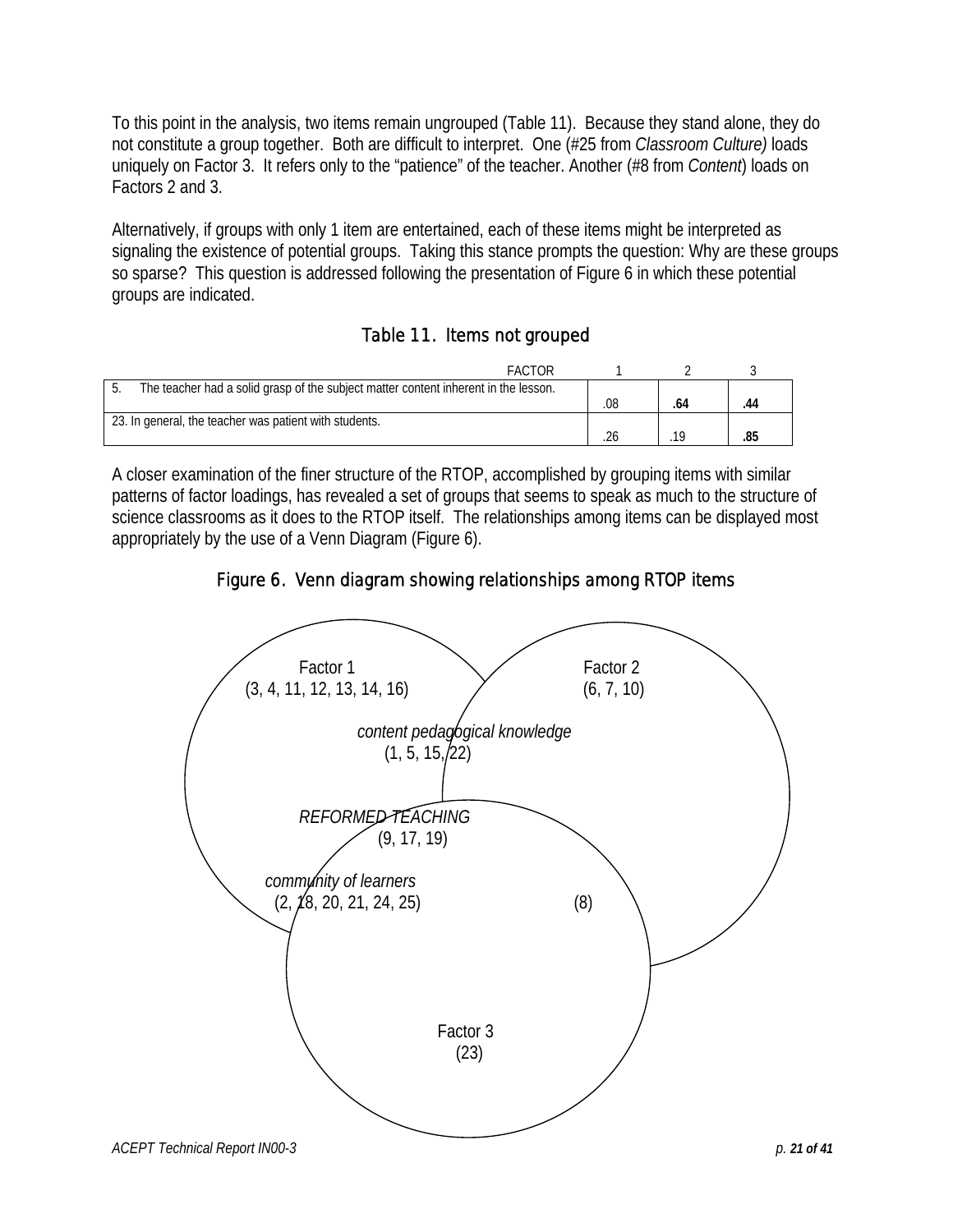The circle that represents the unique part of Factor 1 is defined by seven items. Taken as a group, these seem to characterize the *pedagogy of inquiry teaching* that is so prominently tapped in the RTOP. There is a separate set of three items which form a group heavily loaded on Factor 2. However, this group contains only those items from the *propositional knowledge* portion of *the Content* subscale of the RTOP. This group of items appears to represent a cluster that could, therefore, be identified as characterizing *propositional knowledge*.

These two groupings (Tables 1 & 2) reveal a particularly important message about the finer structure of science lessons. Although propositional knowledge and procedural knowledge are both contained within the *Content* sub-test of the RTOP, they do not separate the same way in this analysis. In fact, procedural knowledge is intimately tied in with a number of items from *Lesson Design and Implementation,* probably through an underlying construct of inquiry.

However, there is group of four items that exists in the intersection of Factors 1 and 2. Shulman (1986) spoke about a kind of knowledge held by experienced teachers that somehow fused their understanding of content and pedagogy. Insofar as such knowledge is represented in the RTOP, it reflects the teacher's ability to understand students' preconceptions and prior knowledge, and to respect that when designing a lesson. This knowledge allows the teacher to create a lesson with focus and direction that originates with the ideas of students. But it also entails a value for "intellectual rigor, constructive criticism, and the challenging of ideas." However, the respect of the teacher for the ideas of students, as well as a deep understanding of the nature of the propositional knowledge that is the structure of the lesson, can result in the encouragement of conjectures, alternative solutions, and a variety of ways of interpreting evidence. These four items define the meaning of *content pedagogical knowledge* operationally within the RTOP.

There is only one item on the RTOP that loads uniquely on Factor 3. The Item (#23) refers to the "patience" of the teacher. However, there is a subset of six items that loads on both Factor 1 and Factor 3. This is represented in Figure 6 as located at the intersection of the two, and has been named *community of learners.* There seems to be a very intimate relationship between classrooms that can be characterized as learning communities and those that foster inquiry learning. It is possible for inquiry learning to exist in isolation, but apparently the converse is less likely. Learning communities seem of necessity to require an inquiry orientation.

Finally, there is a group of three items that exists at the intersection of Factors 1, 2 and 3. These appear to describe a classroom that is relatively divergent, with the teacher encouraging exploration by students while also structuring the lesson by insisting on abstractions and other organizing devices. Tapping, as they do, all elements of the behaviors described within the RTOP. They appear to define a cluster that could be called *REFORMED TEACHING*.

The above interpretation based upon groups of items has little to say about either the unique part of Factor 3 or about the intersection of Factors 2 and 3. These two locations each have only one item in them and therefore hardly constitute "groups". We return now to the question raised earlier: "Why are these groups so sparsely populated? One interpretation is that these regions are not important to inquiry. For example, if, as suggested earlier, Factor 3 is essentially about "willingness to collaborate", then a pure form of collaboration (collaboration alone) might be seen as inappropriate to reformed teaching. Realizing that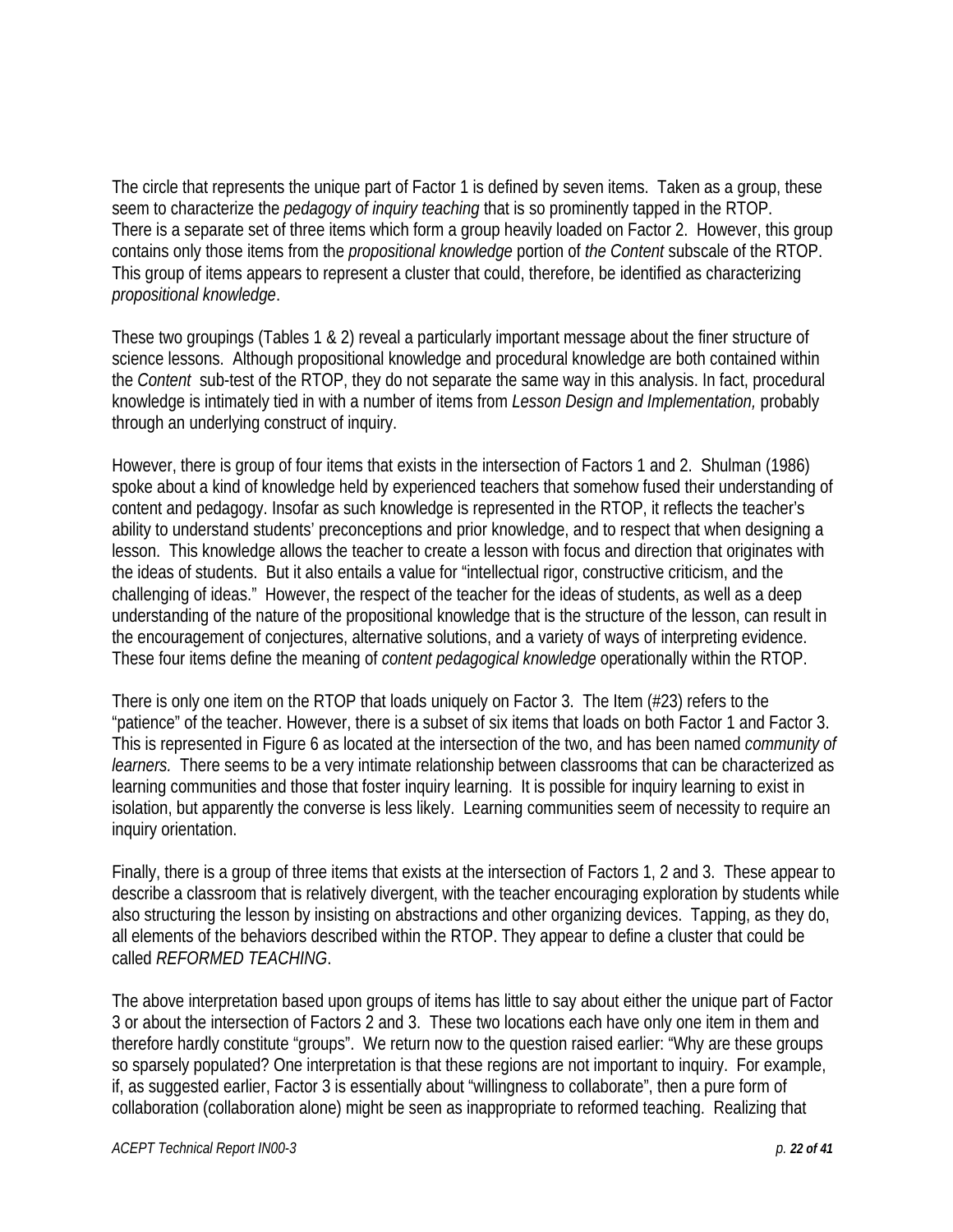"pure" collaboration is much more likely to be found in early childhood classrooms (and almost never in colleges and universities) and noting that the sample for this analysis contains no elementary classrooms, it should not be surprising that this region is almost devoid of items. On the other hand, if the sample had included classrooms from the lower grades, this group might have had more items. This prediction can be tested in further research.

Similar thinking can to applied to the single item (8) identifying the intersection between Factor 2 and 3. The near emptiness of this location indicates that a classroom with strong emphasis on propositional content knowledge but no emphasis on inquiry (pure factor 2) will rarely support collaboration. The two (collaboration and strong emphasis on propositional knowledge) do not mix well at grade levels beyond elementary school. Said another way, the lack of items in the intersection of Factor 2 and 3 might suggest that instructors with a high priority on content don't feel a need to collaborate unless they have a concern for inquiry. Inquiry is what brings these two priorities together as indicated by the three items in the intersection of all three factors. Again, the relationship might have been different if elementary classrooms had been sampled.

## **Norms**

It is important for users of an instrument like the RTOP to have some standards of performance against which to assess the scores achieved by individuals or samples in their own data sets. For those purposes, norms from the sample used to create the factor analysis for this report are given here (Table 12). The sample consists of 153 classes. These include 38 classes in mathematics, 51 in science, and 12 in education (methods courses). Among these, 62 were taught at the university level, 26 at community colleges, 37 in high schools and 28 in middle schools. Science and mathematics classes are presented separately in Table 12.

|            |    | <b>Mathematics</b> |      |     | Science |      | Total |      |      |
|------------|----|--------------------|------|-----|---------|------|-------|------|------|
|            |    | mean               | s.d  |     | mean    | s.d. |       | mean | s.d. |
| University | 10 | 63.9               | 22.0 | 40  | 58.25   | 21.3 | 50    | 59.4 | 21.3 |
| C. College |    | 48.0               | 11.8 | 23  | 50.1    | 21.6 | 26    | 49.9 | 20.6 |
| High Sch   | 12 | 48.8               | 10.8 | 25  | 41.8    | 20.2 | 37    | 44.1 | 17.8 |
| Middle Sch | 13 | 46.8               | 19.0 | 15  | 50.0    | 14.1 | 28    | 48.5 | 16.3 |
|            |    |                    |      |     |         |      |       |      |      |
| TOTAL      | 38 | 52.0               | 18.1 | 103 | 51.0    | 20.9 | 141   | 51.3 | 20.1 |

# Table 12. Norms for RTOP scores in mathematics and science classrooms by subject and educational level

RTOP scores for this sample ranged from a high of 98 to a low of 18. The mean for the entire sample of 141 classes was 51.3. The mean scores for all mathematics and all science classes are virtually identical to one another and the same as the mean for the sample. University scores tend to be somewhat higher than those for community colleges or public schools. Although no statistical comparisons were made, high school science scores seem to be the lowest among all of the comparison groups.

One possible reason for the higher scores of the community college and university samples is that they consist of a large number of faculty who were involved in the ACEPT initiative. This is more pronounced at the university level than at the college level. In order to give a more realistic estimate of a typical sample of college and university teachers, the mean scores of ACEPT and non-ACEPT faculty are given. As a further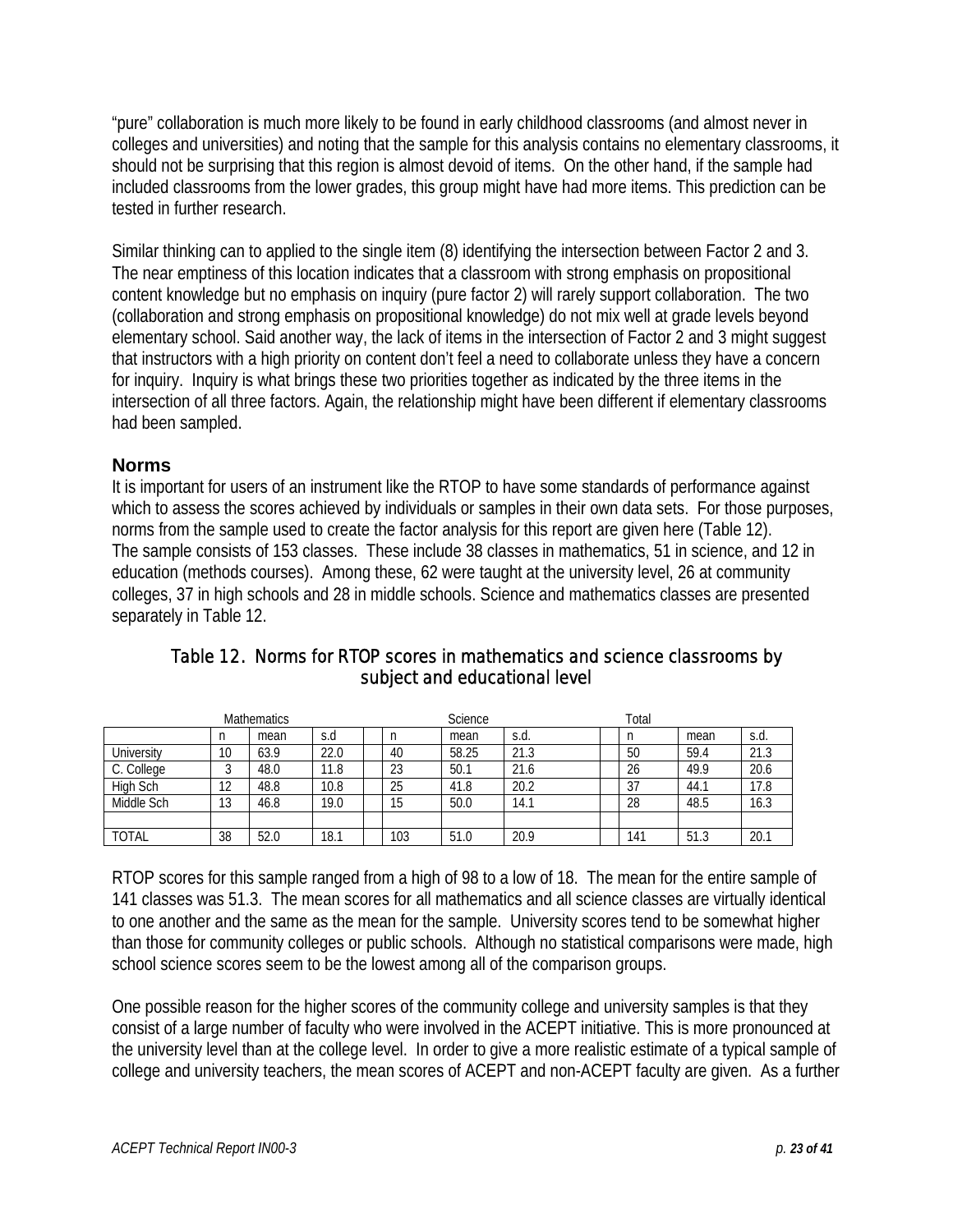comparison, the mean score of a sample of university faculty teaching education courses for mathematics and science students is also included (Table 14).

## Table 14. A comparison of the mean RTOP scores of non-ACEPT college and university faculty with those of ACEPT faculty, including the teachers of methods courses.

|                                   | n  | mean | S.D. |      |
|-----------------------------------|----|------|------|------|
| Non-ACEPT<br>(content courses)    | 16 | 37.6 |      | 10.8 |
| <b>ACEPT</b><br>(content courses) | 55 | 61.7 |      | 20.9 |
| <b>ACEPT</b><br>(methods courses) | 12 | 80.1 |      | 10.9 |

As can be seen from this table, the lowest mean scores were those of non-ACEPT science and mathematics faculty teaching content courses. The next highest were those of ACEPT faculty teaching content courses. The highest mean RTOP scores in the entire sample were those of university faculty in the ACEPT project who taught educational methods courses for prospective mathematics and science teachers.

## **Summary**

The Reform Teaching Observation Protocol (RTOP) has proven highly worthwhile in the study of mathematics and science classrooms in middle and high schools, colleges and universities. With appropriate training, it is possible to achieve very high inter-rater reliabilities using this instrument. RTOP scores predict improved student learning in mathematics and science classrooms at all levels. Analysis of the RTOP suggests that it is largely a uni-factorial instrument that taps a single construct of inquiry. A finer-scale analysis lends new meaning to the phrases "pedagogical content knowledge" and "community of learners." The instrument seems amply able to measure what it purports to measure reformed teaching.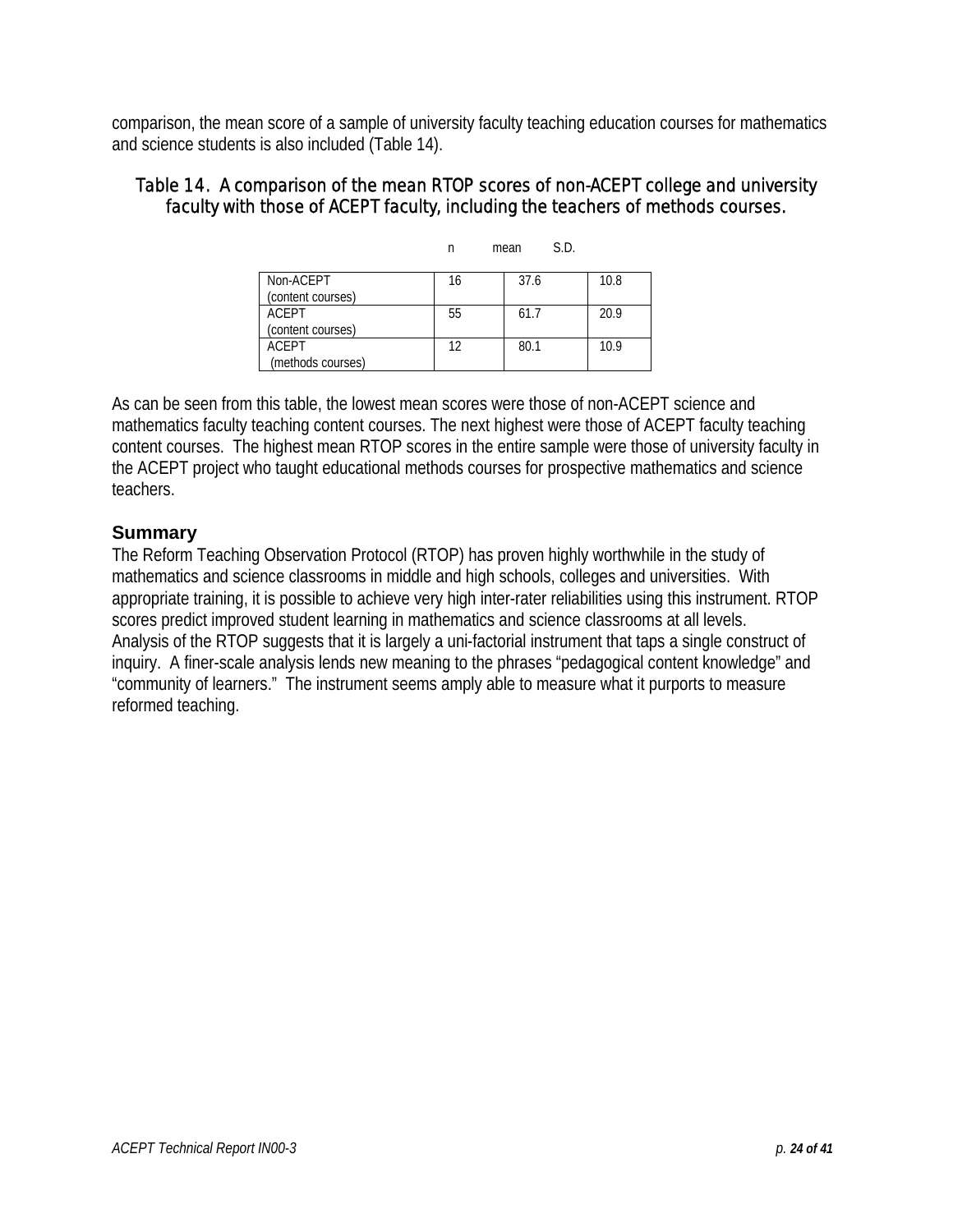### *References*

- AAAS (1989). *Project 2061: Science for All Americans: A Project 2061 Report on Literacy Goals in Science, Mathematics, and Technology.* Washington, D.C.: American Association for the Advancement of Science.
- Bereiter, C. & Scardamalia, M. (1993). *Surpassing ourselves: An inquiry into the nature and implications of expertise*. Chicago, Ill: Open Court.
- Bransford, J.D., Brown, A.L. & Cocking, R.R. (1999). *How People Learn: Brain, Mind, Experience, and School.* Washington, D.C.: National Academy Press.
- Cobern, W. (1993). Contextual constructivism: The impact of culture on the learning and teaching of science. Chapter 4 *In* K. Tobin (Ed.). *The Practice of Constructivism in Science Education.* Hillsdale, NJ: Lawrence Erlaum.
- Driver, R., Asako, H., Leach, J., Mortimer, E. & Scott, P. (1994). Constructing scientific knowledge in the classroom. *Educational Researcher, 23*, 5-12.
- Lawson, A. E. (1995). *Science teaching and the development of thinking.* Belmont, CA: Wadsworth Publishing. Pp. 206-208.
- Lawson, A., Abraham, M. & Renner, J. (1989). *A theory of instruction: Using the learning cycle to teach science concepts and thinking skills.* NARST Monograph #1. National Association for Research in Science Teaching.
- NCTM (1989). *Curriculum and Evaluation Standards for School Mathematics.* Reston, VA: NCTM
- NCTM (1991). *Professional Standards for Teaching Mathematics.* Reston, VA: NCTM
- NCTM (1995). *Assessment Standards for School Mathematics.* Reston, VA: NCTM
- NCTM (2000). *Principles and Standards for School Mathematics*. Reston, VA: NCTM
- NRC (1996). *National Science Education Standards.* Washington, D.C.: National Academy Press.
- NRC (2000). *Inquiry and the National Science Education Standards.* Washington, D.C.: National Academy Press.
- Sawada, D., Piburn, M., Falconer, K., Turley, J., Benford, R., & Bloom, I. (2000). *Reformed Teaching Observation Protocol (RTOP)* (ACEPT Technical Report No. IN00-1). Tempe, AZ: Arizona Collaborative for Excellence in the Preparation of Teachers.
- Sawada, D. Piburn, M., Turley, J., Falconer, K., Benford, R., Bloom, I., & Judson, E. (2000). *Reformed Teaching Observation Protocol (RTOP) Training Guide* (ACEPT Technical Report No. IN00-2). Tempe, AZ: Arizona Collaborative for Excellence in the Preparation of Teachers.
- Shulman, L.S. (1986). Those who understand: Knowledge growth in teaching. *Educational Researcher, 15*(2), 4-14.
- von Glasersfeld (1989). Cognition, construction of knowledge, and teaching. *Synthese,* 80(1), 121-140.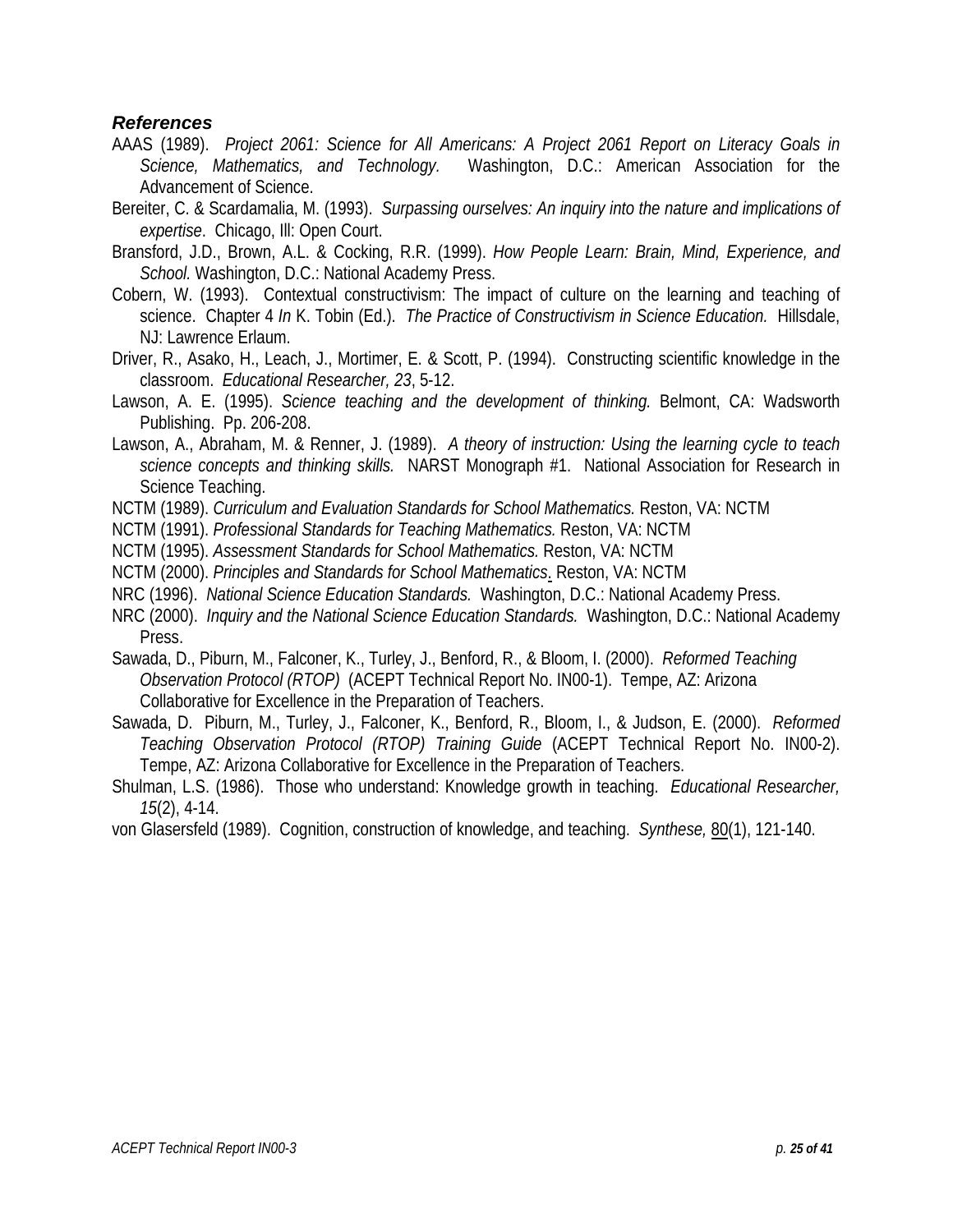# Appendix 1. Matrix of Factor Pattern Coefficients

| <b>RTOP</b> Item                                                                                                             | Item No        | Factor1    | Factor <sub>2</sub> | Factor 3 |
|------------------------------------------------------------------------------------------------------------------------------|----------------|------------|---------------------|----------|
| The instructional strategies and activities respected students' prior knowledge and the preconceptions<br>inherent therein.  | 1              | .60        | .37                 | .29      |
| The lesson was designed to engage students as members of a learning community.                                               | 2              | .83        | .08                 | .30      |
| In this lesson, student exploration preceded formal presentation.                                                            | $\mathfrak{Z}$ | .86        | .13                 | .09      |
| This lesson encouraged students to seek and value alternative modes of investigation or of problem                           | $\overline{4}$ | .84        | .19                 | .16      |
| solving.                                                                                                                     | 5              | .72        |                     | .29      |
| The focus and direction of the lesson was often determined by ideas originating with students.                               |                |            | .38                 |          |
| The lesson involved fundamental concepts of the subject.                                                                     | 6              | .06        | .82                 | $-17$    |
| The lesson promoted strongly coherent conceptual understanding.                                                              | $\overline{7}$ | .19        | .76                 | .12      |
| The teacher had a solid grasp of the subject matter content inherent in the lesson.                                          | 8              | .08        | .64                 | .43      |
| Elements of abstraction (i.e., symbolic representations, theory building) were encouraged when it was<br>important to do so. | 9              | .38        | .56                 | .41      |
| Connections with other content disciplines and/or real world phenomena were explored and valued.                             | 10             | .25        | .64                 | .25      |
| Students used a variety of means (models, drawings, graphs, concrete materials, manipulatives, etc.) to                      |                |            |                     |          |
| represent phenomena.                                                                                                         | 11             | .68        | .16                 | .19      |
| Students made predictions, estimations and/or hypotheses and devised means for testing them.                                 | 12             | .83        |                     |          |
| Students were actively engaged in thought-provoking activity that often involved the critical assessment                     |                |            | .27                 | .03      |
| of procedures.                                                                                                               | 13             | .78        | .29                 | .27      |
| Students were reflective about their learning.                                                                               |                |            |                     |          |
| Intellectual rigor, constructive criticism, and the challenging of ideas were valued.                                        | 14             | .78        | .25                 | .20      |
| Students were involved in the communication of their ideas to others using a variety of means and media.                     | 15             | .79        | .37                 | .28      |
| The teacher's questions triggered divergent modes of thinking.                                                               | 16             | .75        | .22                 | .27      |
| There was a high proportion of student talk and a significant amount of it occurred between and among                        |                |            | .46                 |          |
| students.                                                                                                                    | 17<br>18       | .60<br>.76 | .02                 | .43      |
| Student questions and comments often determined the focus and direction of classroom discourse.                              |                |            |                     | .46      |
| There was a climate of respect for what others had to say.                                                                   |                |            | .40                 |          |
| Active participation of students was encouraged and valued.                                                                  | 19             | .65        |                     | .42      |
| Students were encouraged to generate conjectures, alternative solution strategies, and ways of                               | 20             | .50        | .16                 | .69      |
| interpreting evidence.                                                                                                       | 21             | .66        | .24                 | .57      |
| In general the teacher was patient with students.                                                                            | 22             | .69        | .43                 | .22      |
| The teacher acted as a resource person, working to support and enhance student investigations.                               |                |            | .19                 |          |
| The metaphor "teacher as listener" was very characteristic of this classroom.                                                | 23             | .26        | .02                 | .85      |
|                                                                                                                              | 24             | .82        |                     | .32      |
|                                                                                                                              |                |            | .12                 |          |
|                                                                                                                              | 25             | .73        |                     | .48      |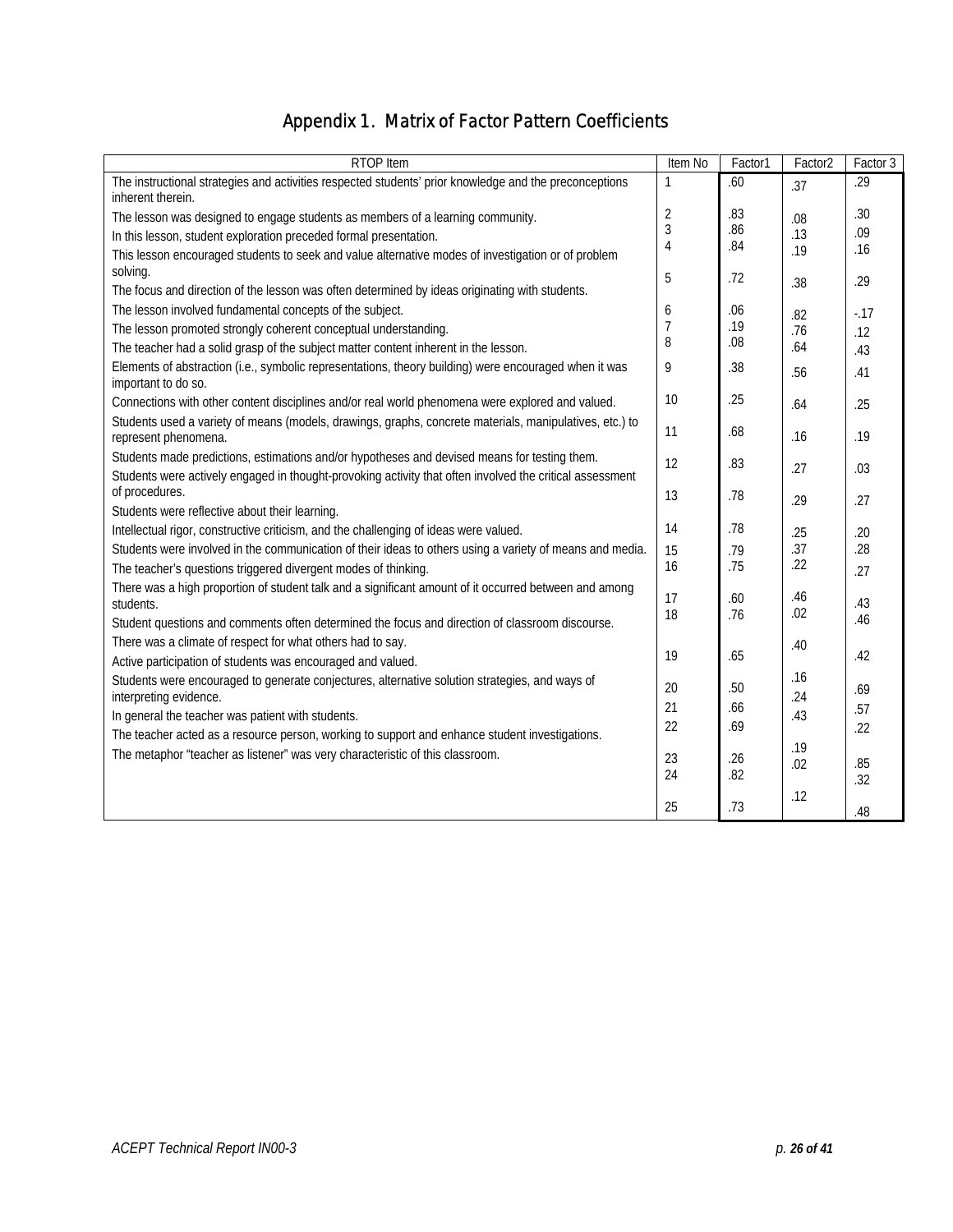#### Appendix II **Reformed Teaching Observation Protocol (RTOP)**

Daiyo Sawada External Evaluator

Michael Piburn Internal Evaluator

and

Kathleen Falconer, Jeff Turley, Russell Benford and Irene Bloom  *Evaluation Facilitation Group (EFG)*

Technical Report No. IN00-1 **Arizona Collaborative for Excellence in the Preparation of Teachers**  Arizona State University

| <b>BACKGROUND INFORMATION</b>               |                               |                       |  |  |  |  |  |  |
|---------------------------------------------|-------------------------------|-----------------------|--|--|--|--|--|--|
|                                             |                               |                       |  |  |  |  |  |  |
|                                             |                               | (yes, no, or explain) |  |  |  |  |  |  |
|                                             | (district, school, room)      |                       |  |  |  |  |  |  |
|                                             | <b>Teaching Certification</b> |                       |  |  |  |  |  |  |
|                                             |                               | (K-8 or 7-12)         |  |  |  |  |  |  |
|                                             |                               |                       |  |  |  |  |  |  |
| Start time                                  |                               |                       |  |  |  |  |  |  |
| <b>CONTEXTUAL BACKGROUND AND ACTIVITIES</b> |                               |                       |  |  |  |  |  |  |

In the space provided below please give a brief description of the lesson observed, the classroom setting in which the lesson took place (space, seating arrangements, etc.), and any relevant details about the students (number, gender, ethnicity) and teacher that you think are important. Use diagrams if they seem appropriate.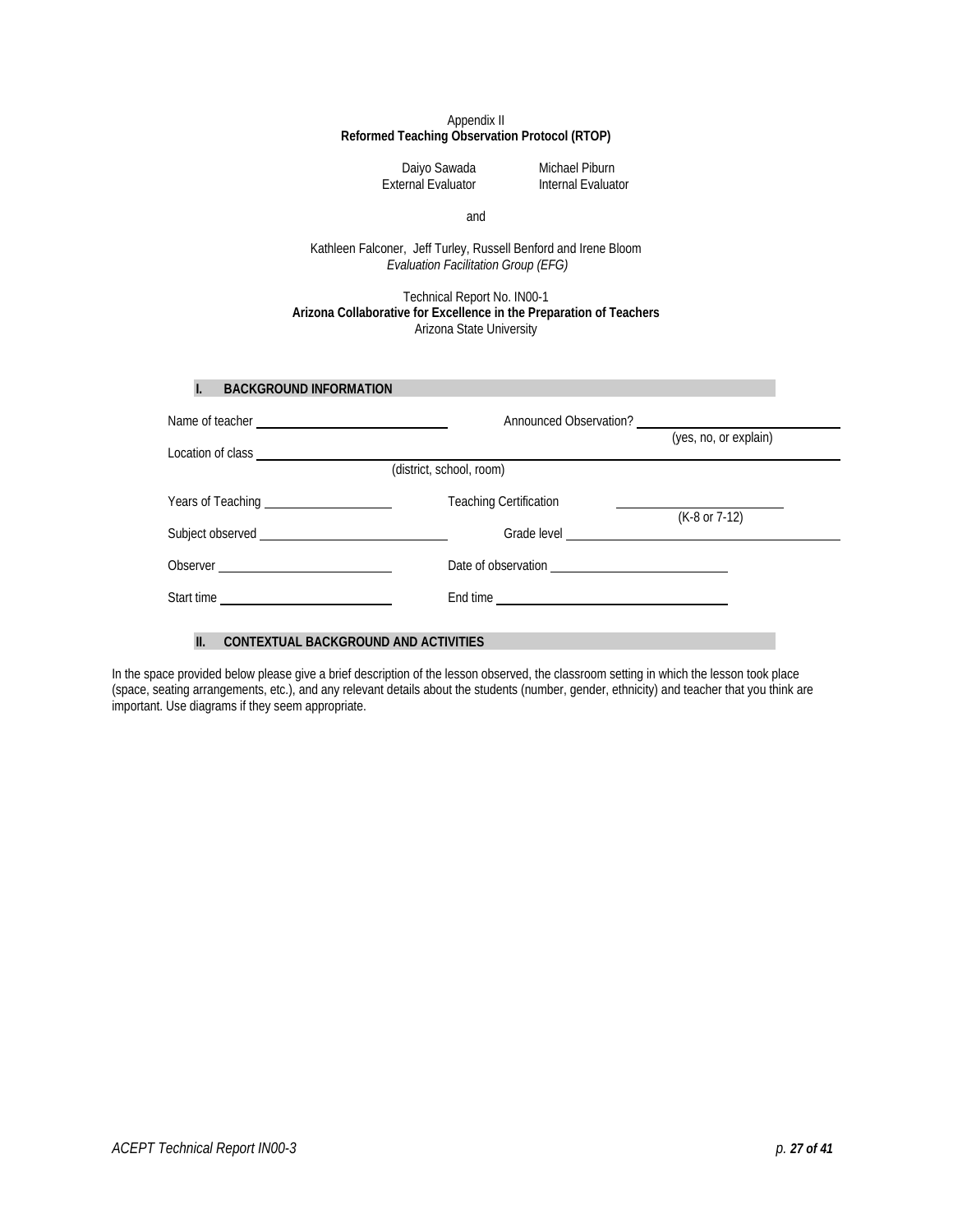Record here events that may help in documenting the ratings.

| Time | Description of Events |
|------|-----------------------|
|      |                       |
|      |                       |
|      |                       |
|      |                       |
|      |                       |
|      |                       |
|      |                       |
|      |                       |
|      |                       |
|      |                       |
|      |                       |
|      |                       |
|      |                       |
|      |                       |
|      |                       |
|      |                       |
|      |                       |
|      |                       |
|      |                       |
|      |                       |
|      |                       |
|      |                       |
|      |                       |
|      |                       |
|      |                       |
|      |                       |
|      |                       |
|      |                       |
|      |                       |
|      |                       |
|      |                       |
|      |                       |
|      |                       |
|      |                       |
|      |                       |
|      |                       |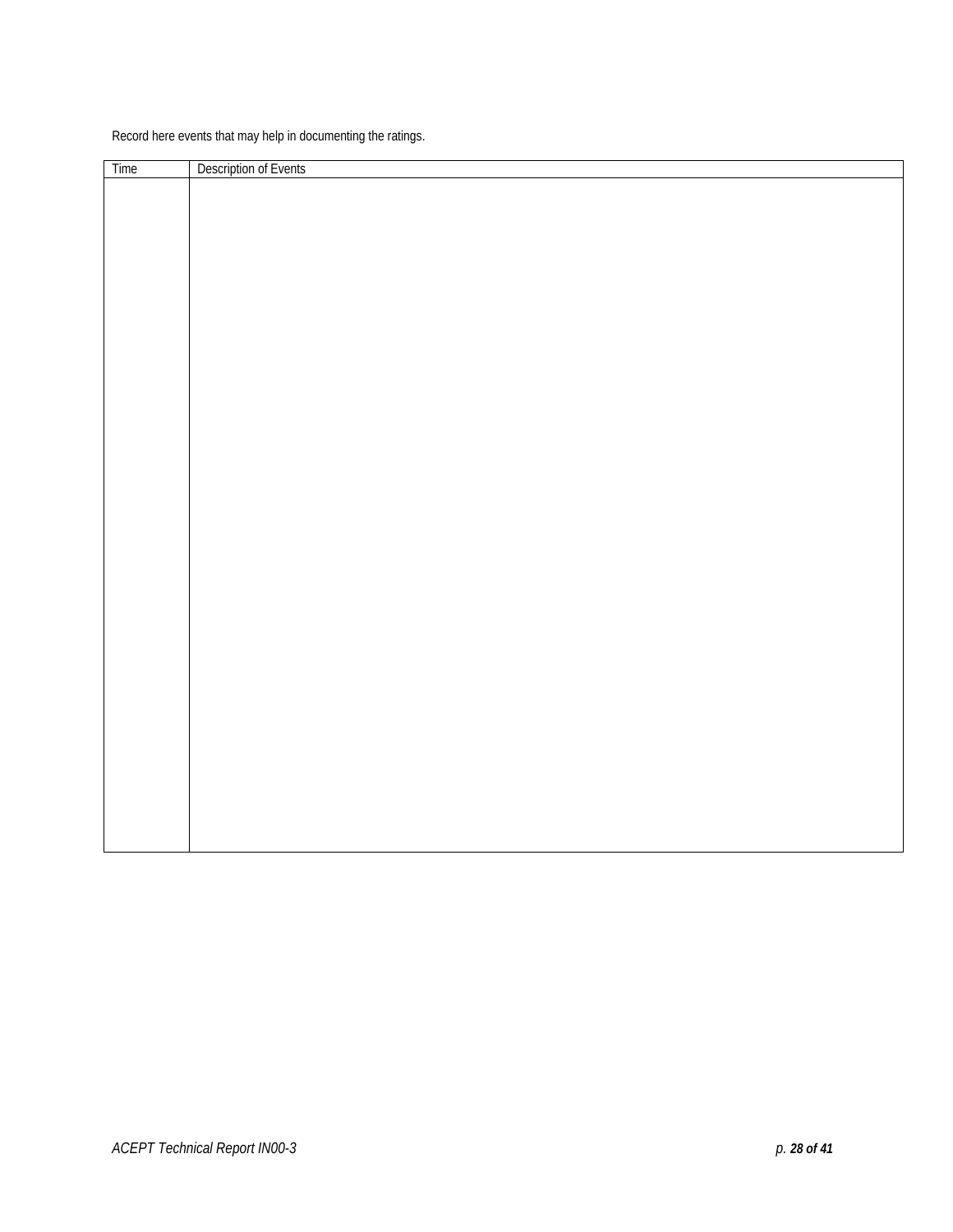#### **III.** LESSON DESIGN AND IMPLEMENTATION

|    |                                                                                                                             | Never<br>Occurred |  |  |                     | Very<br>Descriptive |  |  |  |  |
|----|-----------------------------------------------------------------------------------------------------------------------------|-------------------|--|--|---------------------|---------------------|--|--|--|--|
|    | The instructional strategies and activities respected students' prior knowledge and<br>the preconceptions inherent therein. |                   |  |  | $0 \t1 \t2 \t3 \t4$ |                     |  |  |  |  |
| 2) | The lesson was designed to engage students as members of a learning community.                                              |                   |  |  | $0 \t1 \t2 \t3 \t4$ |                     |  |  |  |  |
| 3) | In this lesson, student exploration preceded formal presentation.                                                           |                   |  |  | $0 \t1 \t2 \t3 \t4$ |                     |  |  |  |  |
| 4) | This lesson encouraged students to seek and value alternative modes of<br>investigation or of problem solving.              |                   |  |  | 0 1 2 3 4           |                     |  |  |  |  |
| 5) | The focus and direction of the lesson was often determined by ideas originating with<br>students.                           |                   |  |  |                     |                     |  |  |  |  |

#### **IV. CONTENT**

#### **Propositional knowledge**

| 6)  | The lesson involved fundamental concepts of the subject.                                                                        | $\Omega$     |                | $1 \t2 \t3 \t4$ |                  |  |
|-----|---------------------------------------------------------------------------------------------------------------------------------|--------------|----------------|-----------------|------------------|--|
| 7)  | The lesson promoted strongly coherent conceptual understanding.                                                                 | $\Omega$     | $\mathbf{1}$   |                 | $2 \t3 \t4$      |  |
| 8)  | The teacher had a solid grasp of the subject matter content inherent in the lesson.                                             | $\Omega$     | $\mathbf{1}$   | 2 3 4           |                  |  |
| 9)  | Elements of abstraction (i.e., symbolic representations, theory building) were<br>encouraged when it was important to do so.    | $\mathbf{0}$ | $\mathbf{1}$   | 2               | $3 \quad 4$      |  |
| 10) | Connections with other content disciplines and/or real world phenomena were<br>explored and valued.                             | $\mathbf{0}$ | $\mathbf{1}$   | 2               | $3 \quad 4$      |  |
|     | Procedural Knowledge                                                                                                            |              |                |                 |                  |  |
| 11) | Students used a variety of means (models, drawings, graphs, concrete materials,<br>manipulatives, etc.) to represent phenomena. | $\Omega$     | $\overline{1}$ | $\mathcal{P}$   | $\overline{3}$ 4 |  |
| 12) | Students made predictions, estimations and/or hypotheses and devised means for<br>testing them.                                 | $\Omega$     | $\overline{1}$ | 2               | 3 4              |  |
| 13) | Students were actively engaged in thought-provoking activity that often involved the<br>critical assessment of procedures.      | $\Omega$     | $\mathbf{1}$   | 2               | $3\quad 4$       |  |
| 14) | Students were reflective about their learning.                                                                                  | $\mathbf{0}$ | $\mathbf{1}$   | 2               | $3 \quad 4$      |  |
| 15) | Intellectual rigor, constructive criticism, and the challenging of ideas were valued.                                           | 0            |                | 2               | 3 <sub>4</sub>   |  |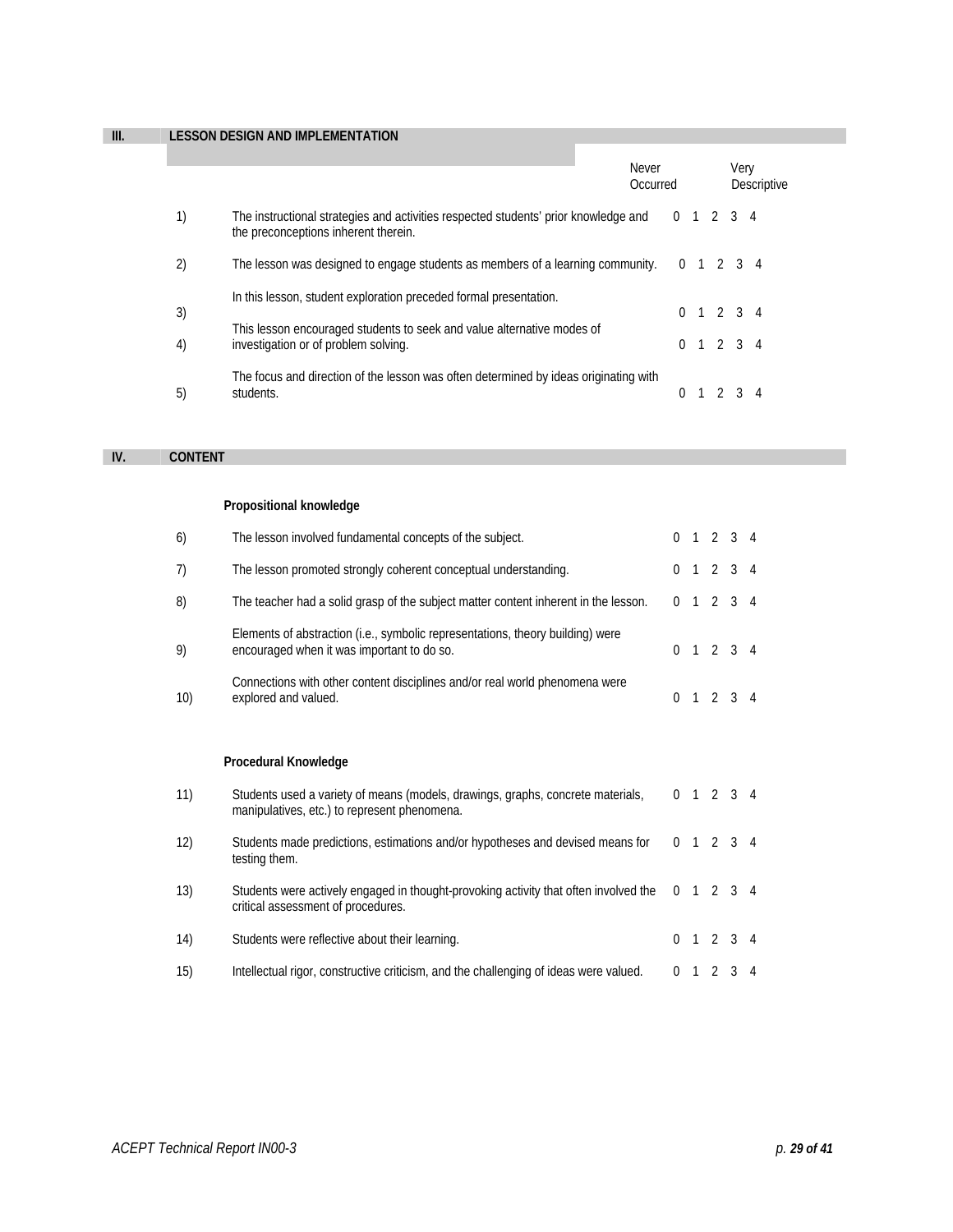# Continue recording salient events here.

| Time | Description of Events |
|------|-----------------------|
|      |                       |
|      |                       |
|      |                       |
|      |                       |
|      |                       |
|      |                       |
|      |                       |
|      |                       |
|      |                       |
|      |                       |
|      |                       |
|      |                       |
|      |                       |
|      |                       |
|      |                       |
|      |                       |
|      |                       |
|      |                       |
|      |                       |
|      |                       |
|      |                       |
|      |                       |
|      |                       |
|      |                       |
|      |                       |
|      |                       |
|      |                       |
|      |                       |
|      |                       |
|      |                       |
|      |                       |
|      |                       |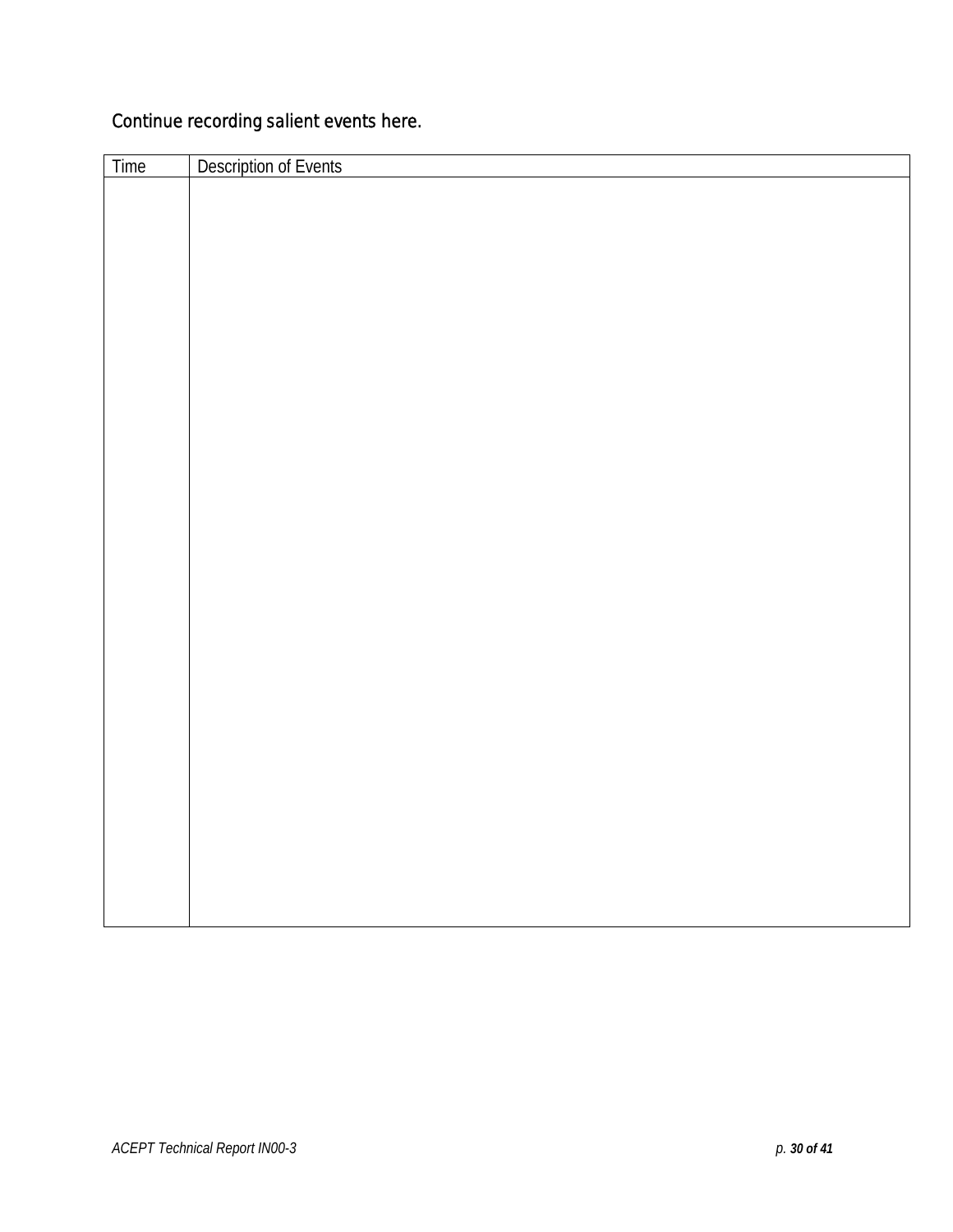# **V. CLASSROOM CULTURE**

|      | <b>Communicative Interactions</b>                                                                                        | Never<br>Occurred |                |                |                |                             |                | Very<br>Descriptive |
|------|--------------------------------------------------------------------------------------------------------------------------|-------------------|----------------|----------------|----------------|-----------------------------|----------------|---------------------|
| 16)  | Students were involved in the communication of their ideas to others using a variety 0 1<br>of means and media.          |                   |                |                | 2              | 3 <sub>4</sub>              |                |                     |
| 17)  | The teacher's questions triggered divergent modes of thinking.                                                           |                   | $\Omega$       |                |                | $1 \t2 \t3 \t4$             |                |                     |
| 18)  | There was a high proportion of student talk and a significant amount of it occurred<br>between and among students.       |                   | $\Omega$       | $\overline{1}$ | $\overline{2}$ | $3 \quad 4$                 |                |                     |
| 19)  | Student questions and comments often determined the focus and direction of<br>classroom discourse.                       |                   | $\Omega$       |                |                | $1 \t2 \t3 \t4$             |                |                     |
| (20) | There was a climate of respect for what others had to say.                                                               |                   | $\mathbf{0}$   |                |                | $1 \t2 \t3 \t4$             |                |                     |
|      | <b>Student/Teacher Relationships</b>                                                                                     |                   |                |                |                |                             |                |                     |
| 21)  | Active participation of students was encouraged and valued.                                                              |                   | $\mathbf{0}$   | $\overline{1}$ | 2              | 3 <sub>4</sub>              |                |                     |
| 22)  | Students were encouraged to generate conjectures, alternative solution strategies,<br>and ways of interpreting evidence. |                   | $\overline{0}$ |                |                | 1 2 3 4                     |                |                     |
| 23)  | In general the teacher was patient with students.                                                                        |                   | $\overline{0}$ |                |                | $1 \quad 2 \quad 3 \quad 4$ |                |                     |
| 24)  | The teacher acted as a resource person, working to support and enhance student<br>investigations.                        |                   | $\Omega$       |                | $1\quad2$      | $3 \quad 4$                 |                |                     |
| 25)  | The metaphor "teacher as listener" was very characteristic of this classroom.                                            |                   | $\mathbf{0}$   | $\overline{1}$ |                | 2 <sup>3</sup>              | $\overline{4}$ |                     |
|      | Additional comments you may wish to make about this lesson.                                                              |                   |                |                |                |                             |                |                     |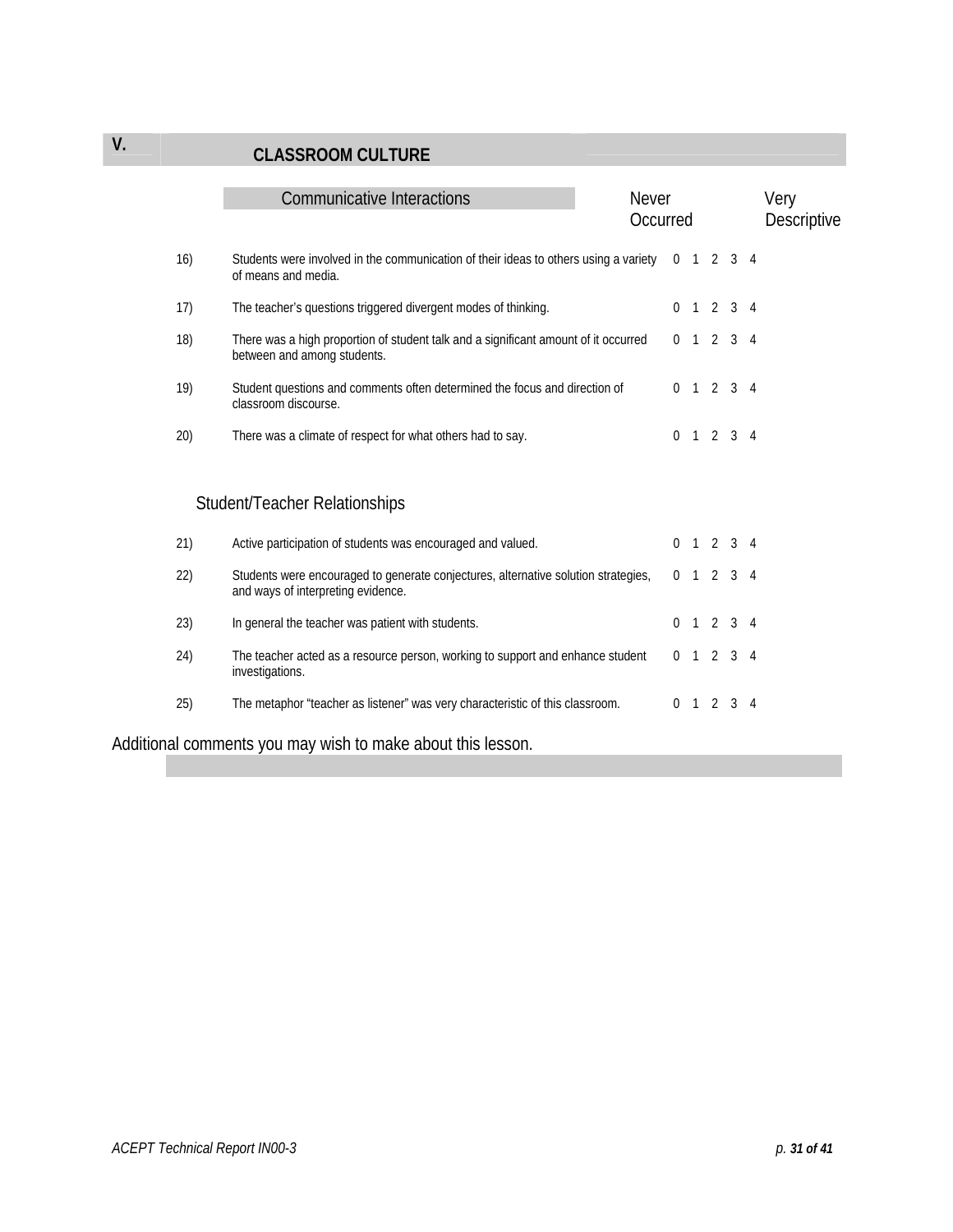# **Reformed Teaching Observation Protocol (RTOP) TRAINING GUIDE**

Daiyo Sawada External Evaluator Michael Piburn Internal Evaluator *and* 

Jeff Turley, Kathleen Falconer, Russell Benford, Irene Bloom, and Eugene Judson

#### *The Evaluation Facilitation Group*

#### **Arizona Collaborative for Excellence in the Preparation of Teachers Arizona State University**

ACEPT Technical Report No. IN00-2

The Reformed Teaching Observation Protocol (RTOP) is an observational instrument that can be used to assess the degree to which mathematics or science instruction is "reformed." It embodies the recommendations and standards for the teaching of mathematics and science that have been promulgated by professional societies of mathematicians, scientists and educators.

The RTOP was designed, piloted and validated by the Evaluation Facilitation Group of the Arizona Collaborative for Excellence in the Preparation of Teachers. Those most involved in that effort were Daiyo Sawada (External Evaluator), Michael Piburn (Internal Evaluator), Bryce Bartley and Russell Benford (Biology), Apple Bloom and Matt Isom (Mathematics), Kathleen Falconer (Physics), Eugene Judson (Beginning Teacher Evaluation), and Jeff Turley (Field Experiences).

The instrument draws on the following sources:

- National Council for the Teaching of Mathematics. *Curriculum and Evaluation Standards* (1989), *Professional Teaching Standards* (1991), and *Assessment Standards* (1995).
- National Academy of Science, National Research Council. *National Science Education Standards*  (1995).
- American Association for the Advancement of Science, Project 2061. *Science for All Americans*(1990), *Benchmarks for Scientific Literacy*(1993).

It also reflects the ideas of all ACEPT Co-Principal Investigators, but especially those of Marilyn Carlson and Anton Lawson, and the principles of reform underlying the ACEPT project. Its structure reflects some elements of the *Local Systemic Change Revised Classroom Observation Protocol* , by Horizon Research (1997-98).

The RTOP is criterion-referenced, and observers' judgments should *not* reflect a comparison with any other instructional setting than the one being evaluated. It can be used at all levels, from primary school through university. The instrument contains twenty-five items, with each rated on a scale from 0 (not observed) to 4 (very descriptive). Possible scores range from 0 to 100 points, with higher scores reflecting a greater degree of reform.

The RTOP was designed to be used by trained observers. This *Training Guide* provides specific information pertinent to the interpretation of individual items in the protocol. It is intended to be used as part of a formal training program in which trainees observe actual classrooms or videotapes of classrooms, and discuss their observations with others. The *Guide*, in its present form, is also designed to solicit trainee thoughts and concerns so that they feel comfortable in using the instrument. For that reason, a space is provided after each item for trainee comments. Such input helps all those being trained to achieve a higher degree of consistency in using the instrument. Please keep this in mind in making comments.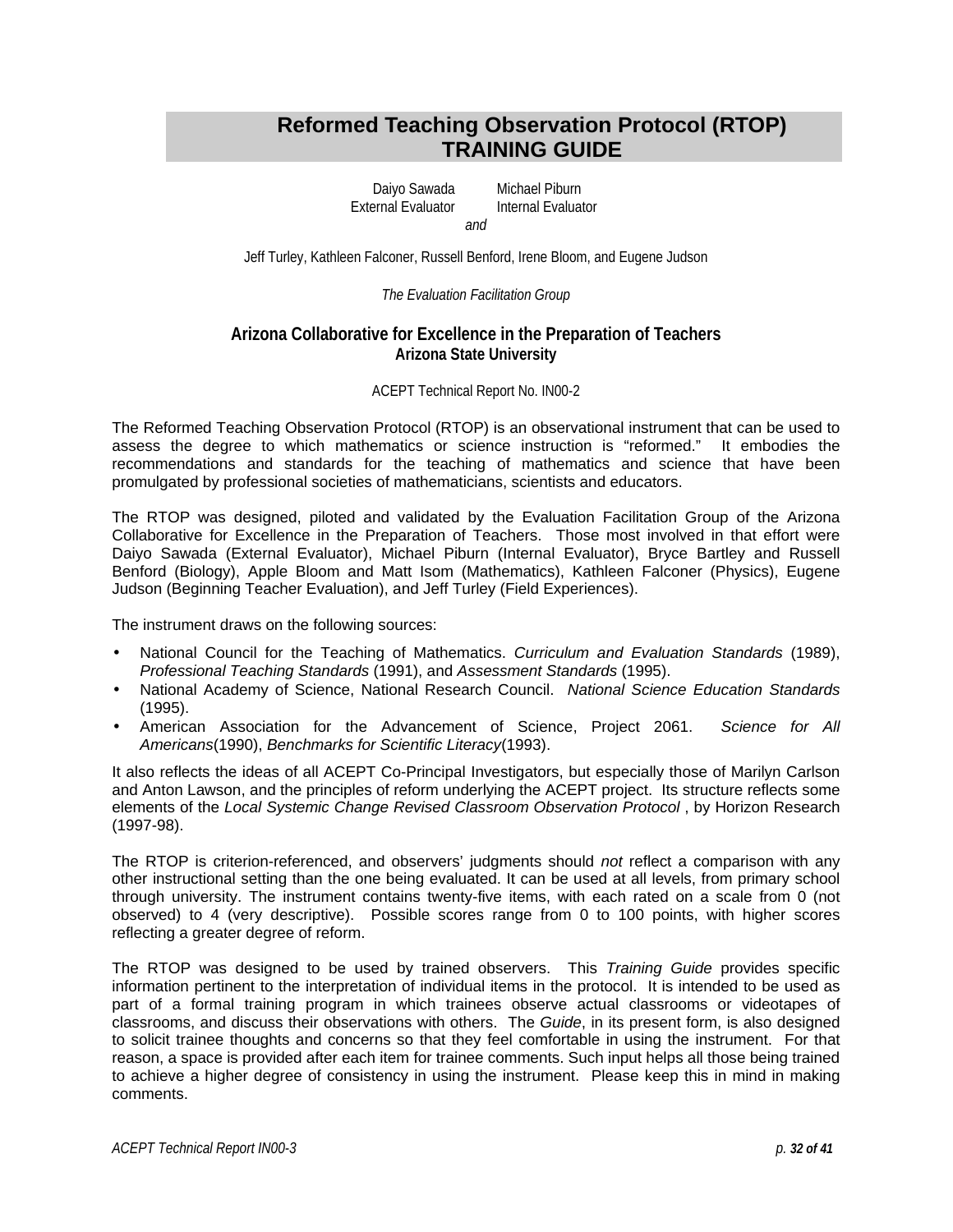#### I. BACKGROUND INFORMATION

This section contains space for standard information that should be recorded by all observers. It will serve to identify the classroom, the instructor, the lesson observed, the observer, and the duration of the observation. **comments:** 

#### II. CONTEXTUAL BACKGROUND AND ACTIVITIES

Space is provided for a brief description of the lesson observed, the setting in which the lesson took place (space, seating arrangements, etc.), and any relevant details about the students (number, gender, ethnicity, etc.) and instructor. Try to go beyond a simple description. Capture, if you can, the defining characteristics of this situation that you believe provide the most important context for understanding what you will describe in greater detail in later sections. Use diagrams if they seem appropriate.

#### **comments:**

The next three sections contain the items to be rated. Do not feel that you have to complete them during the actual observation period. Space is provided on the facing page of every set of evaluations for you to make notes while observing. Immediately *after the lesson*, draw upon your notes and complete the ratings. For most items, a valid judgment can be rendered only after observing the entire lesson. The whole lesson provides contextual reference for rating each item.

Each of the items is to be rated on a scale ranging from 0 to 4. Choose "0" if in your judgment, the characteristic *never* occurred in the lesson, not even once. If it did occur, even if only once, "1" or higher should be chosen. Choose "4" only if the item was very descriptive of the lesson you observed. Intermediate ratings do not reflect the number of times an item occurred, but rather the degree to which that item was *characteristic* of the lesson observed.

The remainder of this Training Guide attempts provides a clarification of each RTOP item and the subtest (there are five) of which it is a part.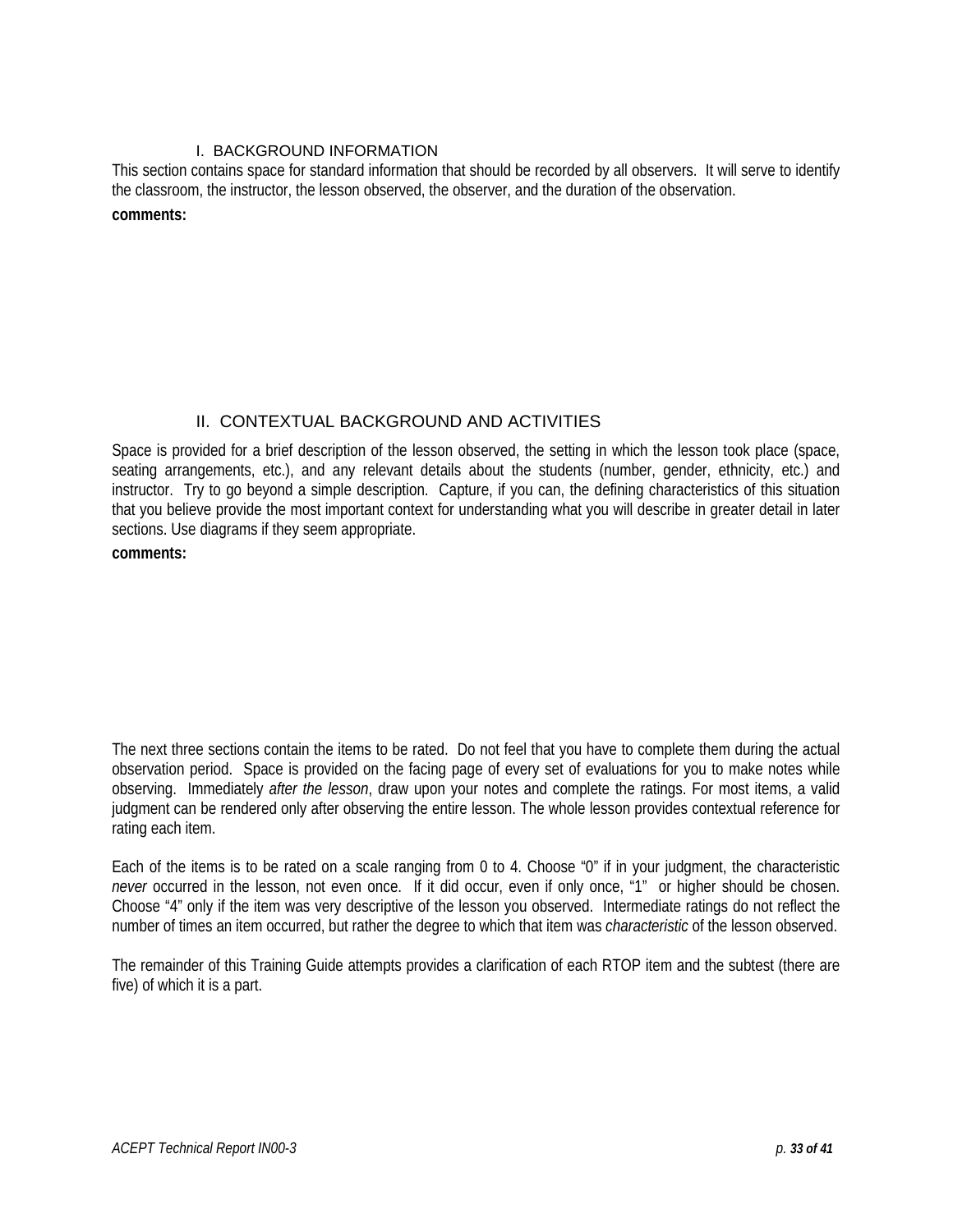#### III. LESSON DESIGN AND IMPLEMENTATION

#### **1) The instructional strategies and activities respected students' prior knowledge and the preconceptions inherent therein.**

A cornerstone of reformed teaching is taking into consideration the prior knowledge that students bring with them. The term "respected" is pivotal in this item. It suggests an attitude of curiosity on the teacher's part, an active solicitation of student ideas, and an understanding that much of what a student brings to the mathematics or science classroom is strongly shaped and conditioned by their everyday experiences.

#### **comments:**

#### **2) The lesson was designed to engage students as members of a learning community.**

Much knowledge is socially constructed. The setting within which this occurs has been called a "learning community." The use of the term community in the phrase "the scientific community" (a "self-governing" body) is similar to the way it is intended in this item. Students participate actively, their participation is integral to the actions of the community, and knowledge is negotiated within the community. It is important to remember that a group of learners does not necessarily constitute a "learning community."

#### **comments:**

#### **3) In this lesson, student exploration preceded formal presentation.**

Reformed teaching allows students to build complex abstract knowledge from simpler, more concrete experience. This suggests that any formal presentation of content should be preceded by student exploration. This does not imply the converse...that all exploration should be followed by a formal presentation **comments:**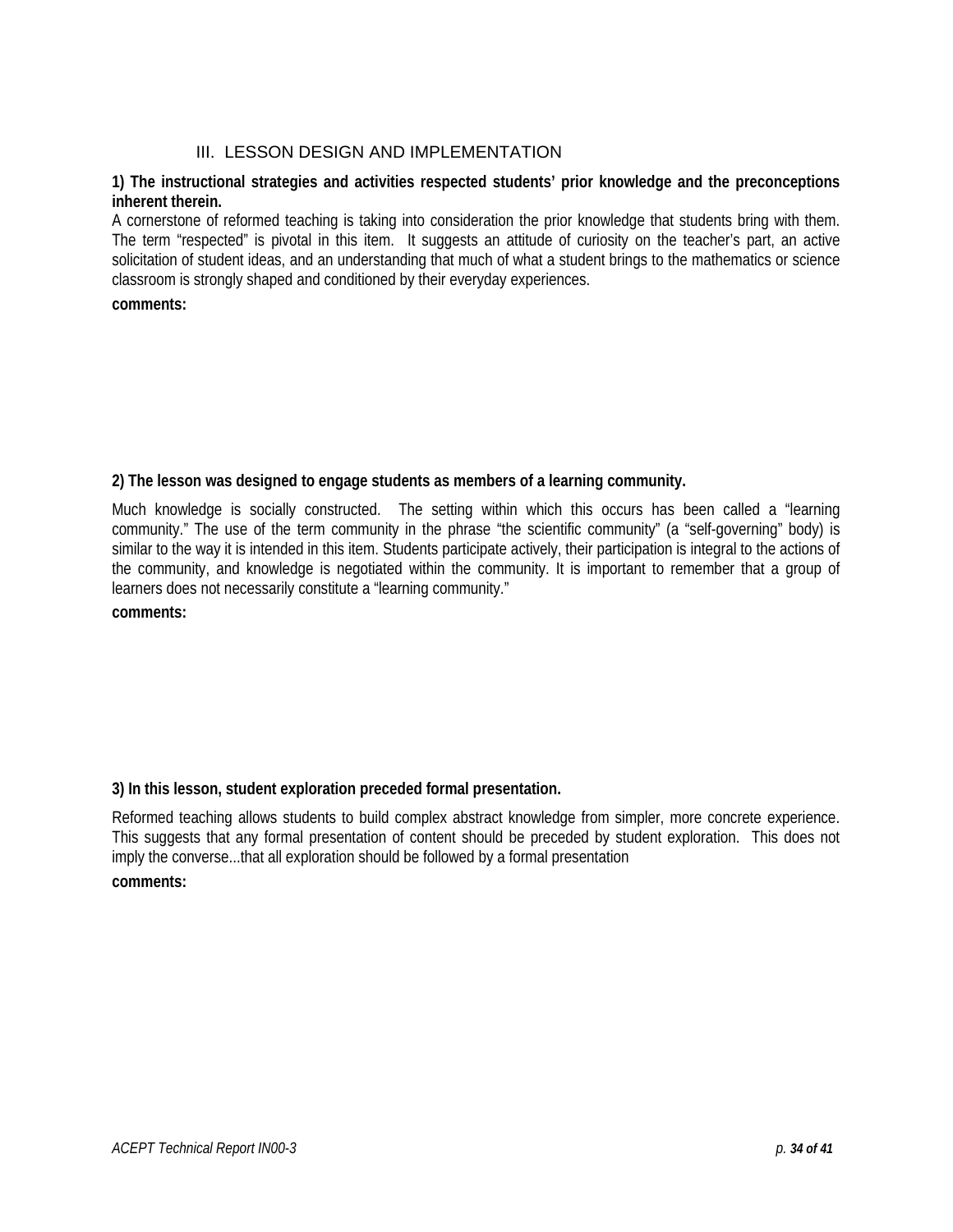**4) This lesson encouraged students to seek and value alternative modes of investigation or of problem solving.** 

Divergent thinking is an important part of mathematical and scientific reasoning. A lesson that meets this criterion would not insist on only one method of experimentation or one approach to solving a problem. A teacher who valued alternative modes of thinking would respect and actively solicit a variety of approaches, and understand that there may be more than one answer to a question.

**comments:** 

#### **5) The focus and direction of the lesson was often determined by ideas originating with students.**

If students are members of a true learning community, and if divergence of thinking is valued, then the direction that a lesson takes can not always be predicted in advance. Thus, planning and executing a lesson may include contingencies for building upon the unexpected. A lesson that met this criterion might not end up where it appeared to be heading at the beginning.

**comments:** 

#### IV. CONTENT

Knowledge can be thought of as having two forms: knowledge of what is (Propositional Knowledge), and knowledge of how to (Procedural Knowledge). Both are types of content. The RTOP was designed to evaluate mathematics or science lessons in terms of both.

# **Propositional Knowledge**

This section focuses on the level of significance and abstraction of the content, the teacher's understanding of it, and the connections made with other disciplines and with real life.

#### **6) The lesson involved fundamental concepts of the subject.**

The emphasis on "fundamental" concepts indicates that there were some significant scientific or mathematical ideas at the heart of the lesson. For example, a lesson on the multiplication algorithm can be anchored in the distributive property. A lesson on energy could focus on the distinction between heat and temperature. **comments:**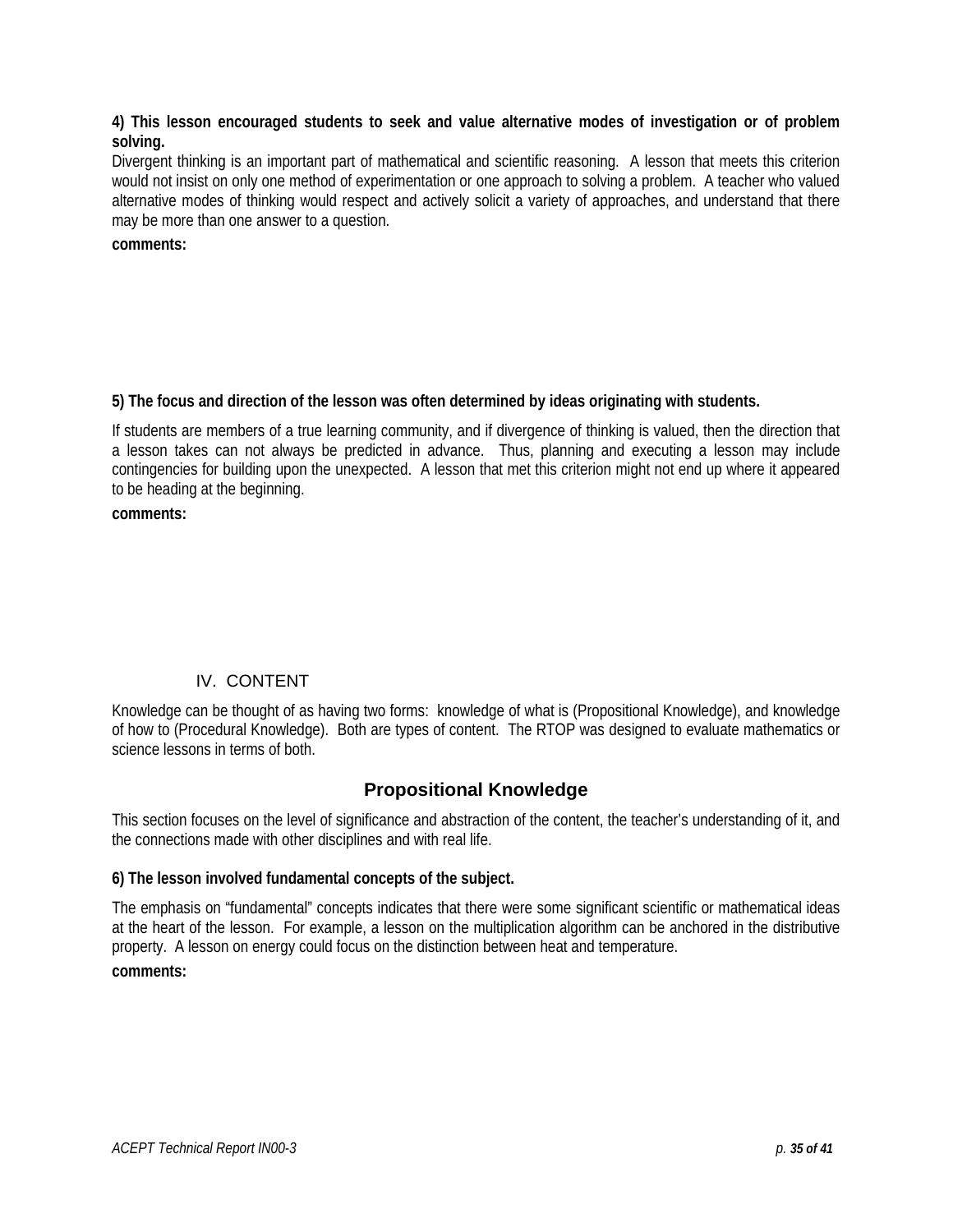#### **7) The lesson promoted strongly coherent conceptual understanding.**

The word "coherent" is used to emphasize the strong inter-relatedness of mathematical and/or scientific thinking. Concepts do not stand on their own two feet. They are increasingly more meaningful as they become integrally related to and constitutive of other concepts.

#### **comments:**

#### **8) The teacher had a solid grasp of the subject matter content inherent in the lesson.**

This indicates that a teacher could sense the potential significance of ideas as they occurred in the lesson, even when articulated vaguely by students. A solid grasp would be indicated by an eagerness to pursue student's thoughts even if seemingly unrelated at the moment. The grade-level at which the lesson was directed should be taken into consideration when evaluating this item.

**comments:** 

#### **9) Elements of abstraction (i.e., symbolic representations, theory building) were encouraged when it was important to do so.**

Conceptual understanding can be facilitated when relationships or patterns are represented in abstract or symbolic ways. Not moving toward abstraction can leave students overwhelmed with trees when a forest might help them locate themselves.

**comments:** 

#### **10) Connections with other content disciplines and/or real world phenomena were explored and valued.**

Connecting mathematical and scientific content across the disciplines and with real world applications tends to generalize it and make it more coherent. A physics lesson on electricity might connect with the role of electricity in biological systems, or with the wiring systems of a house. A mathematics lesson on proportionality might connect with the nature of light, and refer to the relationship between the height of an object and the length of its shadow. **comments:**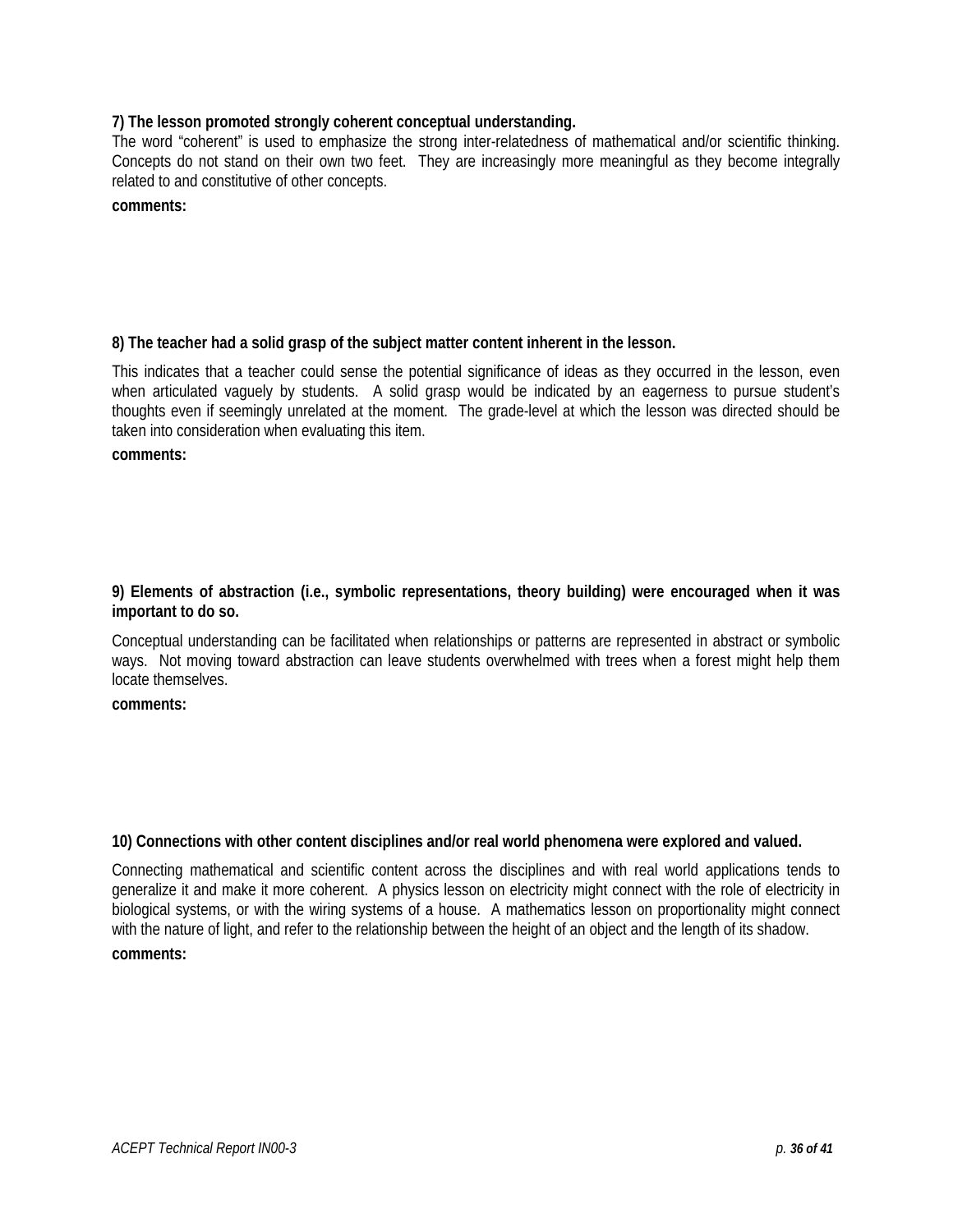## **Procedural Knowledge**

This section focuses on the kinds of processes that students are asked to use to manipulate information, arrive at conclusions, and evaluate knowledge claims. It most closely resembles what is often referred to as mathematical thinking or scientific reasoning.

#### **11) Students used a variety of means (models, drawings, graphs, symbols, concrete materials, manipulatives, etc.) to represent phenomena.**

Multiple forms of representation allow students to use a variety of mental processes to articulate their ideas, analyze information and to critique their ideas. A "variety" implies that at least two different means were used. Variety also occurs within a given means. For example, several different kinds of graphs could be used, not just one kind. **comments:** 

#### **12) Students made predictions, estimations and/or hypotheses and devised means for testing them.**

This item does not distinguish among predictions, hypotheses and estimations. All three terms are used so that the RTOP can be descriptive of both mathematical thinking and scientific reasoning. Another word that might be used in this context is "conjectures". The idea is that students explicitly state what they think is going to happen before collecting data.

**comments:** 

#### **13) Students were actively engaged in thought-provoking activity that often involved the critical assessment of procedures.**

This item implies that students were not only actively doing things, but that they were also actively thinking about how what they were doing could clarify the next steps in their investigation. **comments:**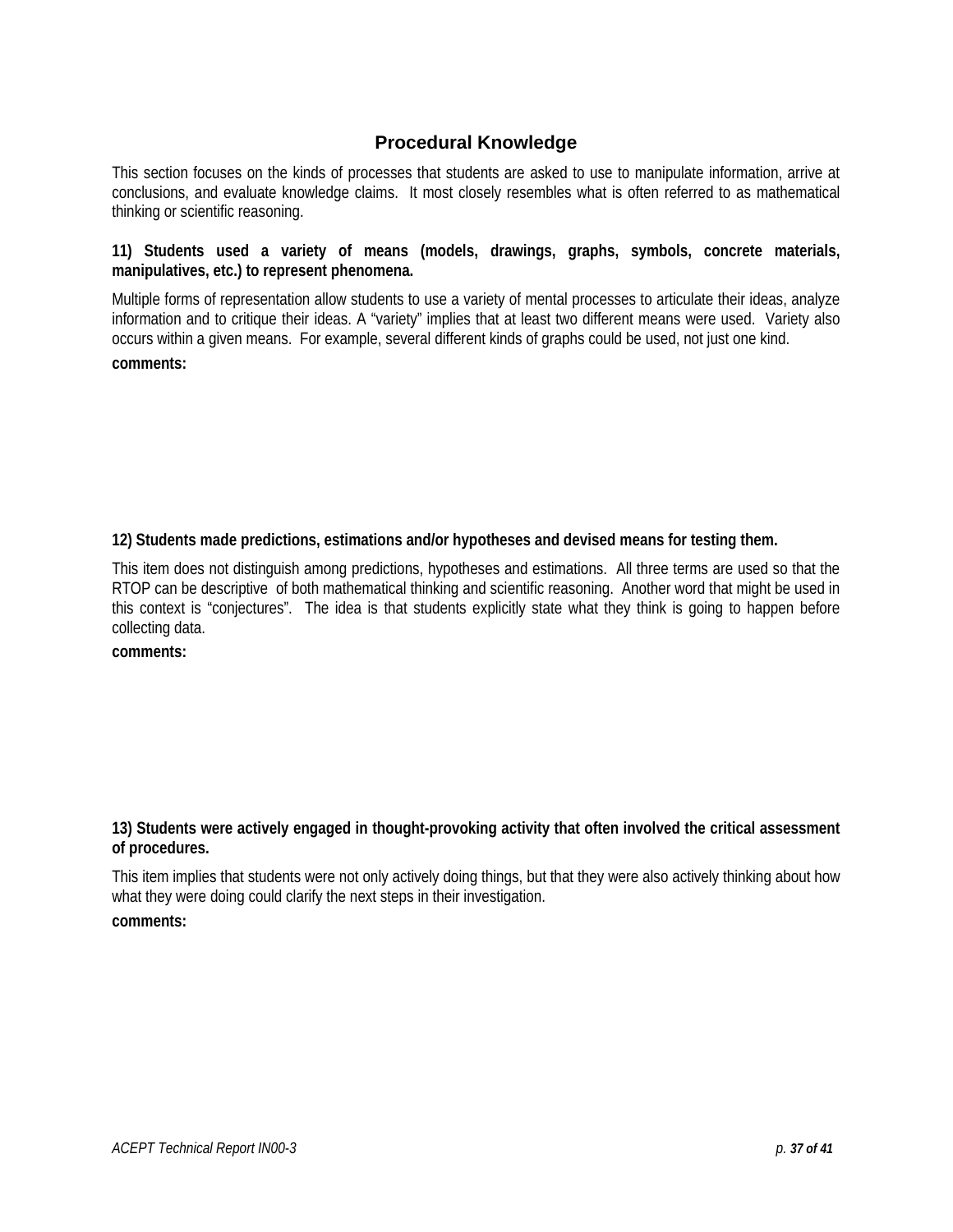#### **14) Students were reflective about their learning.**

Active reflection is a meta-cognitive activity that facilitates learning. It is sometimes referred to as "thinking about thinking." Teachers can facilitate reflection by providing time and suggesting strategies for students to evaluate their thoughts throughout a lesson. A review conducted by the teacher may not be reflective if it does not induce students to *re-examine* or *re-assess* their thinking.

**comments:** 

#### **15) Intellectual rigor, constructive criticism, and the challenging of ideas were valued.**

At the heart of mathematical and scientific endeavors is rigorous debate. In a lesson, this would be achieved by allowing a variety of ideas to be presented, but insisting that challenge and negotiation also occur. Achieving intellectual rigor by following a narrow, often prescribed path of reasoning, to the exclusion of alternatives, would result in a low score on this item. Accepting a variety of proposals without accompanying evidence and argument would also result in a low score.

**comments:** 

## V. CLASSROOM CULTURE

This section addresses a separate aspect of a lesson, and completing these items should be done independently of any judgments on preceding sections. Specifically the design of the lesson or the quality of the content should not influence ratings in this section. Classroom culture has been conceptualized in the RTOP as consisting of: (1) Communicative Interactions, and (2) Student/Teacher Relationships. These are not mutually exclusive categories because all communicative interactions presuppose some kind of relationship among communicants.

#### *Communicative Interactions*

Communicative interactions in a classroom are an important window into the culture of that classroom. Lessons where teachers characteristically speak and students listen are not reformed. It is important that students be heard, and often, and that they communicate with one another, as well as with the teacher. The nature of the communication captures the dynamics of knowledge construction in that community. Recall that communication and community have the same root.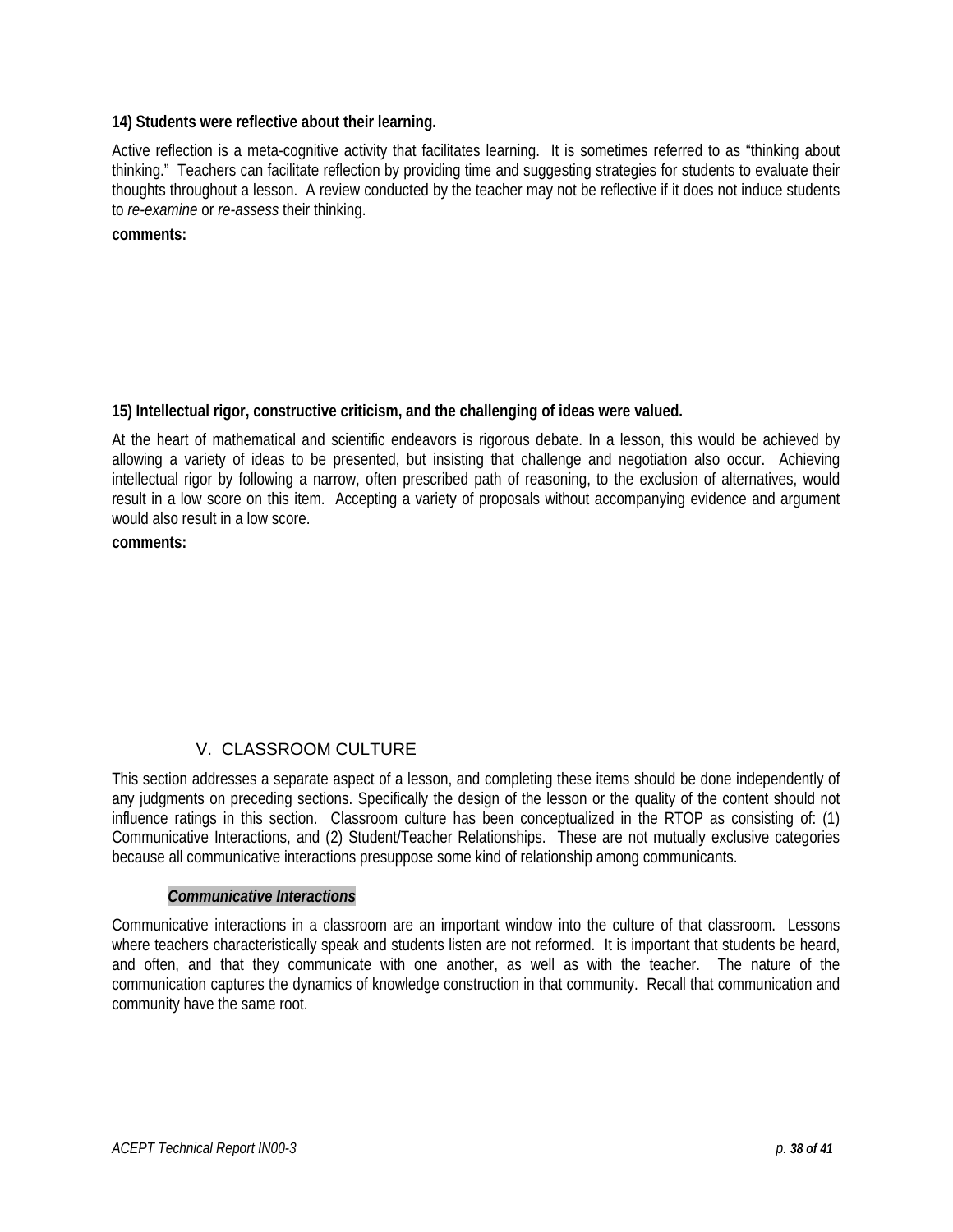#### **16) Students were involved in the communication of their ideas to others using a variety of means and media.**

The intent of this item is to reflect the communicative richness of a lesson that encouraged students to contribute to the discourse and to do so in more than a single mode (making presentations, brainstorming, critiquing, listening, making videos, group work, etc.). Notice the difference between this item and item 11. Item 11 refers to representations. This item refers to active communication.

#### **comments:**

#### **17) The teacher's questions triggered divergent modes of thinking.**

This item suggests that teacher questions should help to open up conceptual space rather than confining it within predetermined boundaries. In its simplest form, teacher questioning triggers divergent modes of thinking by framing problems for which there may be more than one correct answer or framing phenomena that can have more than one valid interpretation.

**comments:** 

#### **18) There was a high proportion of student talk and a significant amount of it occurred between and among students.**

A lesson where a teacher does most of the talking is not reformed. This item reflects the need to increase both the amount of student talk and of talk among students. A "high proportion" means that at any point in time it was as likely that a student would be talking as that the teacher would be. A "significant amount" suggests that critical portions of the lesson were developed through discourse among students.

#### **comments:**

#### **19) Student questions and comments often determined the focus and direction of classroom discourse.**

This item implies not only that the flow of the lesson was often influenced or shaped by student contributions, but that once a direction was in place, students were crucial in sustaining and enhancing the momentum. **comments:**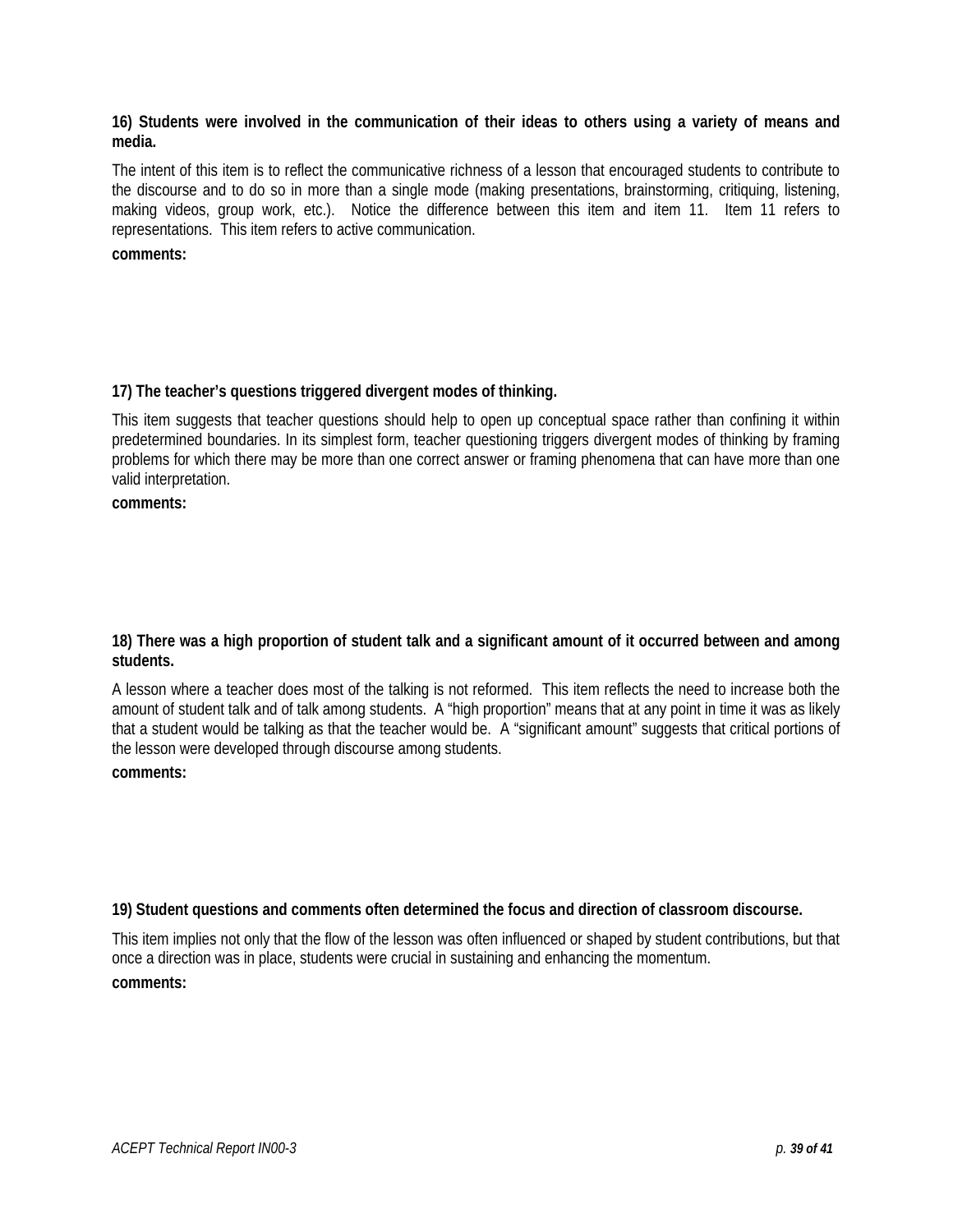#### **20) There was a climate of respect for what others had to say.**

Respecting what others have to say is more than listening politely. Respect also indicates that what others had to say was actually heard and carefully considered. A reformed lesson would encourage and allow every member of the community to present their ideas and express their opinions without fear of censure or ridicule. **comments:** 

## **Student/Teacher Relationships**

#### **21) Active participation of students was encouraged and valued.**

This implies more than just a classroom full of active students. It also connotes their having a voice in how that activity is to occur. Simply following directions in an active manner does not meet the intent of this item. Active participation implies agenda-setting as well as "minds-on" and "hands-on".

#### **comments:**

**22) Students were encouraged to generate conjectures, alternative solution strategies, and/or different ways of interpreting evidence.** 

Reformed teaching shifts the balance of responsibility for mathematical of scientific thought from the teacher to the students. A reformed teacher actively encourages this transition. For example, in a mathematics lesson, the teacher might encourage students to find more than one way to solve a problem. This encouragement would be highly rated if the whole lesson was devoted to discussing and critiquing these alternate solution strategies.

#### **comments:**